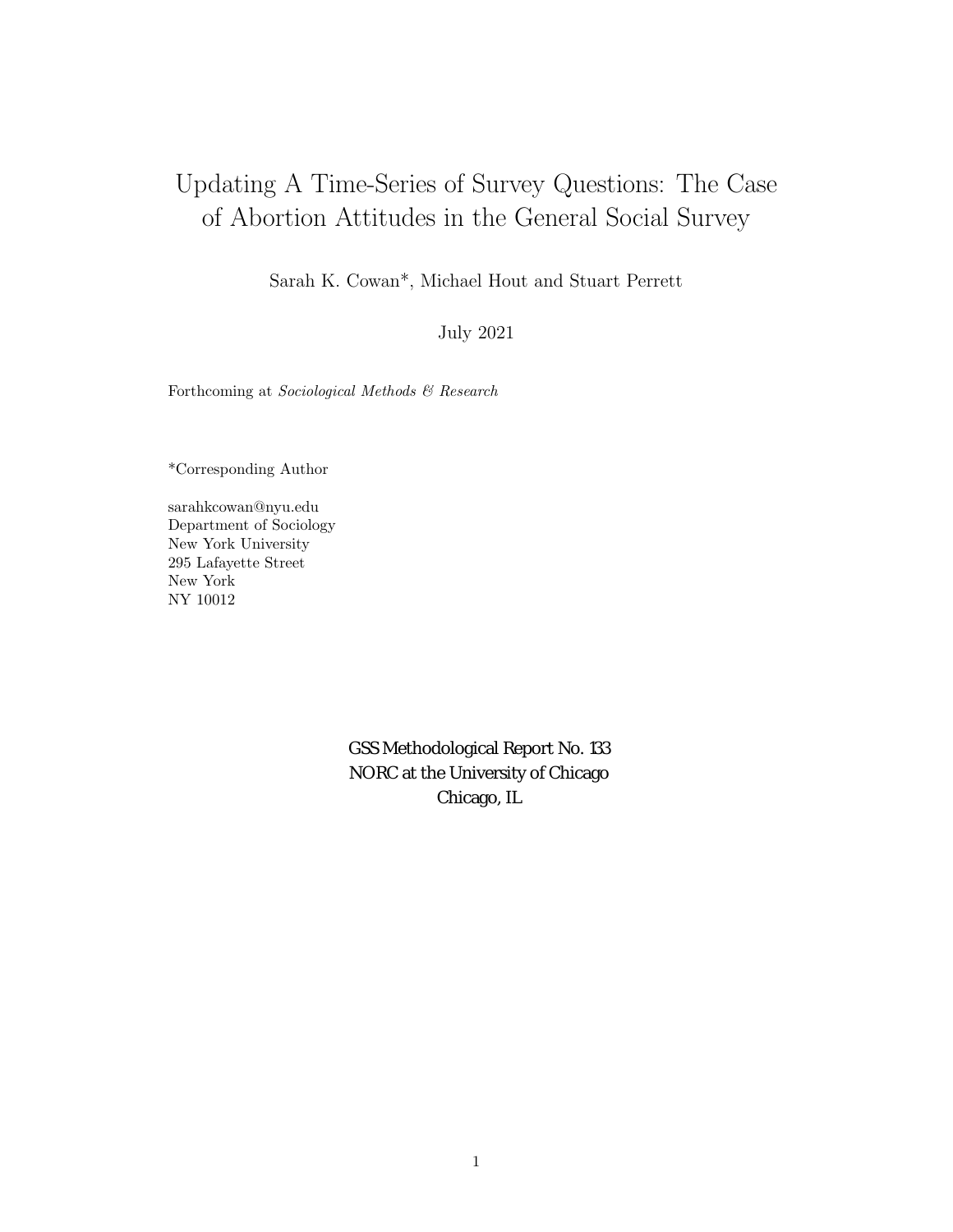# Updating A Time-Series of Survey Questions: The Case

of Abortion Attitudes in the General Social Survey

#### Abstract

Long-running surveys need a systematic way to reflect social change and to keep items relevant to respondents, especially when they ask about controversial subjects, or they threaten the items' validity. We propose a protocol for updating measures that preserves content and construct validity. First, substantive experts articulate the current and anticipated future terms of debate. Then survey experts use this substantive input and their knowledge of existing measures to develop and pilot a large battery of new items. Third, researchers analyze the pilot data to select items for the survey of record. Finally, the items appear on the survey-of-record, available to the whole user community. Surveys-of-record have procedures for changing content that determine if the new items appear just once or become part of the core. We provide the example of developing new abortion attitude measures in the General Social Survey. Current questions ask whether abortion should be legal under varying circumstances. The new abortion items ask about morality, access, state policy, and interpersonal dynamics. They improve content and construct validity and add new insights into Americans' abortion attitudes.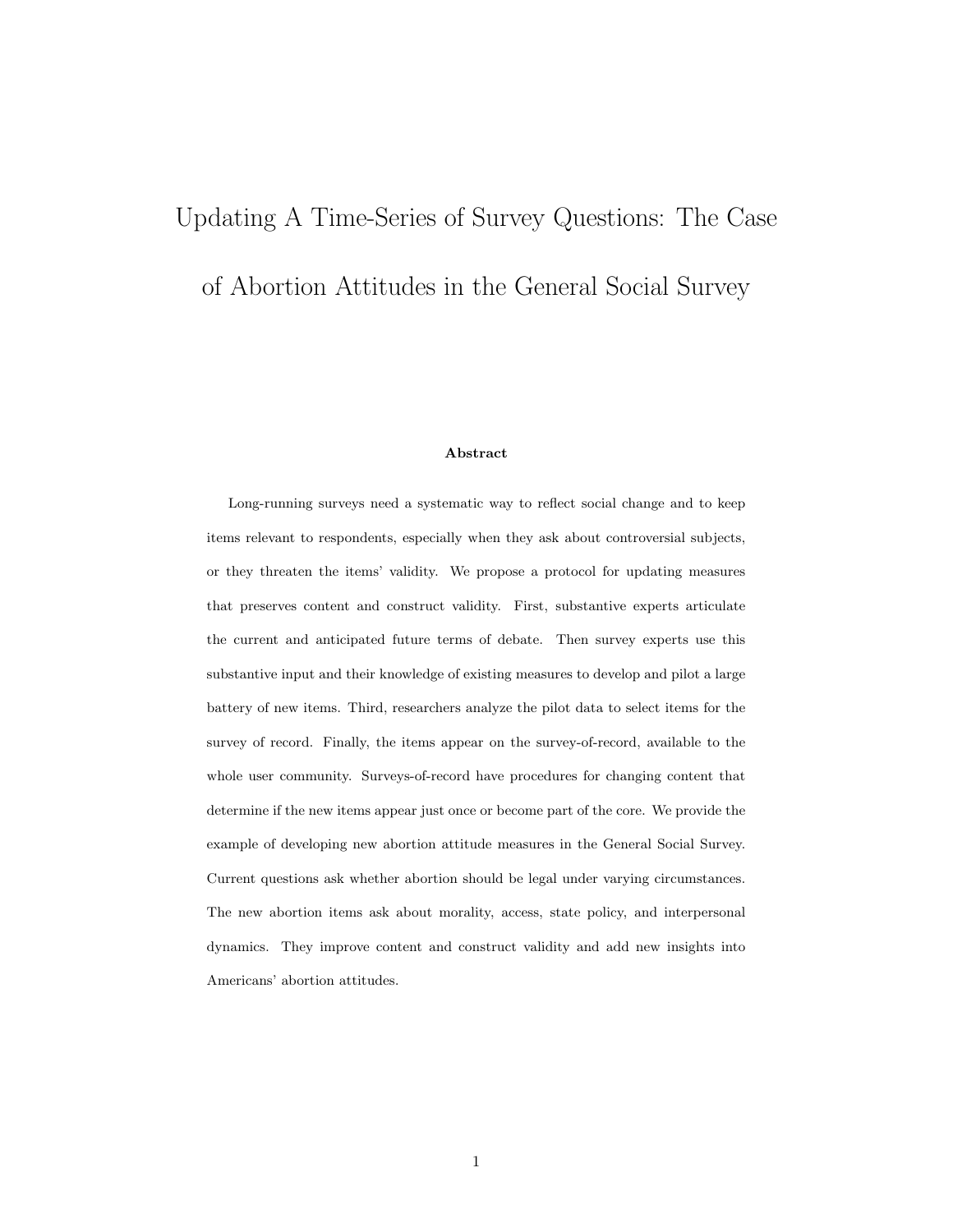"The way to measure change is not to change the measure" [\(Smith,](#page-46-0)  $2005$ ).<sup>[1](#page-34-0)</sup> This first law of studying societal change undergirds much of the content in repeated cross-sectional surveys; researchers ask the same questions the same way over time to quantify change in public opinion and behavior. Given enough time, though, and people might come to understand the same words differently. A key word or phrase in a question might go out of everyday use, or the terms of a question might be too narrow to encompass the issues that come to respondents' minds when they think about the topic a question raises. The most commonly used surveys — the General Social Survey (GSS) and the American National Election Studies (ANES) — have such long histories that some items are likely afflicted by one or both of these problems. Both studies have changed measures from time to time throughout their histories, but not systematically using a set procedure. A standard protocol for updating questions and scales might prove useful.

Tom W. Smith, the long-serving Principal Investigator of the GSS articulated a second law: "When constant measures produce nonconstant measurement, change the measure to measure change" [\(Smith,](#page-46-0) [2005\)](#page-46-0). As survey experts advise, scholars should constantly be monitoring measures to ensure their continued fitness [\(Turner and Martin,](#page-46-1) [1985\)](#page-46-1). Indeed, the GSS has periodically changed its core [\(Marsden et al.,](#page-46-2) [2020\)](#page-46-2), and the ANES has a user-sourced process of introducing new measures.[2](#page-34-1) The survey methodology literature, exemplified by [Smith](#page-46-0) [\(2005\)](#page-46-0), recognizes many reasons for changing measures. [Smith](#page-46-0) [\(2005\)](#page-46-0) presented several compelling examples ranging from the simple task of adjusting income measures for inflation to the complex task of measuring racial attitudes among the many groups contributing to US diversity. At times the change is to re-introduce old measures that are newly relevant, such as in 2008 items asking whether a respondent would vote for a female or black Presidential candidate reappeared in the GSS. At times the changes might be to add new items to a familiar scale, as the GSS is doing with its vocabulary quiz ("wordsum"). These changes are motivated by changing language or changing demographics.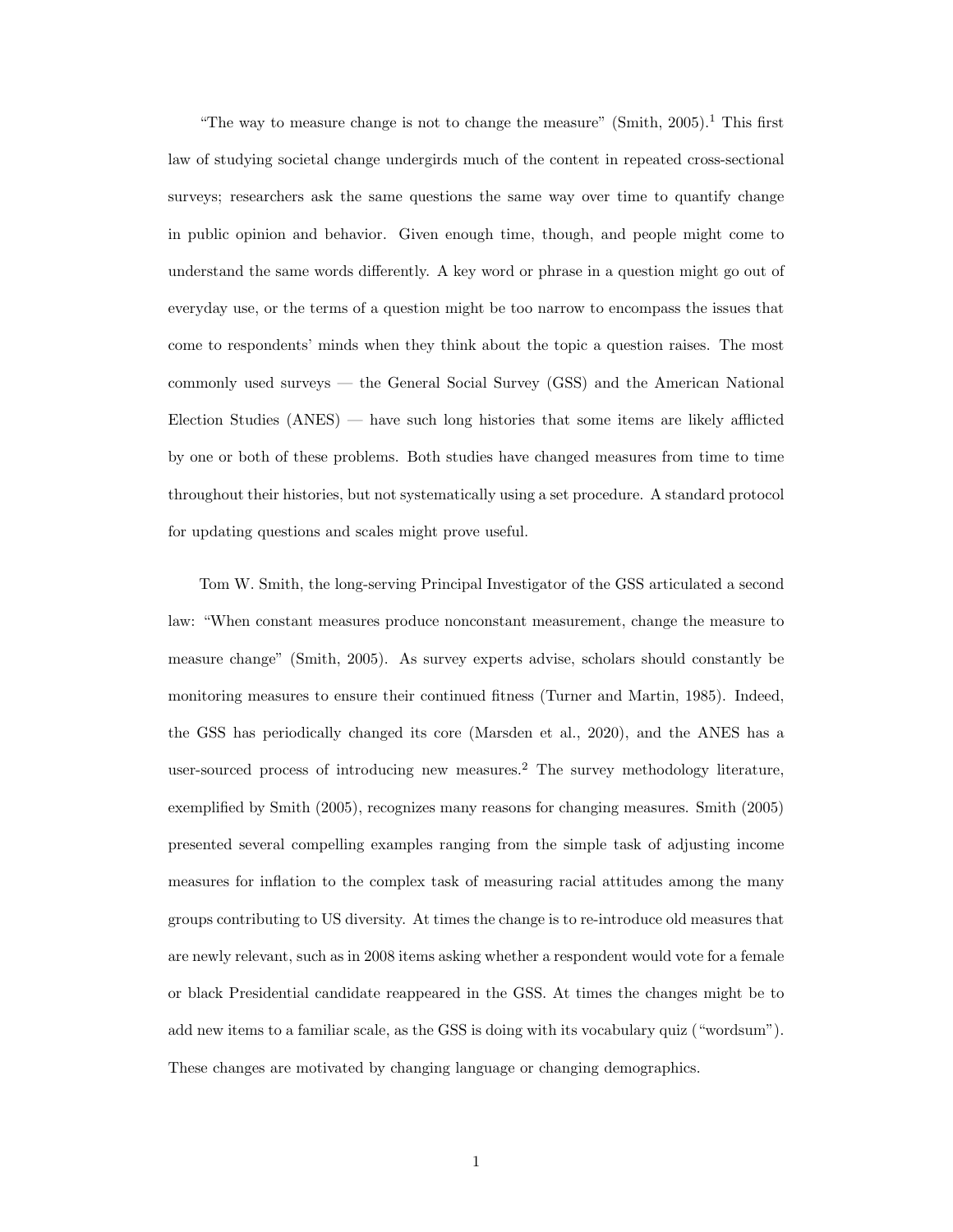We examine a social change of a different sort: public opinion on abortion in the United States. The current questions ask if abortion should be legal for pregnant women who face a variety of circumstances. They scale well together and were ideal when the terms of debate concerned birth defects and poor women (Hout 1999). But discourse and policy moved on. Morality was always part of the conversation but not part of the scale; that is still true. Abortion access, gestational age, and restrictions on the use of insurance are new terrains, written into bills debated in state legislatures. Exploratory work reported here also revealed a social dimension of support for keeping abortion legal — the willingness to help a close friend or relative who has chosen to abort. On the basis of this experience, we suggest a third law of studying social change and a propose a general protocol for updating measures: "When the terms of debate change, change the questions to include new terms." Failing to do so could threaten the content validity of existing measures. If measures get too far out of sync with the public discussion, then surveys may miss or miscast changes in opinion. By way of example, we report our original work on abortion opinions, but we feel confident that the context for other measures in the GSS and ANES has changed, too. Indeed, as time goes by the need for updates will increase, and a protocol for systematic change will serve users better than ad hoc modifications.

We propose such a protocol based on our experience developing a module on abortion opinion for the 2018 GSS. Abortion opinion is a model case for three key reasons: (1) people care about the issue, (2) their opinions on this issue correlate with important attitudes and behaviors, and  $(3)$  $(3)$  $(3)$  six of the seven items in current use were written in 1965.<sup>3</sup> As we outline below, the social, legal, and political context have all changed a great deal since. To assess whether these changes were affecting measurement, we canvassed stakeholders, asking what they wished they knew more about, turned their replies into survey questions, and fielded them as part of the 2018 GSS. In this paper we compare GSS respondents' answers to the current questions with their answers to the new ones. Although this article is mostly about methods, our analysis has substantive implications. The new items, by themselves and in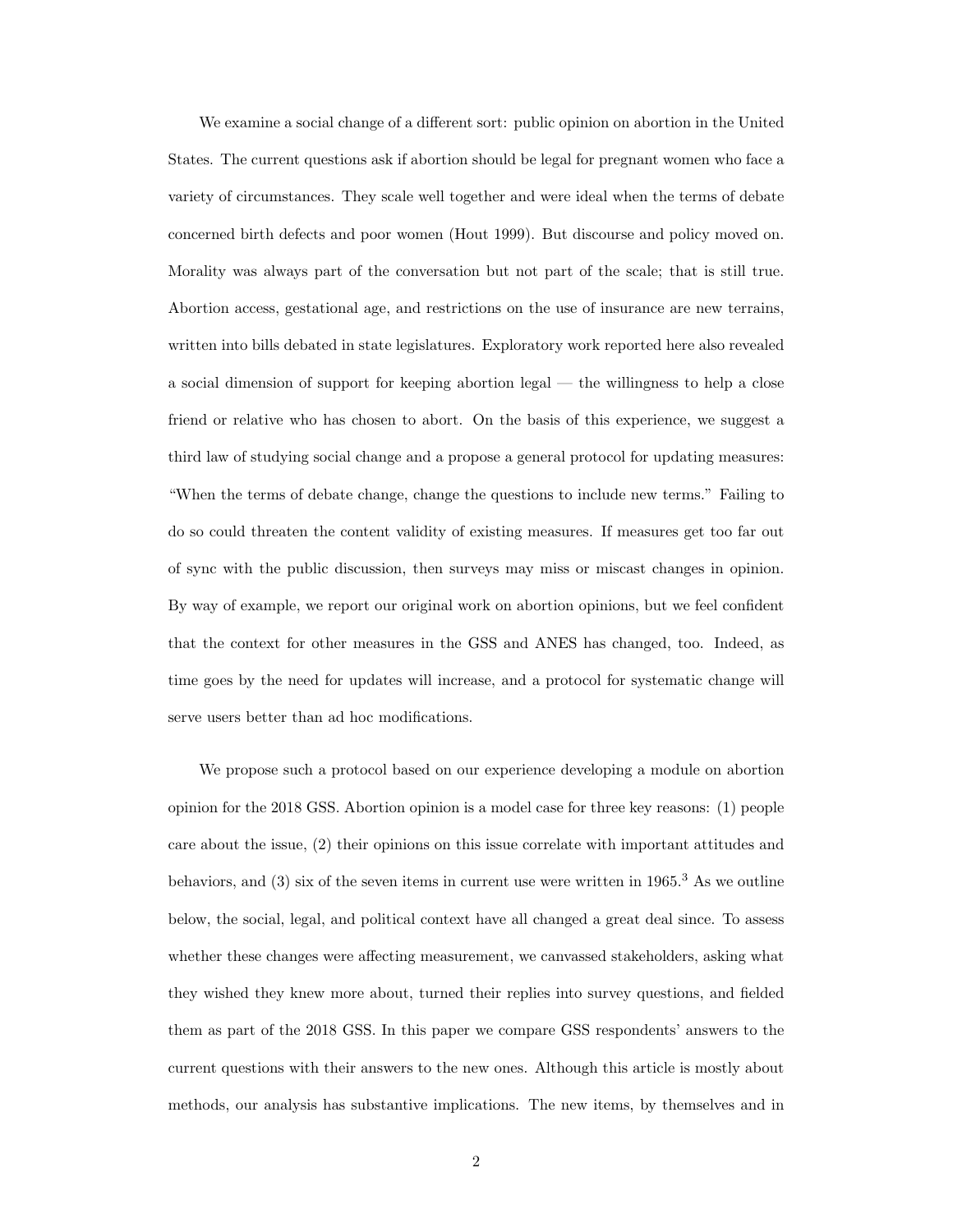combination with some of the current items, give new insight into abortion public opinion in the United States. With the new measures, we unearth greater variation in public opinion on both the pro-choice and pro-life side of the opinion spectrum. In doing so, we find little evidence in support of abortion polarization, despite the long-held finding that unlike other moral issues, abortion remains polarized [\(DiMaggio,](#page-45-0) [1997;](#page-45-0) [Baldassarri and Park,](#page-45-1) [2020\)](#page-45-1).

Below we detail the process by which we developed new questions; we then assess the new questions. Having proven their fitness, we answer substantive questions about abortion opinion in the United States including dimensionality and extent of polarization. It is easy to argue for more questions but doing so always incurs costs – if not financial, then in terms of respondent fatigue and the quality of survey responses. We conclude by establishing criteria for adding and subtracting questions to a time-series in light of these constraints. We then make specific suggestions regarding the abortion time series in the General Social Survey.

## Abortion Public Opinion and the General Social Survey

The first GSS in 1972 included measures of abortion opinion, and every GSS since has too, with the exception of  $1986<sup>4</sup>$  $1986<sup>4</sup>$  $1986<sup>4</sup>$  These original six abortion questions share a common stem: "Please tell me whether or not you think it should be possible for a pregnant woman to obtain a legal abortion if  $\dots$ ". Each item then stipulates the condition of conception: if pregnancy endangers the woman's health, if the woman has become pregnant as a result of rape, if there is a strong chance of a serious defect in the baby, if she does not want any more children, if her family is very low income and cannot afford more children, or if she is unmarried and does not want to marry the man. Written by the late Alice S. Rossi, responses to these questions have frequently been summed as the "Rossi scale" since answers to these questions can be arranged to form a hierarchical order [\(Clogg and Sawyer,](#page-45-2) [1981;](#page-45-2)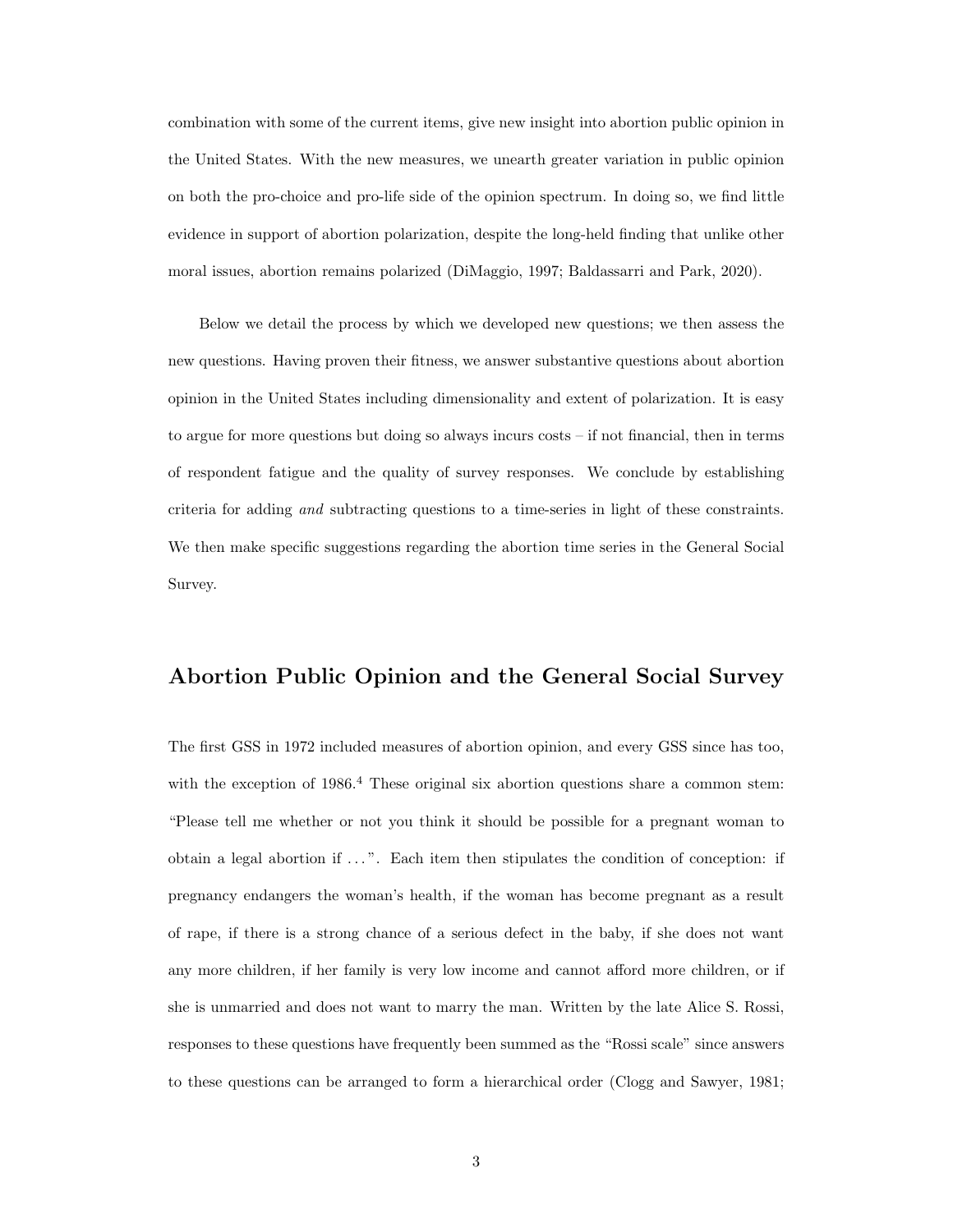[Hout,](#page-45-3) [1999\)](#page-45-3).

The content of the six hypothetical conditions reflect the abortion debate of the time. Rossi made birth defects the first condition because Thalidomide, a tranquilizer then being prescribed to counter morning sickness, was linked to ill-formed limbs and infant deaths [\(Finkbine,](#page-45-4) [1967\)](#page-45-4). Rossi added the woman's health and rape as additional conditions because the American Legal Institute was advocating for those exceptions to laws against abortion at the time [\(Rossi,](#page-46-3) [1967\)](#page-46-3). She added three other "social" conditions: being poor, single, or wanting no more children. The original items behaved well as a scale [\(Clogg and Sawyer,](#page-45-2) [1981\)](#page-45-2) and, fifty years later, proved to be quite reliable [\(Hout and Hastings,](#page-45-5) [2016\)](#page-45-5).

Later, the board that controls GSS content added "for any reason" as a seventh condition. As posed, this question has been difficult to interpret since 20 percent of people who disagreed with one or more of the Rossi items *agreed* with "any reason." In addition, the seven-item scale proved to be less reliable than the original six-item scale [\(Hout and](#page-45-5) [Hastings,](#page-45-5) [2016\)](#page-45-5).

Opinions on abortion have sorted over time in ways that increased the correlation between abortion attitudes and partisanship. Until the mid-1980s, opinion on abortion was weakly related to partisanship, with Democrats being somewhat less supportive of abortion rights than Republicans [\(Layman and Carsey,](#page-45-6) [2002\)](#page-45-6). Since then some individuals changed their abortion view to conform to that of their party while others changed from one party to another over the abortion issue [\(Fiorina,](#page-45-7) [2017\)](#page-45-7). The Rossi scale's power to predict political matters has increased as a consequence of this sorting.

Despite the politicization of opinion on abortion, the overall distribution of Americans' responses to these questions have remained remarkably stable since the 1970s [\(Wilcox and](#page-46-4) [Norrander,](#page-46-4) [2002;](#page-46-4) [Fiorina et al.,](#page-45-8) [2011\)](#page-45-8). The long-term average of the six-point scale has been 3.9 with a high of 4.2 in 1974 (right after Roe v. Wade) and a low of 3.6 in 2004. Thus, it is fair to say that most Americans believe that abortion should be legal, but only under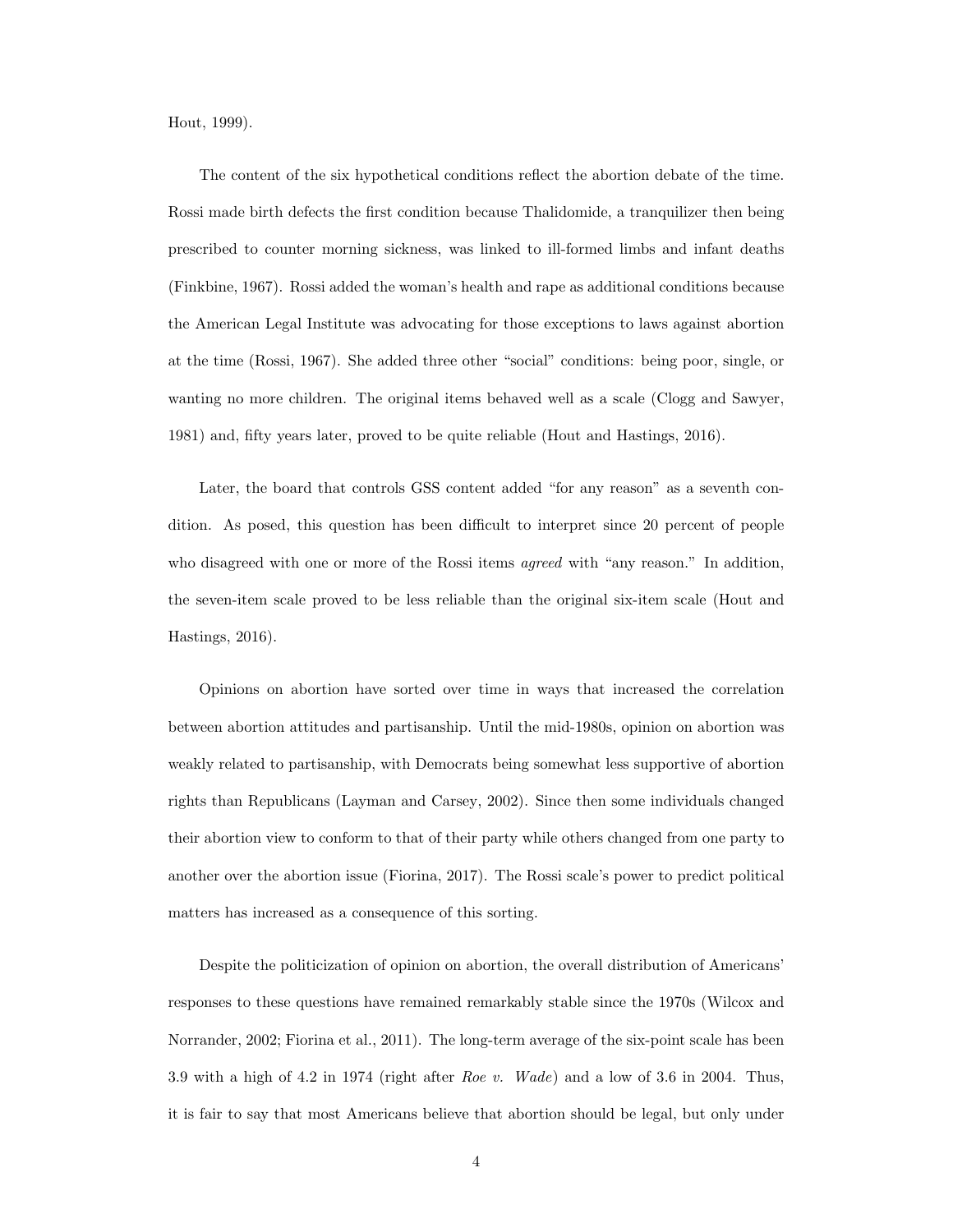## Shifting terms of the abortion debate threaten old measures' content validity

The Rossi items have provided over fifty years of comparable data on the attitudes of the general public. Like other long-running surveys, the GSS's Rossi scale focuses on abortion's legality (Appendix A lists these measures from other surveys.) Such items were developed when many states and the U.S. Congress were debating the legality of abortion. They successfully measured abortion opinion relevant to the years before and after the U.S. Supreme Court case Roe v. Wade legalized abortion nationwide.

With a few notable exceptions, the terms of the policy battles have shifted from whether abortion is legal to how easy or hard it is to get an abortion, an issue we and others refer to as "accessibility". These restrictions are smaller in scope than the more fundamental question of legality, but they often make abortions harder to get within their jurisdictions. The first such restriction was federal; the 1977 Hyde amendment forbade Medicaid from funding abortions specifically to limit abortion access. Representative Henry Hyde objected to abortion on religious grounds. He described his goal with the legislation in this way: "I certainly would like to prevent if I could legally, anybody from having an abortion, a rich woman, a middle-class woman, or a poor woman. Unfortunately, the only vehicle available is the HEW Medicaid bill." The tactic to create abortion barriers that some women could not overcome remains a primary approach among abortion opponents.

In addition to the terms moving from legality to access, the debate itself moved from the federal level to states. Many states restrict abortion access with some combination of waiting periods, gestational limits, counseling requirements, physician and hospital requirements, bans on insurance coverage, and others [\(Cohen and Joffe,](#page-45-9) [2020\)](#page-45-9). Some states legislated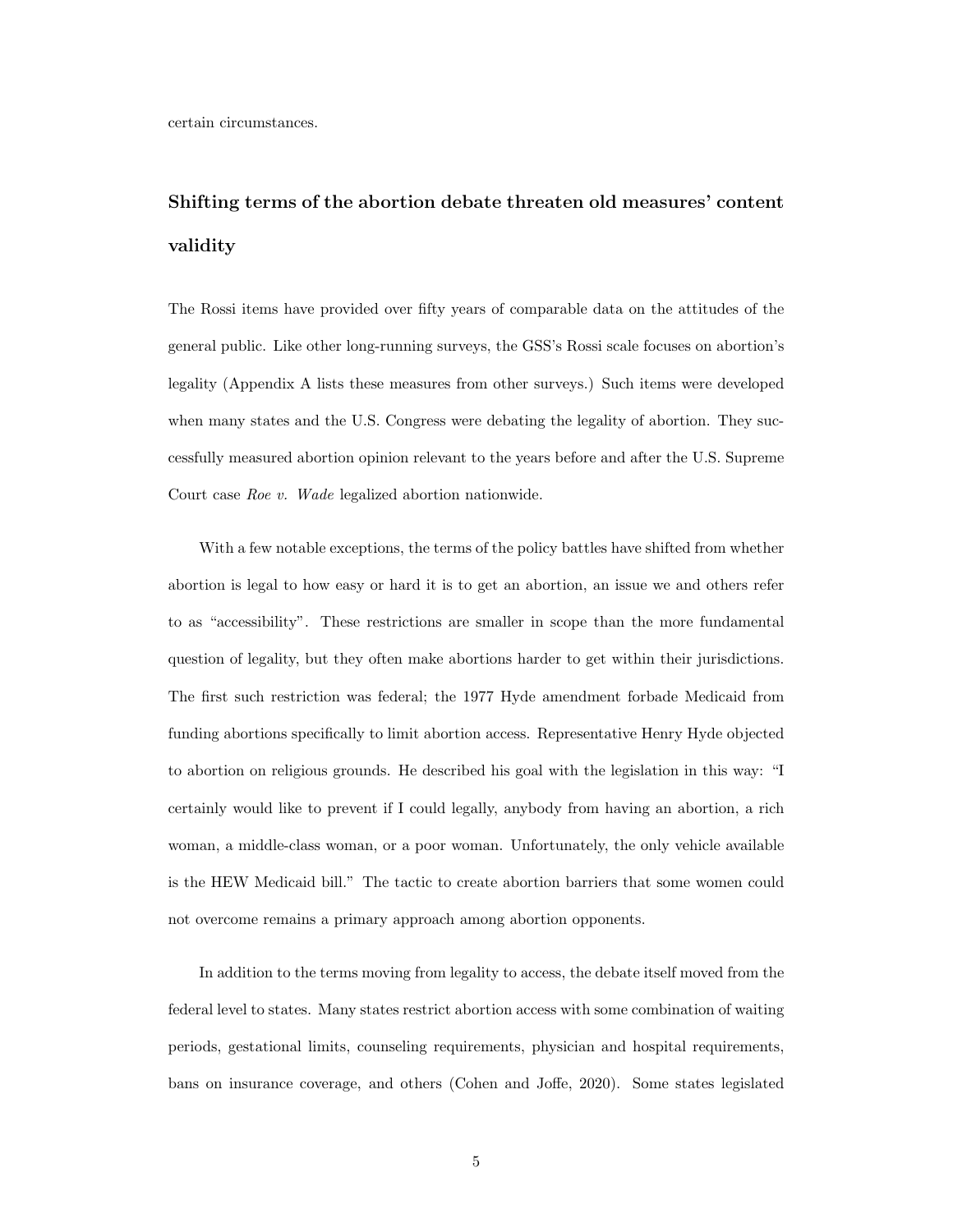other restrictions only to be overturned by courts.

With questions about legality on a national level, the Rossi scale misses these matters of accessibility that dominate states' abortion legislative agenda and markedly affect the experience of obtaining an abortion [\(Cohen and Joffe,](#page-45-9) [2020\)](#page-45-9). The Rossi scale does not capture any opinions regarding access. It does not reflect the fact that policy before and after Roe v. Wade was more frequently set at the state level than at the federal level. It also cannot distinguish between respondents' personal moral position and their view on the law. It does not relate to interpersonal behavior.

We contend that given these changes in the political and legal context, new items are needed that align with the current context to increase content validity. Improving content validity, should, in turn, improve construct validity. They may help us answer substantive questions about abortion which we turn to next.

#### Substantive questions of interest

We hope that by updating abortion items we will be able to answer two important substantive questions. First, the Rossi scale captured the unidimensional reality of abortion attitudes circa 1980 [\(Clogg and Sawyer,](#page-45-2) [1981\)](#page-45-2). As the terms of the debate have evolved from legality into other terrains, do abortion attitudes remain unidimensional? Or are matters such as abortion access, abortion morality and, especially, interpersonal aspects of abortion distinct domains of opinion?

Second, for over forty years, whether a researcher uses the six- or seven-item form of the Rossi scale, approximately 40 percent of Americans score at the maximum. Figure [1](#page-36-0) illustrates this surprising lack of change in pro-choice abortion opinion. Though there have been meaningful fluctuations in abortion opinion, the smoothed trend shows just how large the proportions with the top scores are, as well as how small any changes over time have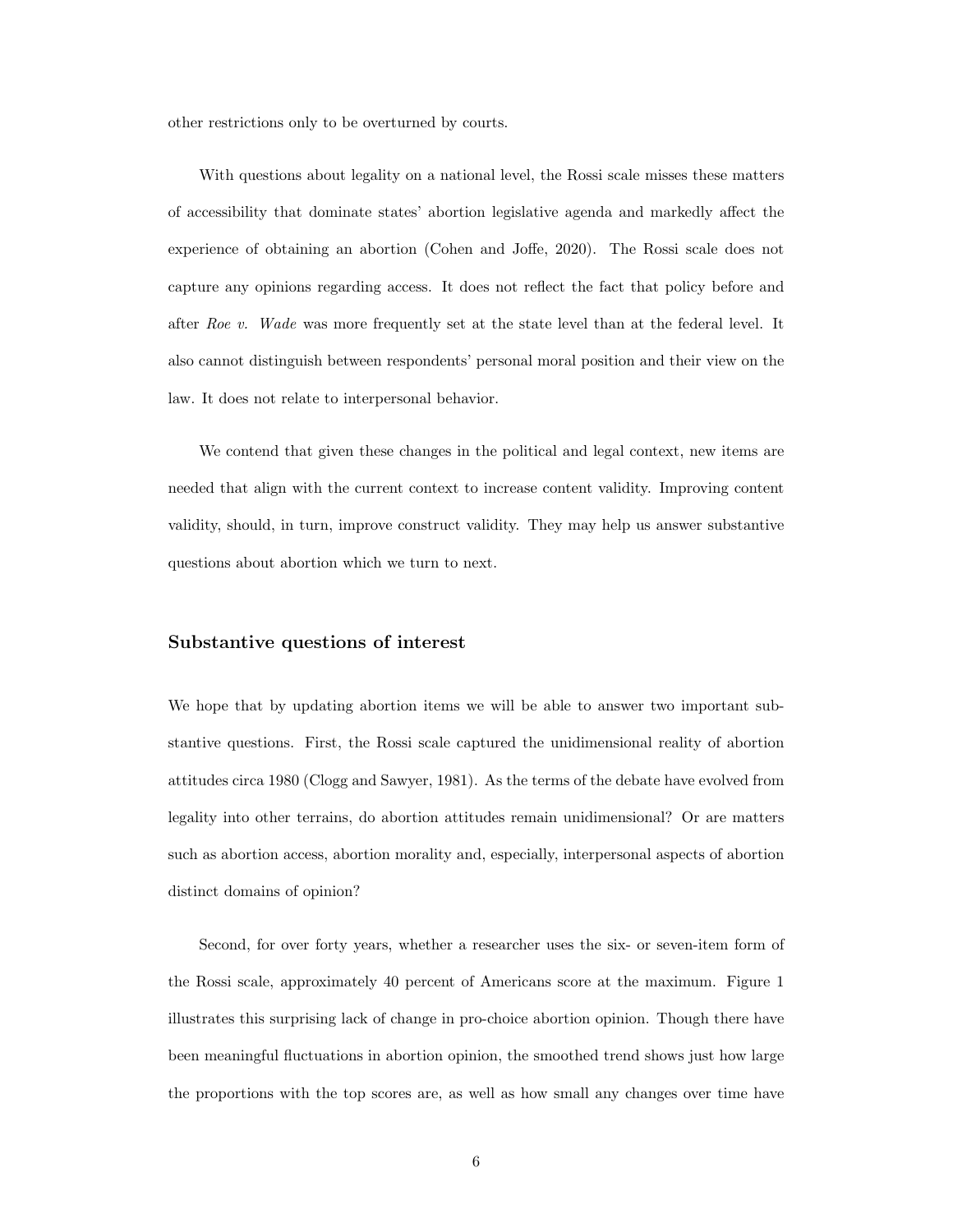been.

#### [Figure [1](#page-36-0) about here]

With the Rossi scale we can say with some confidence that the rise of new issues has not lessened opposition to (or support for) abortion, but we cannot say whether the 40 percent who score at the maximum are as homogeneous as their identical scale scores make them look. That is, is the scale accurately capturing a mass of staunch supporters or is it a truncated scale that captures pro-life sentiment in far more detail than pro-choice sentiment? The answer to this question will have implications for the longstanding finding that abortion opinion is polarized [\(Abramowitz and Fiorina,](#page-45-10) [2013\)](#page-45-10).

We answer these substantive questions in the latter part of our Results section, after describing the new questions and their development.

## A Process to Update Existing Measures

In order to measure elements of abortion opinion missed by the Rossi items, we engaged in a lengthy and informative process in which we enlisted the help of two groups of experts. The first group were abortion experts that provided insight onto the substance of abortion and we used as key informants on the current and future of the abortion debate. The second group were survey experts who turned the insights from the abortion experts into survey questions.

We first identified a list of over twenty experts on abortion. We then categorized them by occupation: academic, pollster, or activist, as well as their political leanings. We chose nine to capture variety in occupation and opinion, and also chose based on our assessment of whether they would understand and comply with our request. All of the nine we invited to participate accepted our invitation.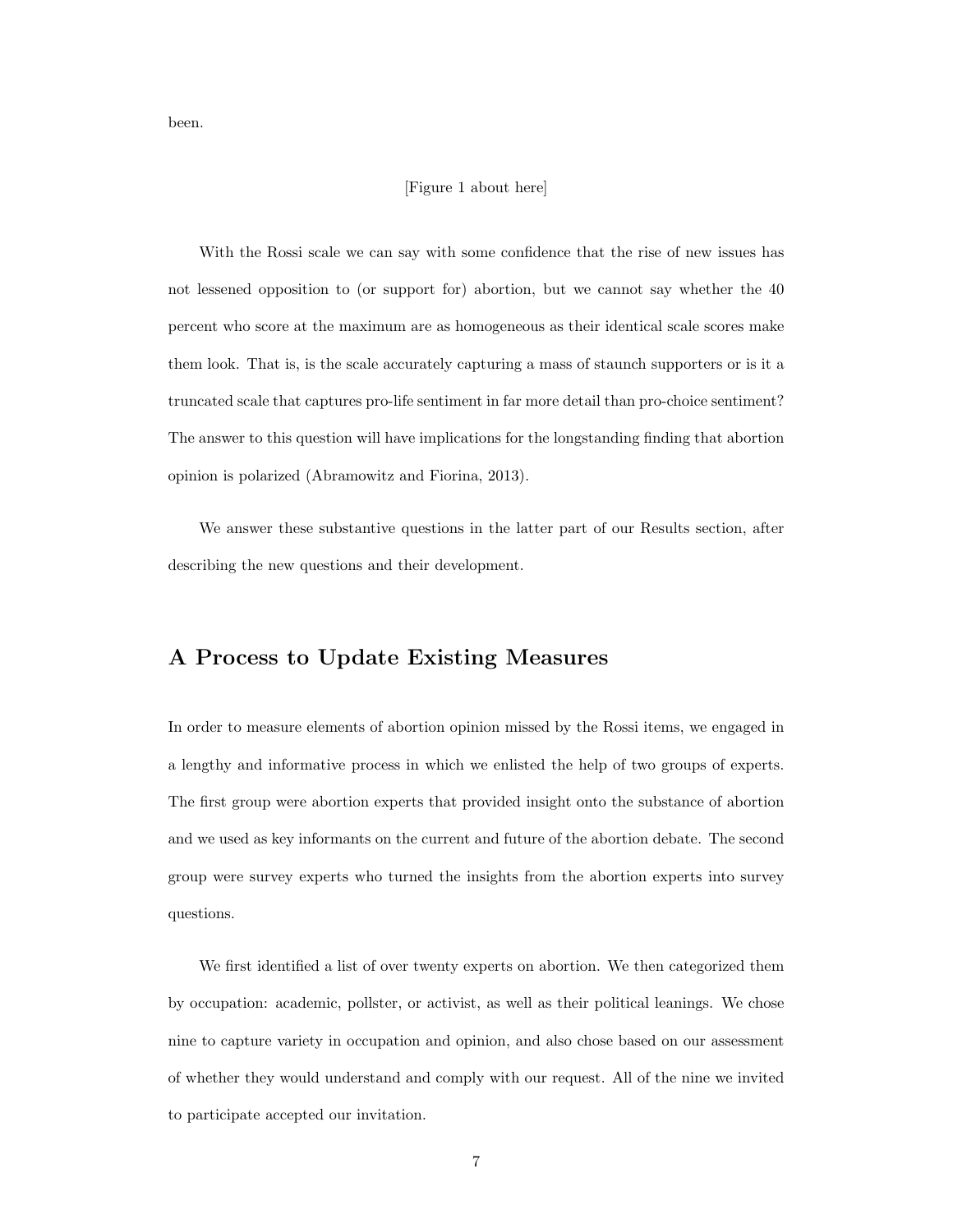We articulated our goals and commissioned memos responding to this prompt: "What topics do you anticipate being important enough to measure now and for the next decade or so? To be clear, we do not ask you to write the questions but based on your expertise, to raise the issues." We paid them \$1,000 each. Given the heated debate on abortion, we promised that the memos would only be shared with the group developing the new questions.

A priori we identified that we would consider the memo to be helpful if the experts provided information that would have helped and detracted from their political case. Each expert fulfilled this criterion. For instance, experts on both sides of the abortion debate mentioned insurance and taxpayer funding of abortion and both mentioned parental and spousal notification laws.

One principal investigator and a graduate student research assistant then approached the memos as if they were qualitative data. They read the memos, developed codes for common themes and excerpted the memos accordingly. The research assistant then scoured existing surveys for questions that aligned with the themes.

We recruited five survey experts to help us design new questions. We chose people who had expertise in survey question design particularly questions dealing with health, women's issues or complex public issues such as environmental risks. We paid them \$1,250. We sent each survey expert a document with the abortion experts' themes and memo excerpts, the survey questions from the literature search (and their marginals) as well as the abortion experts' full memos (de-identified). We asked them to write or recommend 15 questions based on the information they received. We then circulated the union of all questions from survey experts among them and asked them to write us a memo commenting on the questions. We then held a conference call in order to pick 20 questions to field on a pilot survey. We circulated the pilot questions to the abortion experts and paid an additional \$250 for memos commenting on these sample questions. These final memos helped to make small changes to the response options.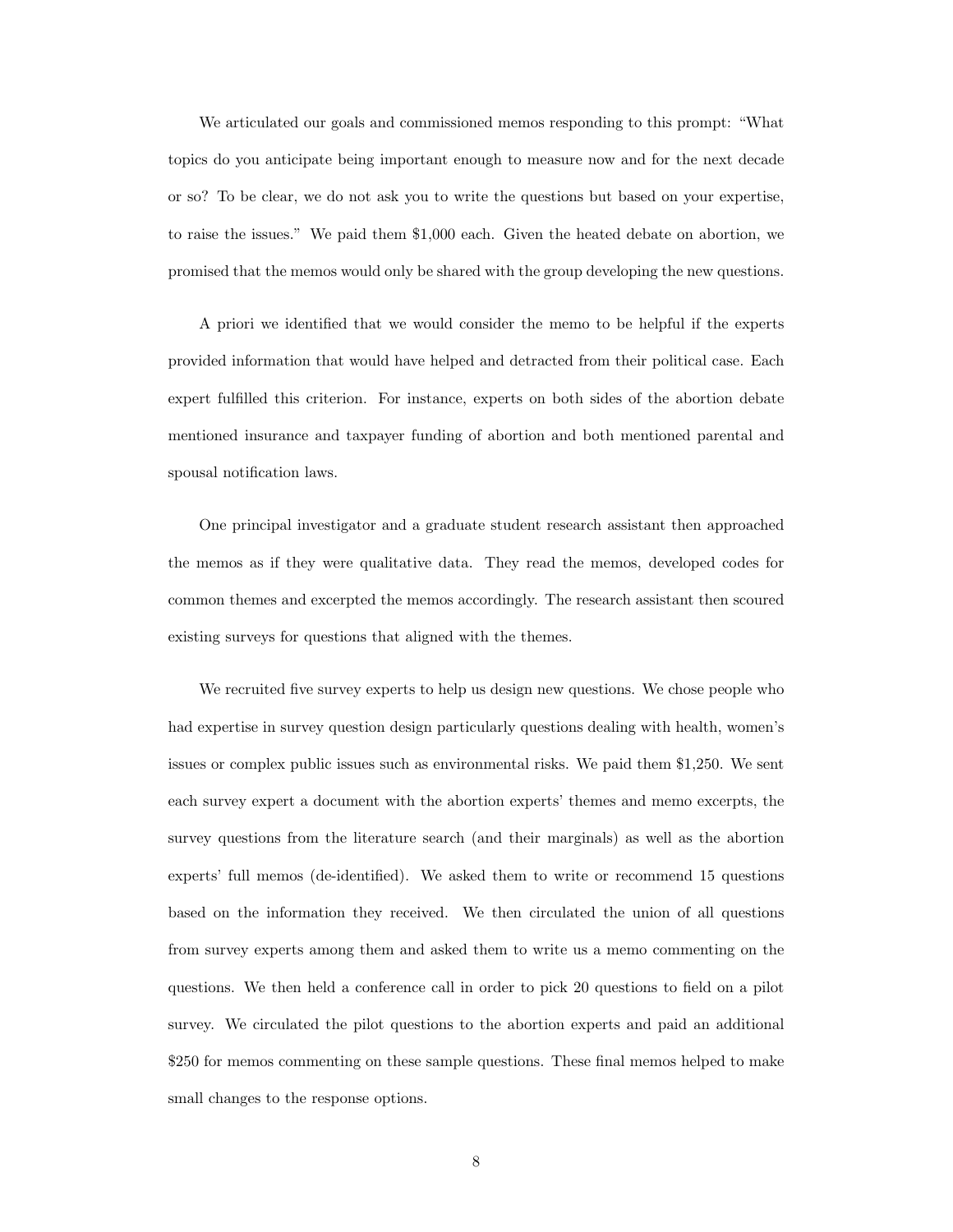We then pilot-tested our 20 new items (along with the Rossi scale and respondent demographics) on AmeriSpeak, NORC's nationally representative online panel of survey respondents. Our goal was to identify the questions that would cover new topics within the domain of abortion attitudes and differentiate among respondents who agreed with all six Rossi items. Having chosen eleven questions, we conducted some cognitive interviews on those on the basis of which we dropped two questions. We submitted nine questions to the GSS Board of Overseers, who approved them for pre-testing. They were then fielded in the 2018 GSS along with the Rossi scale which is a part of the GSS core.

#### Reflections on the process

As mentioned briefly above, we took account of the fact that abortion is more politically charged than most opinions in surveys. Were we updating the questions for a less-fraught topic, we would have shared the memos among all substantive experts and invited them to discuss the merits of different proposals. We also would have invited some of the substantive experts to join the conversation with the survey experts.

We had money to spend consulting substantive and survey experts, but there are ways to reconsider questions for less money. We offered payment to our experts in our initial invitation but several people mentioned they would have done the work for free. At first, one survey expert declined to be paid (we insisted for fairness reasons). While we paid a surplus for a nationally representative pilot, a diverse convenience sample might suffice.

Lastly, we were under time constraints to meet the deadlines set for the GSS. With more time we would have done more cognitive interviews both before and after the AmeriSpeak survey. This would have also saved money as there were questions that we eventually dropped for being too confusing that would have been discarded before the AmeriSpeak survey.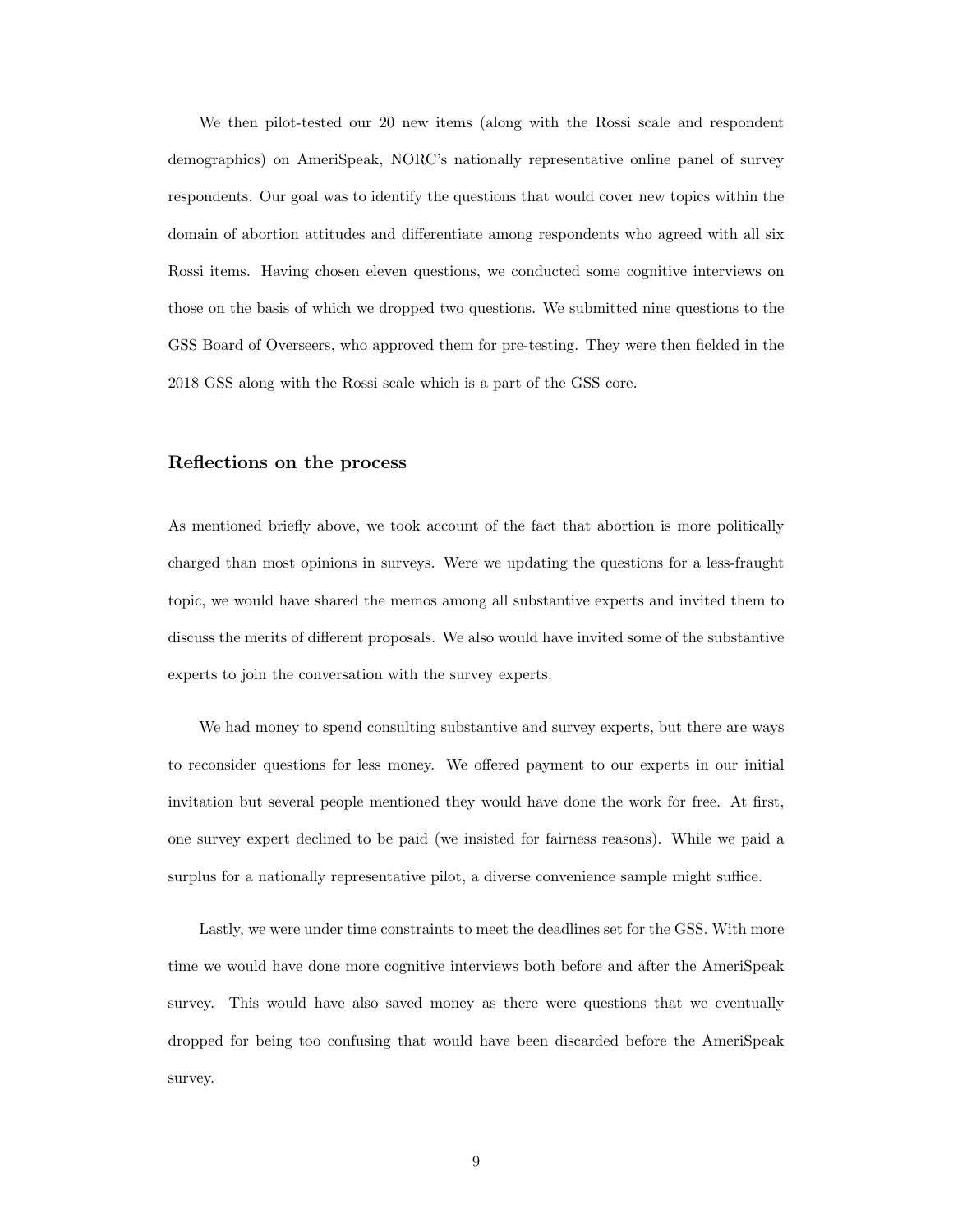## The New Questions

The nine new<sup>[5](#page-34-4)</sup> questions are:

- 1. Leaving aside what you think of abortion for yourself (Female)/for those close to you (Male), do you think a woman should continue to be able to have an abortion legally or not, or would you say it depends?
- 2. Leaving aside whether you think abortion should be legal, are you morally opposed to abortion or not, or would you say it depends?
- 3. Here in [current state], how easy or hard do you think it is for a woman to get an abortion? Response options: Very easy, easy, neither easy nor hard, hard, very hard.
- 4. Here in [current state], do you think that laws should be changed to make it easier for a woman to get an abortion, be changed to make it harder for a woman to get an abortion, or should the laws stay as they are now?
- 5. If a close family member or friend decided to have an abortion, which of the following kinds of help, if any, would you give if you were able...
	- Help with arrangements, like a ride or childcare?
	- Help paying for the abortion?
	- Help paying for costs other than the abortion, like for a ride or hotel if she needs to stay overnight?
	- Help by providing emotional support?
- 6. People use their health insurance to help cover the cost of receiving health care. Do you think people should be able to use their health insurance to help cover the cost of receiving an abortion? Response options: People should be able, people should not be able. [6](#page-34-5)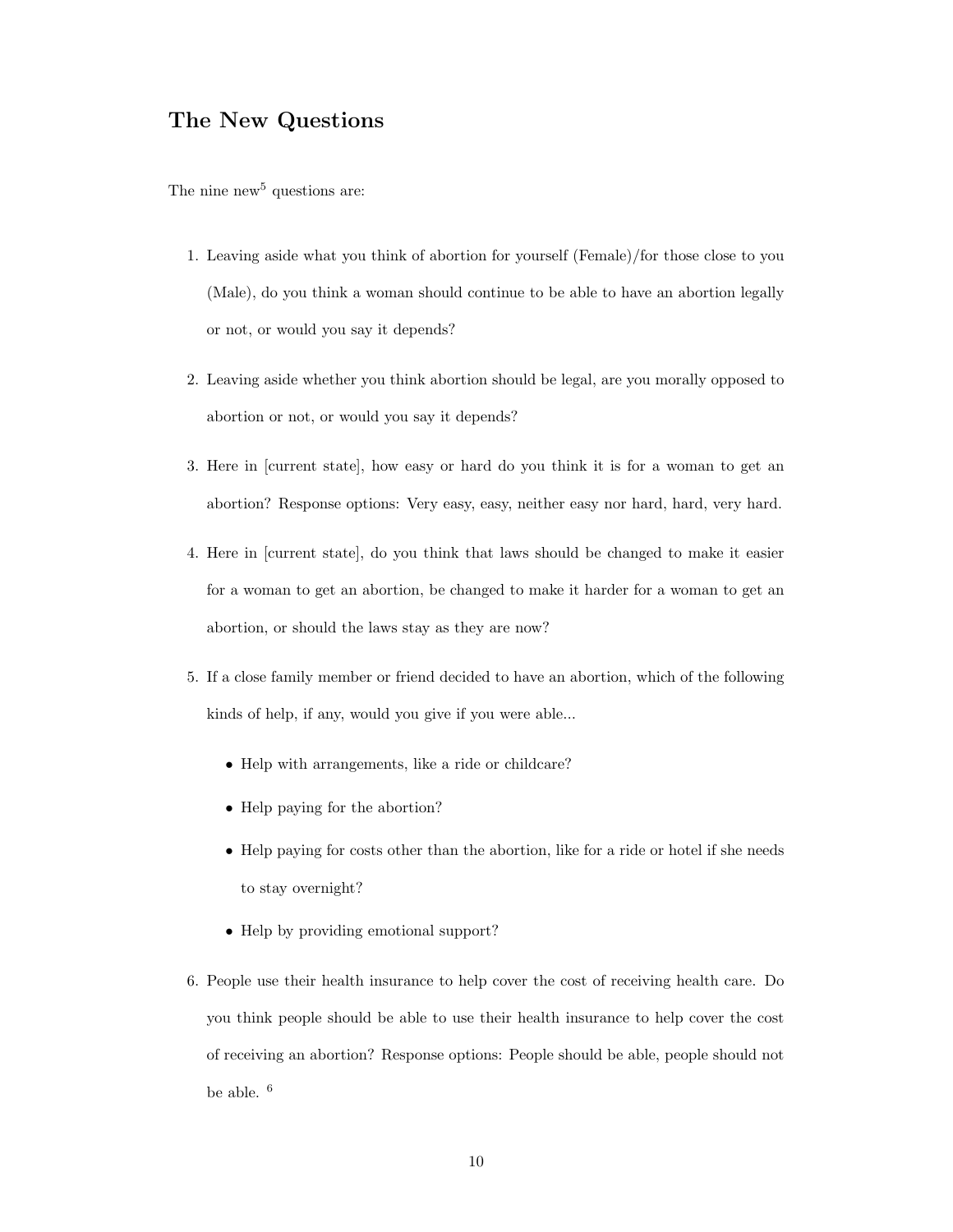NORC translated the questions into Spanish following established protocols. The Spanish versions are on the GSS website.

Most novel are the four items about helping a friend or family member who is seeking an abortion and the one about insurance coverage. Other new questions vary themes familiar in traditional questions. For instance, both the Pew and Gallup legality questions begin "do you think abortion should be legal ...". While there are certainly merits to this approach, the new legality question has three strengths. First, it specifically puts aside the question of what respondents or someone close to them would do with regard to abortion. Second, it establishes that abortion is legal. Third, it places the woman as a subject within the question. Abortion experts suggested the first two; survey experts turned their suggestions into questions.

Most recent changes in abortion access and law were at the state level. We therefore included two state-specific questions. We first asked people to characterize abortion access in their state as easy or hard. We did so in order to stimulate them to think about their local context and to capture their perceptions of it. We caution against interpreting these questions as if they are accurate reflections of the experiences of people seeking an abortion. While some respondents certainly considered the logistics of accessing abortion in their state or a recent law that was passed there, we suspect that the majority likely gave a general impression based on their local political environment. Within states, we see considerable disagreement regarding whether it is easy or hard to access an abortion which may reflect disagreement in a subjective assessment, within-state differences in abortion access, or the differences between people who know more or less about local abortion services. Next we asked if laws about abortion access in their state should change, again prompting them to consider their state context.

In short, the new questions improved the content validity by asking about abortion in the current terms of the debate. We now assess: (1) how the measures perform; (2) whether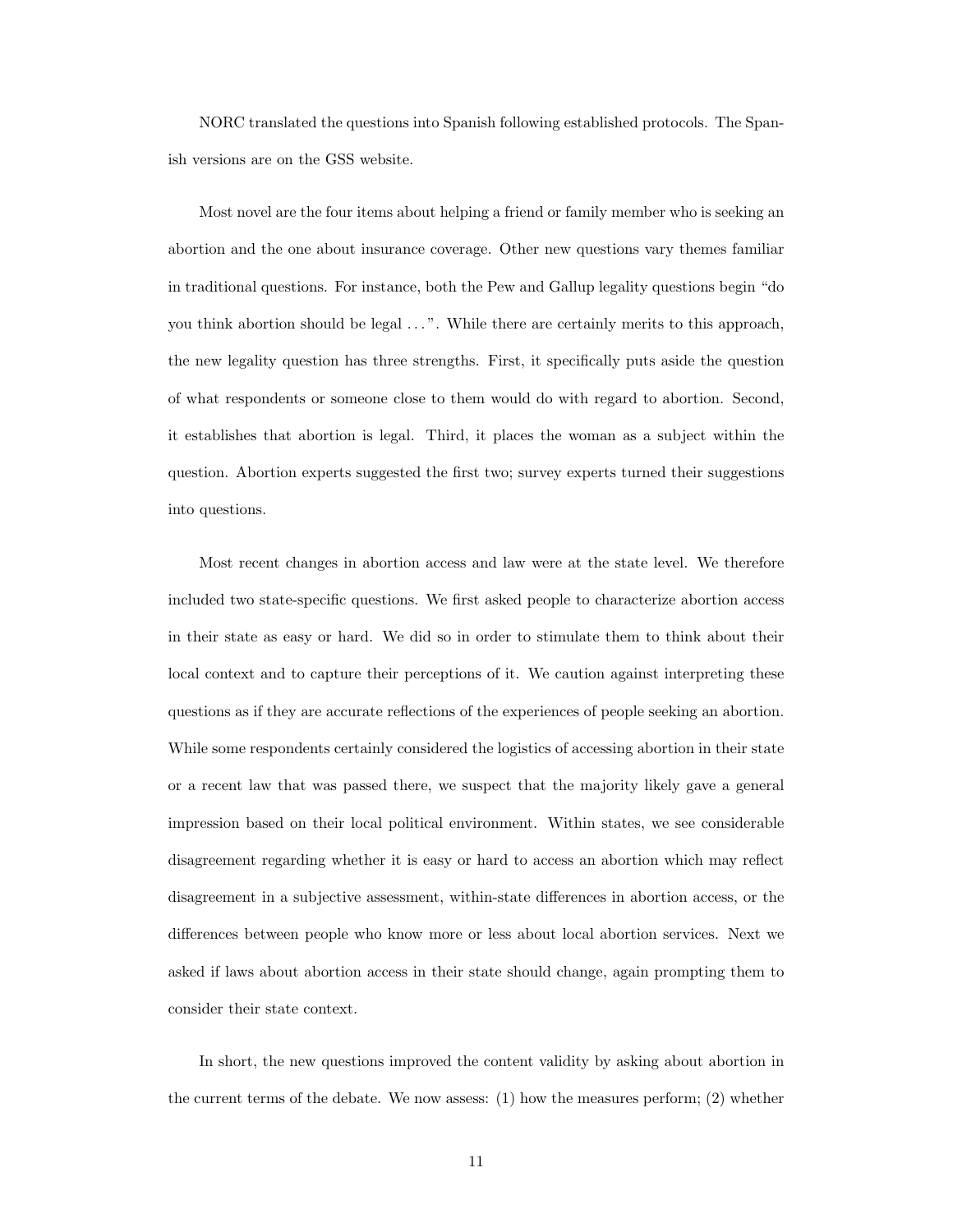that improved content validity resulted in improved construct validity and (3) whether the new items help answer the substantive questions about dimensions of abortion opinion and how polarized it is in the United States.

## Data & Methods

#### Data

The GSS is designed to be representative of English or Spanish-speaking adults living in households. The GSS interviewed 2,348 people in 2018, 60 percent of those sampled.<sup>[7](#page-34-6)</sup> In 2018, 92 percent of the interviews were in person; 8 percent were done by telephone. Complexities of the sampling design, particularly the strategy of following only half of the initial non-respondents, make it necessary to weight cases differently when reporting descriptive statistics [\(Smith et al.,](#page-46-5) [2019,](#page-46-5) App A). The GSS has three ballots (A, B, and C) that differ in content. Respondents are randomly assigned a ballot. The new measures, demographic variables, and the political variables we use were on all three ballots of the 2018 GSS; The Rossi items were only on A and C ( $N = 1,395$ ).

Our analyses include the new measures as well as the Rossi scale, political variables and respondent demographic variables. The Rossi scale measures support for legal abortion on a 6-point scale, where 0 denotes opposing legal abortion under all six hypothetical circumstances asked, and 6 denotes favoring legal abortion under all six hypothetical circumstances. Individuals who responded "don't know" on any item were dropped. Many researchers add to the Rossi scale a seventh item Any Reason. We replicate all our analyses involving the Rossi scale with the seven-item scale. The results were nearly identical so we include the six-item analysis here (results available on request).

We created a Help index by summing positive responses to each of the four helping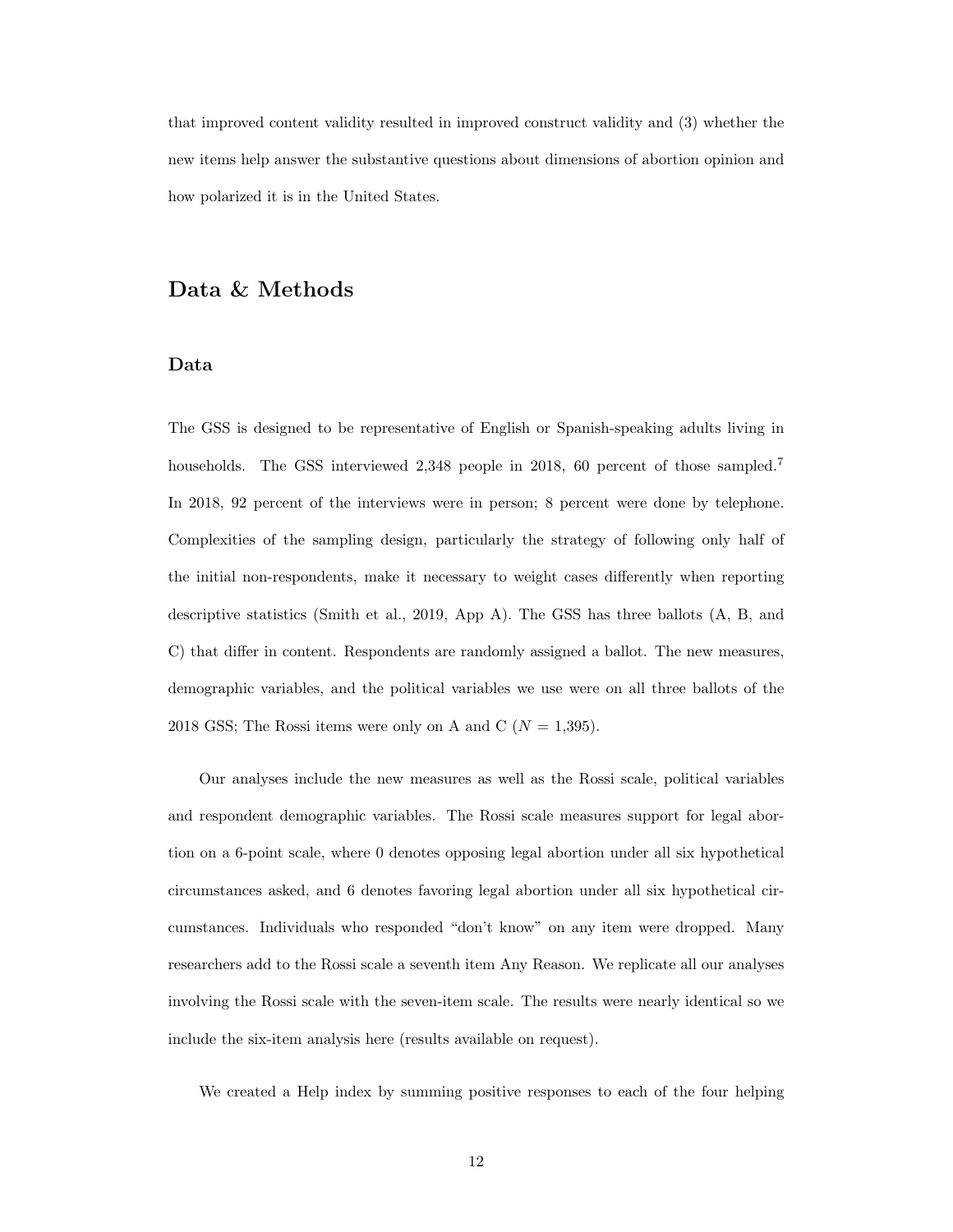items; as such, individuals who responded "don't know" or did not answer one or more were dropped (8 percent of the sample).

To assess the construct validity of our new questions, we compared how well they predict political identities with how well the Rossi scale predicts those outcomes. Political party identification is coded as a seven-point scale from strong Republican to strong Democrat (dropping those who identify with other parties). We treated it as a continuous scale but reversed the usual direction because Democrats tend score high on the Rossi scale, and we find it easier to write about positive correlations than negative ones.<sup>[8](#page-34-7)</sup>

We conducted parallel analyses of political ideology and vote choice. Given that party identification is more reliable than ideology [\(Kinder and Kalmoe,](#page-45-11) [2017\)](#page-45-11) and the results from the analyses are substantively similar, we present party identification in the main text and results from models predicting ideology and 2016 vote choice in Appendix C.

In our multivariate analyses, we include a standard set of demographic and political controls to shield against the crudest forms of excluded variable bias. They are gender, age, race, marital status, labor force status, religion, religious service attendance, education, income, and U.S. residency at age 16.

#### Methods

#### Does exposure to the existing items change responses to the new ones?

We begin our analysis of the relationship between the Rossi items and our new items by exploring whether exposure to the Rossi items influenced responses to the new ones. GSS core content comes first on all ballots, so when the Rossi items were asked (ballots A and C), they were asked approximately 15 minutes before the new ones. So if the Rossi items altered responses to the new items, respondents who got ballot B will have different distributions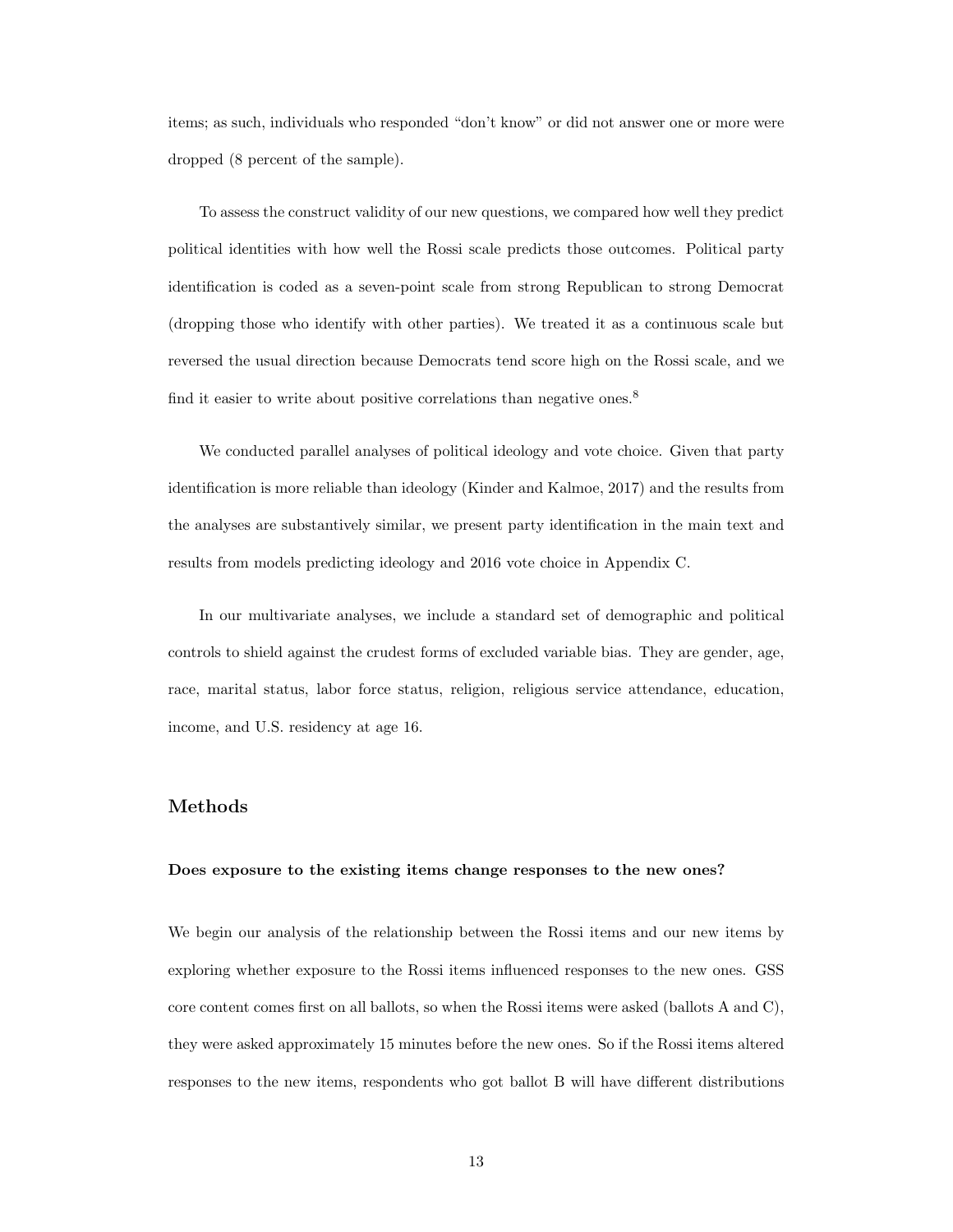of answers to the new questions than respondents who got ballots A or C. Simple chi-square tests failed to reject the null hypothesis that responses on ballot B did not differ to responses on ballots A and C.<sup>[9](#page-34-8)</sup>

We also assessed each subsequent analysis where exposure to the Rossi items could change our conclusions. We ran analyses separately for these two sets of respondents. We found no meaningful variation across the two groups when evaluating correlations between the new items, the reliability of these items in a scale (using Cronbach's  $\alpha$ ), the distributions of responses, the dimensionality of the items, or predicting Democratic party identification.

#### Assessing the performance of the new measures

We assess the performance of the new items before evaluating the two substantive questions that motivated our endeavor. First, we describe the distributions of the new items and ask how our new abortion items relate to the Rossi scale and the "any reason" question. We assess the correlations between the new abortion items and the Rossi scale.

Second, we use the Rossi scale and the new abortion items to predict political party identification. We view this as an exercise in testing the construct validity of our new items, not a causal analysis. We recognize that any correlation between party and abortion opinions stems from mutual influence and co-determination. Specifically, we ask if the new items add to what the Rossi scale can already tell us about the correspondence between abortion opinions and political party identification. If the new items associate with party after controlling for the Rossi scale, then they would have improved the construct validity of the familiar scale. If the Rossi scale does not associate with party identification after controlling for the new items, then the case for new measures is even stronger.

Third, we assess the reliability of our new abortion items and compare this to the reliability of the Rossi items, measuring the internal consistency of the two sets with Cronbach's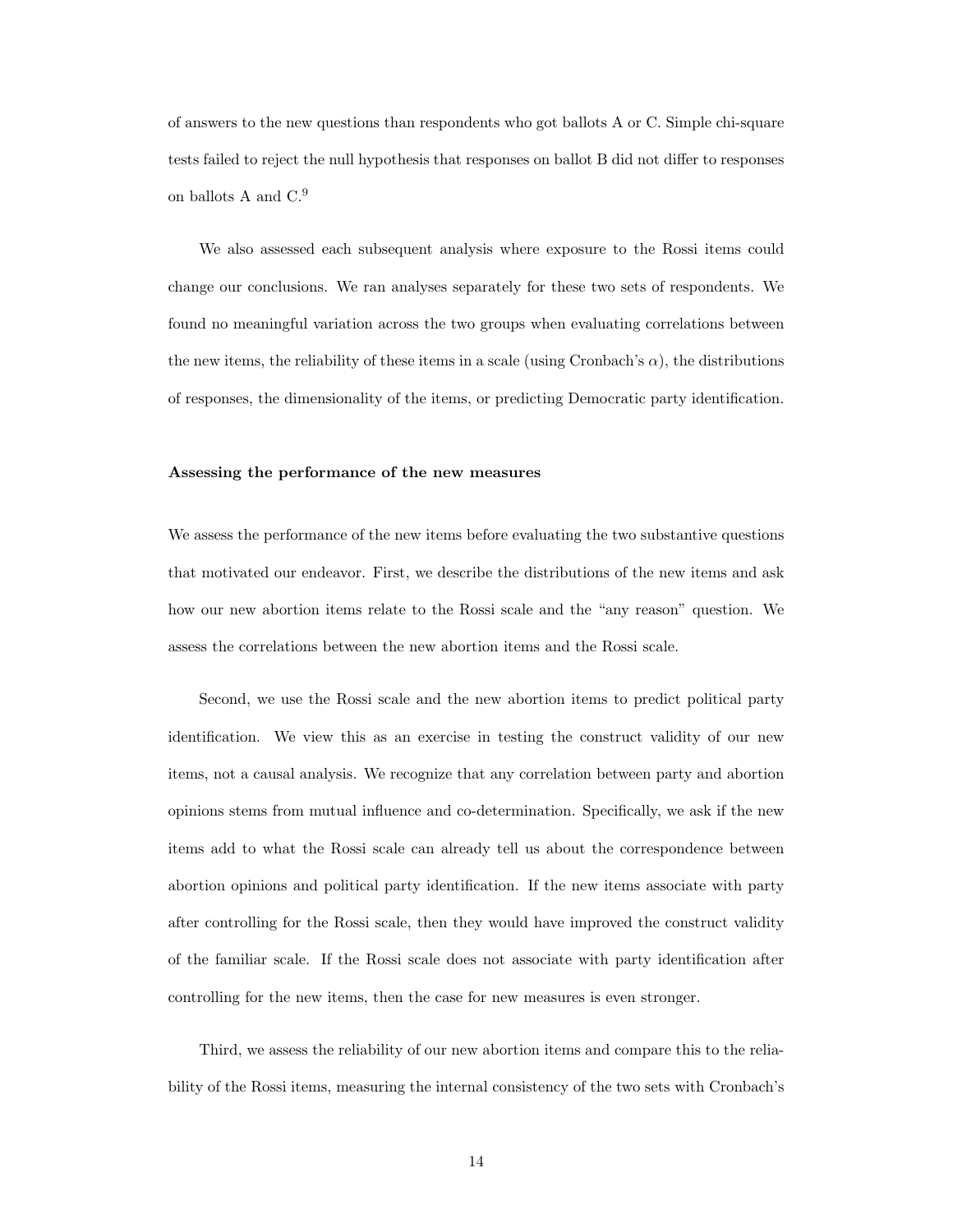alpha. We then add each new item to the Rossi scale and evaluate the internal consistency of each of these iterations.

Once satisfied with the validity and reliability of our new items, we will turn to our substantive analyses which we describe in more detail below in the section "Analysis plan for the substantive analyses".

## Results: Assessing the New Measures

#### Distributions of the new items

Figure [2](#page-37-0) presents people's responses to each new abortion item, the Rossi items, and the Any Reason question. The rising bars for the items of the Rossi scale and the Help Index hint each may form a Guttman scale. In 2018, 84 percent of people answering all the Rossi questions followed the strict Guttman pattern and another 11 percent either reversed Rape and Defect or No more and Poor. For the helping items, 95 percent followed the strict Guttman pattern. In line with the lack of change in the core measures, responses to the Rossi items and Any Reason resemble the distributions of answers in other recent years. In line with the implicit assumption of Rossi's scale, more people answered "It depends" to the Legality and Moral Opposition questions than took an unequivocal stand. Noteworthy, as well, between 10 and 20 percent of people answered "Don't know" to the Access and Access Reform questions. Americans split evenly on whether insurance should be used to cover the costs of abortion.

[Figure [2](#page-37-0) about here.]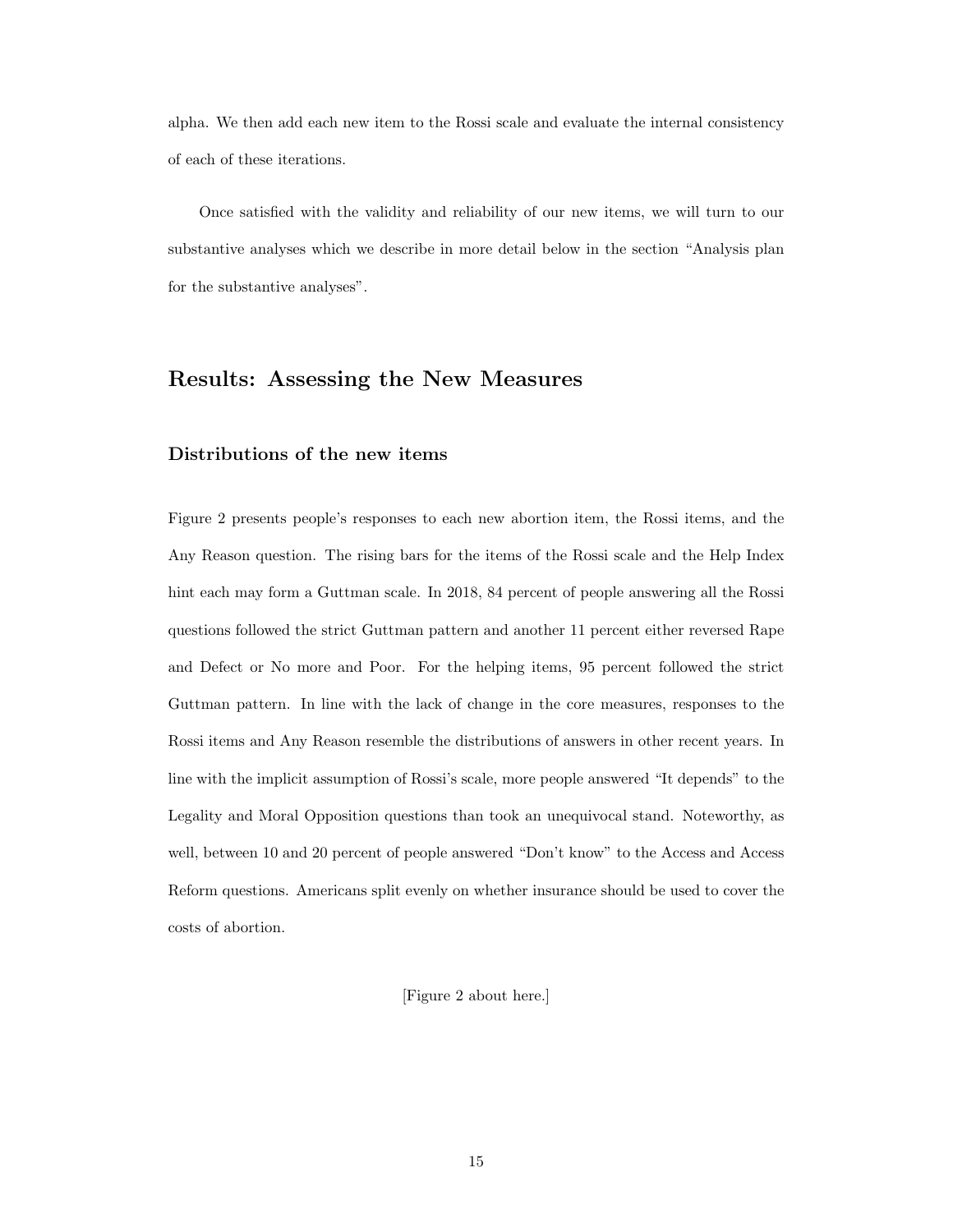#### Correlation with existing items

In Table 1 we see the pairwise correlations for the Rossi scale and each of our new items. The correlations range from around 0.8 for items that measure similar concepts (such as legality with the Rossi scale or the Help index with its components) to near zero for Access and most other items. In broad terms, this is the result we hoped for, a mix of validation and new insight.

The Legality item is the one we expected would overlap most with the Rossi scale, and indeed it does. The overlap is enough that the new item performs much like part of the original scale. The correlation of 0.78 rivals the correlations between Rossi scores measured in successive waves of the GSS panels [\(Hout and Hastings,](#page-45-5) [2016\)](#page-45-5). Nearly all people who answered all the Rossi items the same way gave an unequivocal answer to the new legality question: 82 percent of those who *approved* of all six Rossi items also said abortion should continue to be legal while 88 percent of respondents who disapproved of all six Rossi items also said that abortion should not be legal anymore. People who gave differing answers to the Rossi items tended to say "it depends" to the new item; the proportion saying "it depends" was highest (79 percent) for those who approved of half the Rossi items and disapproved of half of them.

The law can reflect morality when the populace agrees on moral questions. But for contentious issues like abortion, morality implies less for the law. In 2018, 82 percent of the opposition to legal abortion came from people who objected to it on moral grounds, but a significant number of people with moral objections supported legal abortion (11 percent). And, as we saw in Figure [2](#page-37-0) more people said the morality of abortion "depends" than stated an unequivocal opinion. Two-thirds of those for whom morality "depends" also said legality "depends."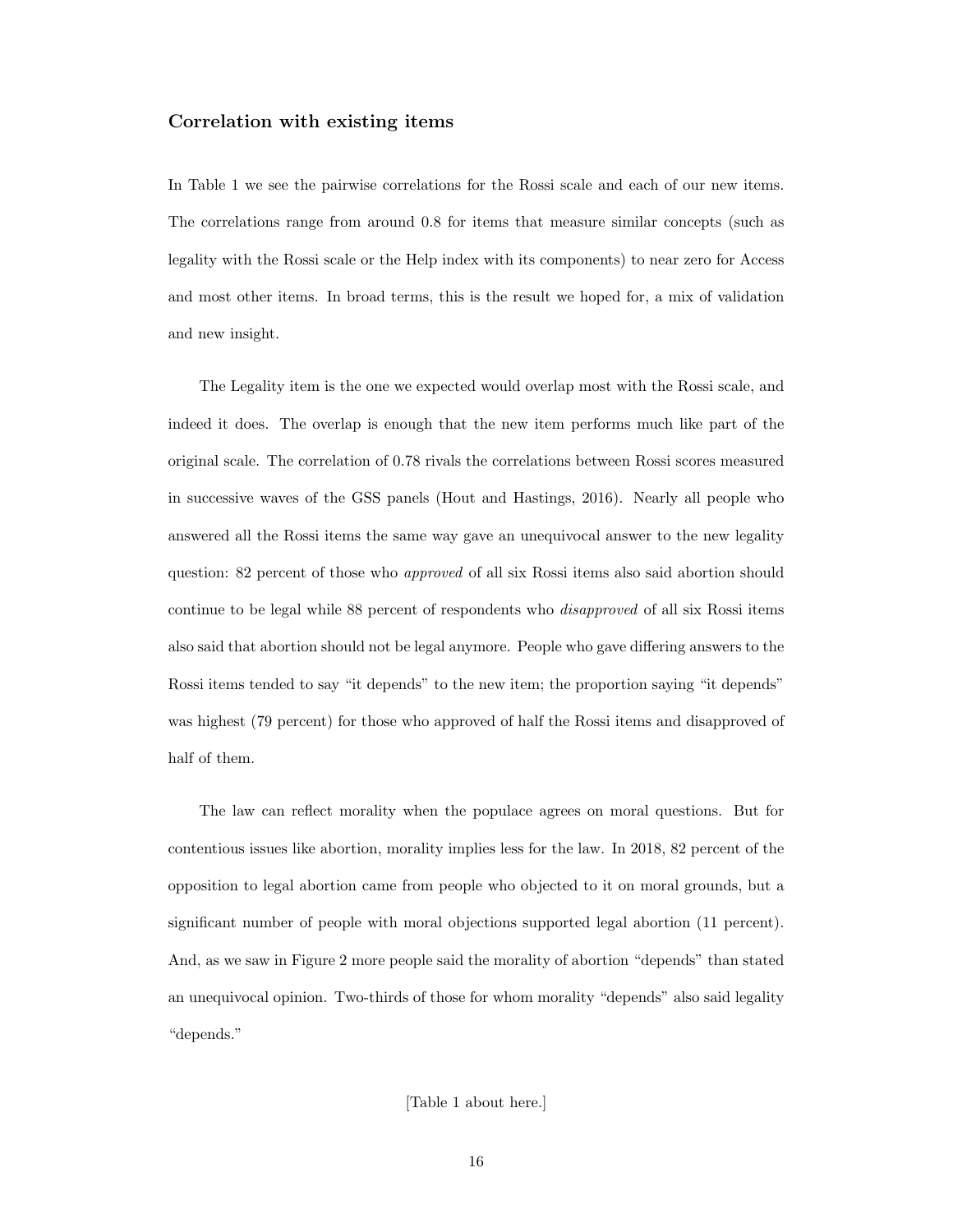The most distinct item in our new battery is the question about how easy it is to get an abortion in the respondent's state – the item we refer to as Access. As we mentioned above, we caution against interpreting this as an expert assessment of the ease of getting an abortion in one's state. We observed relatively limited state to state variation in Access scores in restricted data that revealed respondents' states of residence, but within-state variance was substantial.<sup>[10](#page-34-9)</sup> Further, respondents had mixed accuracy with regard to acrossstate perceptions.

People's answers to the Access question were not biased by their support or opposition to abortion, as indicated by the very low correlations between access and both the Rossi scale and the new Legality measure in Table 1. Nor did their moral stance inflect their answer. The only marked correlation between the Access answer and another variable is for Access Reform. People who thought abortion was hard to get in their state favored making it easier; people who thought abortion was easy to get favored making it harder.

Access Reform overlaps with the more common Legality measure  $(r = 0.54$  with the Rossi scale and  $r = 0.51$  with the Legality measure), but much of its signal is distinct. The new question about insurance coverage brings to the fore one practical element of accessibility. It has elements of personal freedom that the other items miss, and its correlations are for the most part indicative of this important but modest distinction. In many ways, it parallels access reform, but its correlation with access reform is of the same magnitude as its correlation with other items.

The Help index invokes the social aspect of abortion accessibility. The people who strongly support abortion are more likely to offer multiple forms of help, while abortion opponents mainly expect to offer emotional support or none at all. The correlation is strong but far from perfect. That is because 66 percent of abortion opponents (those who score a 0 on the Rossi scale) would offer emotional support, and 30 percent would offer logistical help, to a friend or relative seeking an abortion. Of course, these abortion opponents are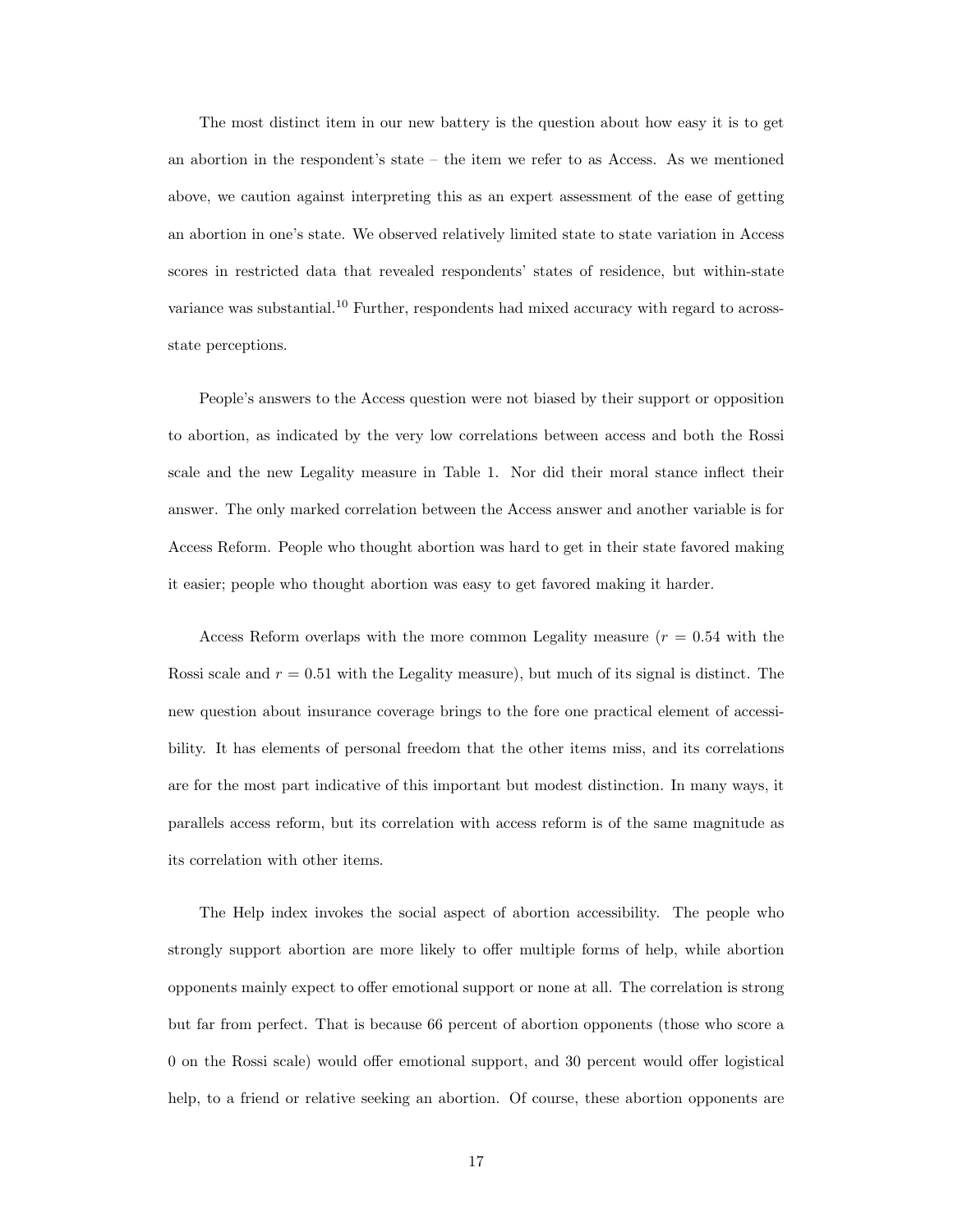less likely than supporters to ever hear of an abortion [\(Cowan,](#page-45-12) [2014\)](#page-45-12).

#### Construct validity: Predicting Party Identification

While we are interested in the measures to illuminate public opinion on abortion, we are also interested in their capacity to help us understand other political outcomes. We assess whether these new abortion items improve our ability to predict political outcomes, over and above the old ones. This is also a test of whether we have improved the construct validity of the abortion items. We find first, that the new items render the Rossi scale uninformative in predicting party identification and second that abortion opinion is highly politicized.

We employ Ordinary Least Squares (OLS) models to predict party identification with the each of the new abortion items and the Rossi scale. We compare the coefficients of the new abortion items in models with and without the Rossi scale as a control, to assess their association with party identification beyond what is captured by the Rossi scale.<sup>[11](#page-34-10)</sup>

To compare coefficients for different abortion measures we needed a common metric; we followed the usual practice of standardizing them so each has a mean of zero and a standard deviation of one. We did not standardize political party identification, though we did reverse it (strong Republican = 1 to strong Democrat = 7).<sup>[12](#page-35-0)</sup> The coefficients we present can be read as the expected shift in the direction of identifying as a Democrat that corresponds to a one standard deviation increase in support for abortion legality, morality, access, or help.

We use three kinds of prediction models, with coefficients plotted in Figure [3](#page-39-0) below. First, we use the new scale (a combination of the new items which we discuss below), the Rossi scale, and each abortion measure, on its own, to predict party identification. This coefficient is labelled "Singular" in the figure. Then we pair the Rossi scale with each of the new items and predict party identification. Finally, we assess the net contribution of the Rossi scale in a model that includes all of the new items (Legality, Moral Opposition, Access,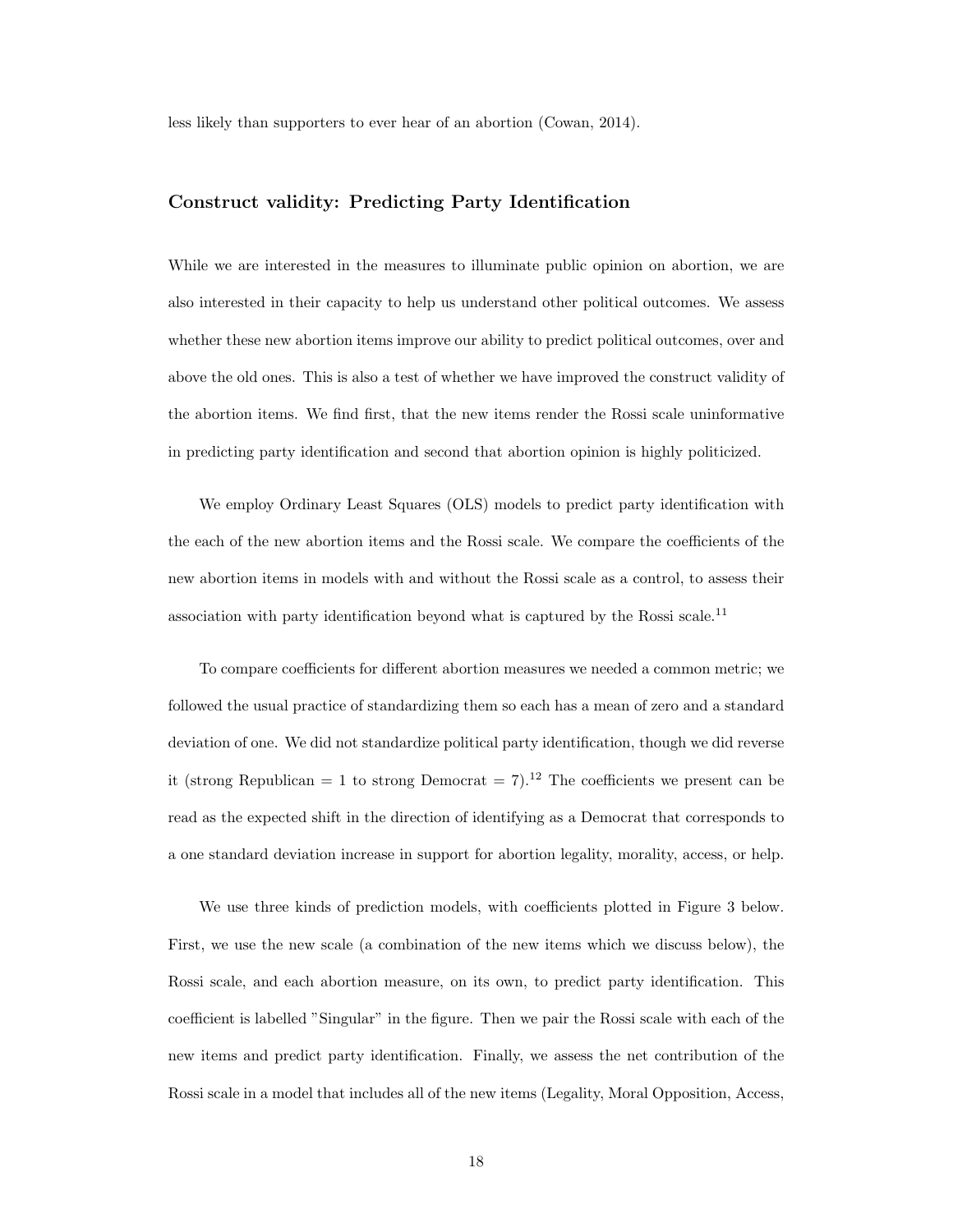Access Reform, Insurance, and the Help index). Coefficients from this model are labelled "Full". All models include additive controls for gender, age, race, education, marital status, labor force status, income, U.S. residency at age 16, religion, and attendance at religious services.

#### [Figure [3](#page-39-0) about here]

To ease reading Figure [3,](#page-39-0) we provide some examples. The .58 marginal effect for the Rossi scale in the singular model, represented by the hollow grey circle at the top of the plot, has party identification as the dependent variable. This model, like all others, controls for the social and demographic characteristics listed above. A one standard deviation increase in the Rossi scale results in a .58 point increase toward Democratic identification, controlling for demographic characteristics. A change of that magnitude would move a politically independent respondent three-fifths of the way toward leaning to the Democrats; an additional standard deviation increase on the Rossi scale would move that individual twice as far. When including all of the new measures and the Rossi index along with controls for respondent characteristics, as we do in the "Full" model, the regression coefficient on the Rossi scale fell to near zero (no longer statistically significant) as we see in the black diamond results of the first row. Once we know where a person stands on the new abortion items, knowing where they stand on the Rossi items adds nothing to our ability to predict their political party. We expected to learn something of predictive value from the new items, but we did not expect them to render Rossi redundant.

Now we consider the new items. A one standard deviation increase in respondents' response to Legality (row two) is associated with a .56 increase toward Democratic when controlling for personal characteristics, as seen in the singular model. When we control for the Rossi scale, the marginal effect of Legality drops to 0.33 but remains statistically significant – this is represented by the hollow, light grey square in the figure. Further controlling for all the other new items reduces the coefficient for legality to 0.20 (the black diamond in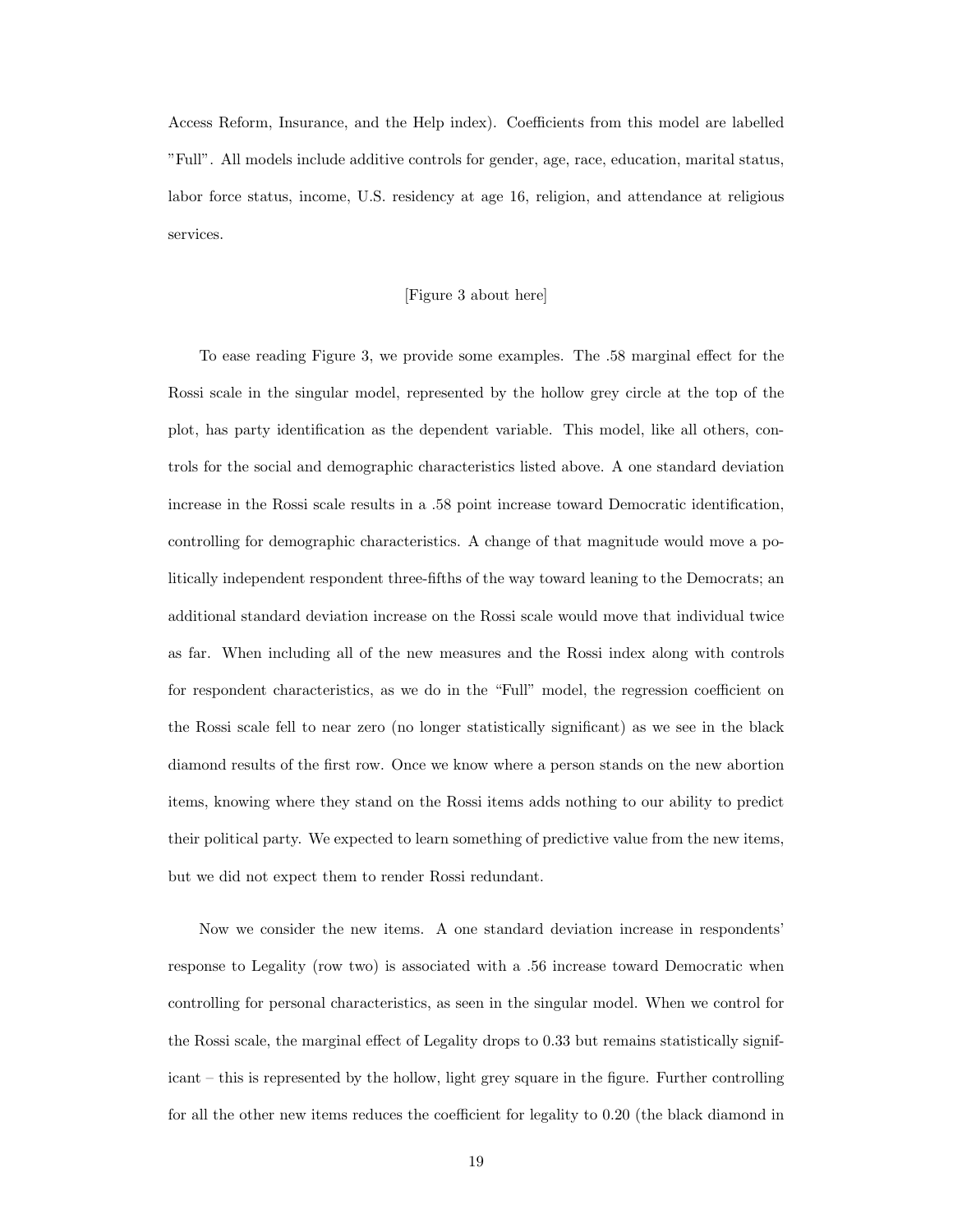the figure) which is still significant, though barely one-third its original magnitude.

As expected, each new item adds something to our predictions in models that include the Rossi scale as a control (the results with the square). Each estimate in between the full and singular coefficients is less than the corresponding singular estimate but still statistically significant. Access Reform is the single best-performing new item on this task of predicting party identification. All else being equal, people who thought abortion should be easier to obtain in their state were 0.57 points more Democrat, on average, than were people who thought abortion should be harder to get in their state. Most other estimates were closer to 0.30.

The strong correlations among new items (recall Table 1) make separating their effects difficult in the full model which includes the Rossi scale and all of the new items. Each of the new items has a coefficient close to 0.2 (the black diamonds in the figure on rows 2-6), although Moral Opposition is no longer a significant predictor once the other items (principally Legality and Insurance) are in the equation. That the coefficients are so similar in the Full model motivate our combining the new items and the Rossi scale into a new additive scale which we discuss below.<sup>[13](#page-35-1)</sup> This new scale is strongly predictive of party identification, as evidenced by its coefficient of 0.75 in the final row of the figure.

In sum, abortion opinion, as measured by the Rossi items, the new items, and different combinations of these items, is strongly predictive of partisan identification. Whether abortion opinion concerns the circumstances of conception, state policies, morality, or interpersonal help, abortion opinion is neatly sorted by partisanship. These results illustrate how completely the issue of abortion has been politicized and provide substantial evidence of the construct validity of the new measures. Notably, our results cannot speak to causal questions; the strong relationships here may reflect the impact of abortion attitudes on partisanship or vice versa.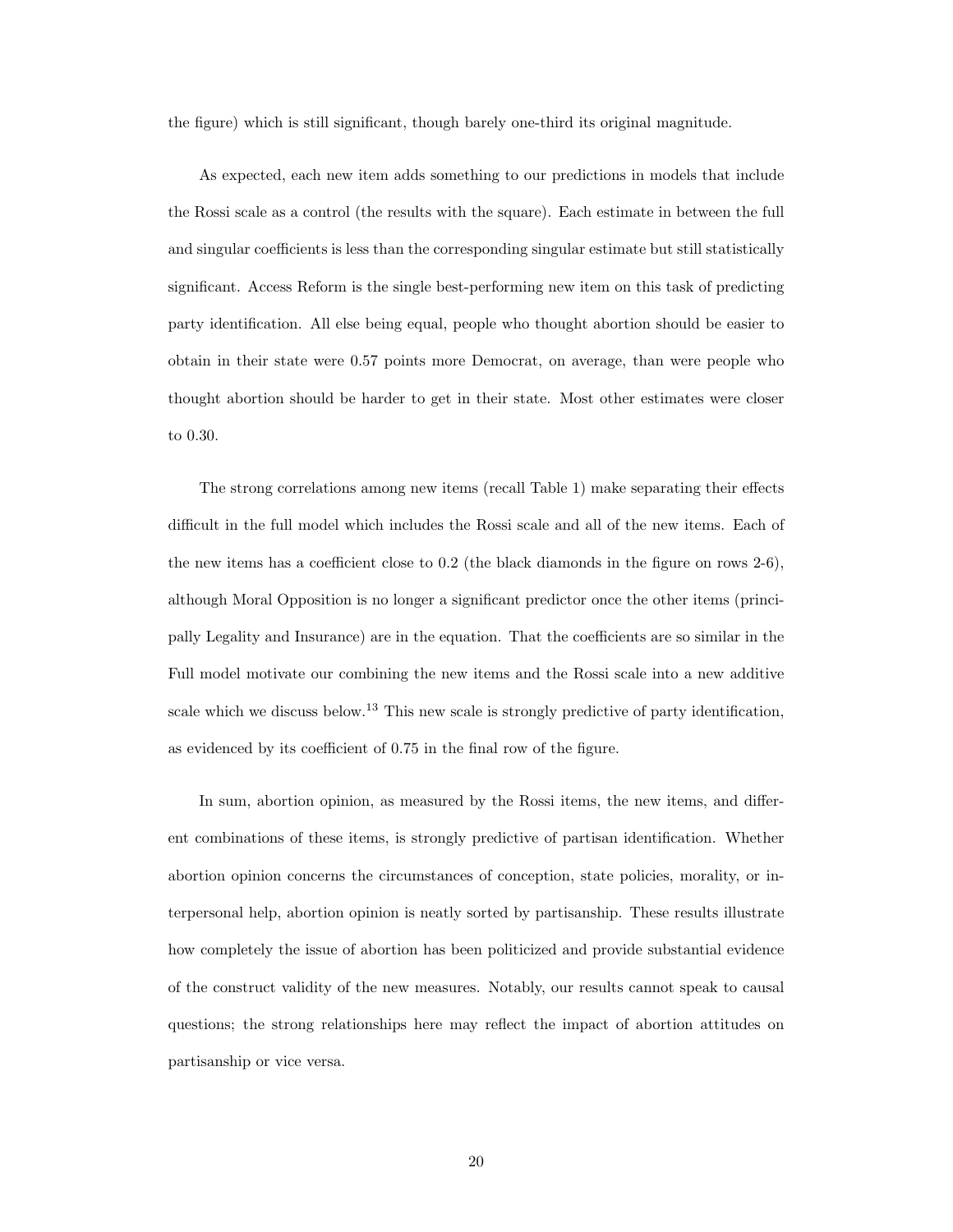#### Reliability

We do not have repeated survey waves fielding our new abortion measures and therefore cannot estimate their test-retest reliability. However, we can use inter-item consistency to say something about the reliability of the new items.

Cronbach's alpha  $(\alpha)$  is a workhorse in scale construction. We use it here in two ways. First we compare reliability for the new items with the reliability of the Rossi scale. Then we use an item analysis to assess how adding new items to the Rossi scale can improve reliability. The results are in Table 2.

#### [Table 2 about here]

The new items were as reliable as the items of the Rossi scale by the  $\alpha$  measure; the  $\alpha$  for the new items was 0.86 and the  $\alpha$  for the Rossi scale was 0.88.<sup>[14](#page-35-2)</sup> Combined in a single scale, reliability rose to 0.92, an impressive outcome for survey items administered to a nationally representative sample.<sup>[15](#page-35-3)</sup> As rows 2 through 15 of the table show, deleting an item either leaves  $\alpha$  unchanged or reduces it. That means that while no item reduces reliability, a scale with fewer items might be almost as reliable. The two items that add the least, though are the two with highest agreement – the Rossi item about the woman's health and the new item about helping emotionally.

In sum, we have established the new items' fitness as survey items. By developing new items that address contemporary issues such as abortion access, we have improved content validity. Doing so, we improved construct validity as shown in the analyses predicting political party identification. The new items are as reliable as the Rossi scale. These tests establish that the new items are adequate survey items. They also demonstrate that every aspect of abortion public opinion is politicized. We turn now to our substantive questions.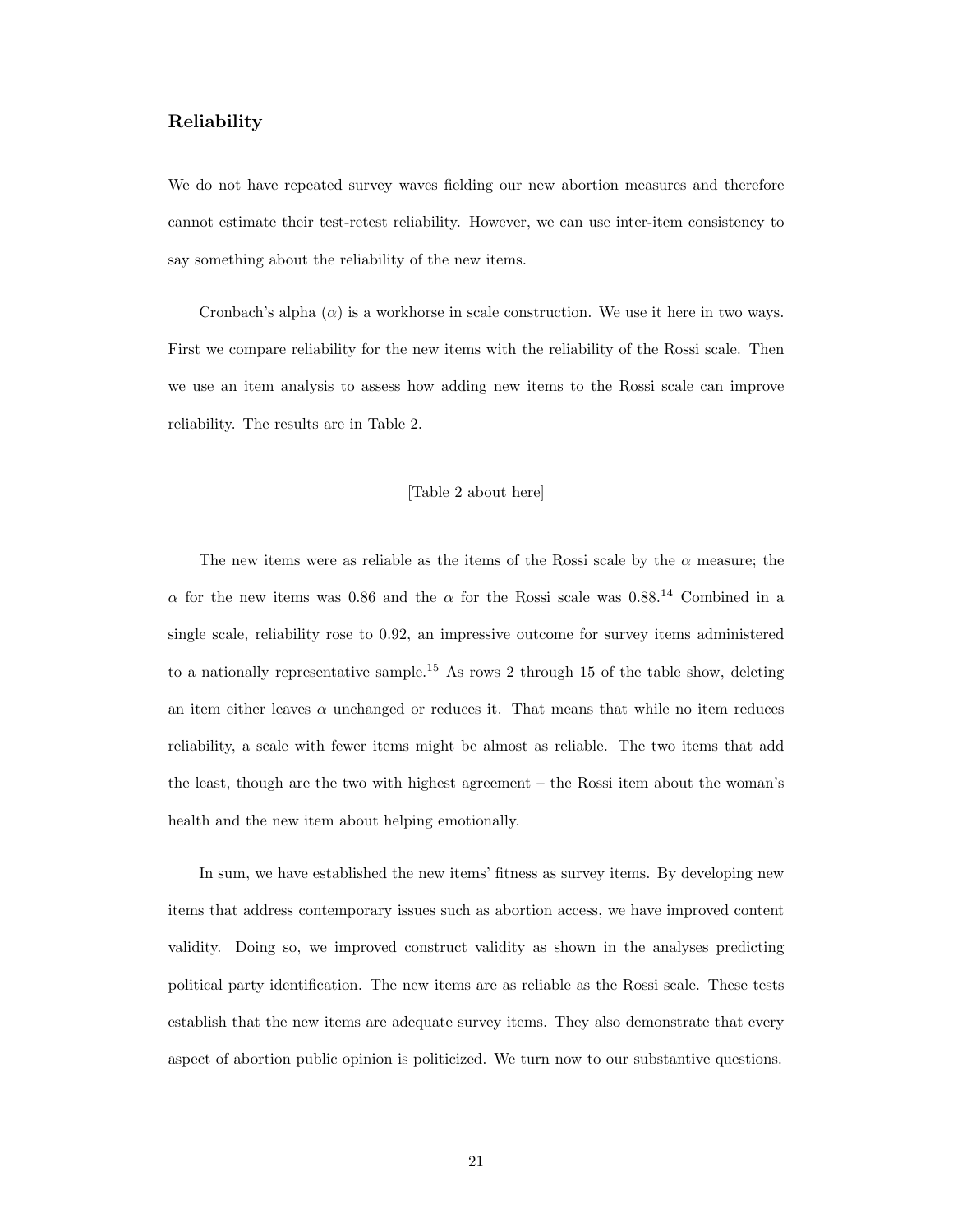# Results: Abortion opinion is unidimensional and moderate

#### Analysis plan for the substantive analyses

Our first substantive question is whether our abortion items measure opinion on one or more latent dimension. We use exploratory Principal Components Analysis to assess whether our items capture opinions on orthogonal aspects of abortion. Is it the case, for instance, that Americans are more deeply divided on one dimension than on another? Are all dimensions of abortion opinion equally sorted by partisanship? We also test dimensionality using structural equation models.

Next, we assess how individual items relate to these underlying abortion positions. Specifically, item response theory (IRT) can help us see more about how the Rossi scale and the new items measure different positions along these latent dimensions. We use the one-parameter logistic model introduced by Rasch to generate item characteristic curves [\(Cressie and Holland,](#page-45-13) [1983\)](#page-45-13).

Then we re-evaluate claims of abortion polarization, utilizing our new abortion items. Given our dimensionality findings (one dimension), we combine all items in a new additive scale. This additive scale is also motivated by the results of the models predicting party identification, as well as models predicting each of the abortion items as a function of the demographic and political covariates (results available on request). The shape of this distribution, specifically the extent to which it is bimodal, is an important indication of how polarized opinion on abortion is.

To further our understanding of polarization, we examine the distribution of the new questions' scale by respondents' scores on the Rossi scale. This permits us to consider whether the new questions are revealing variation obscured by the Rossi items and if so, for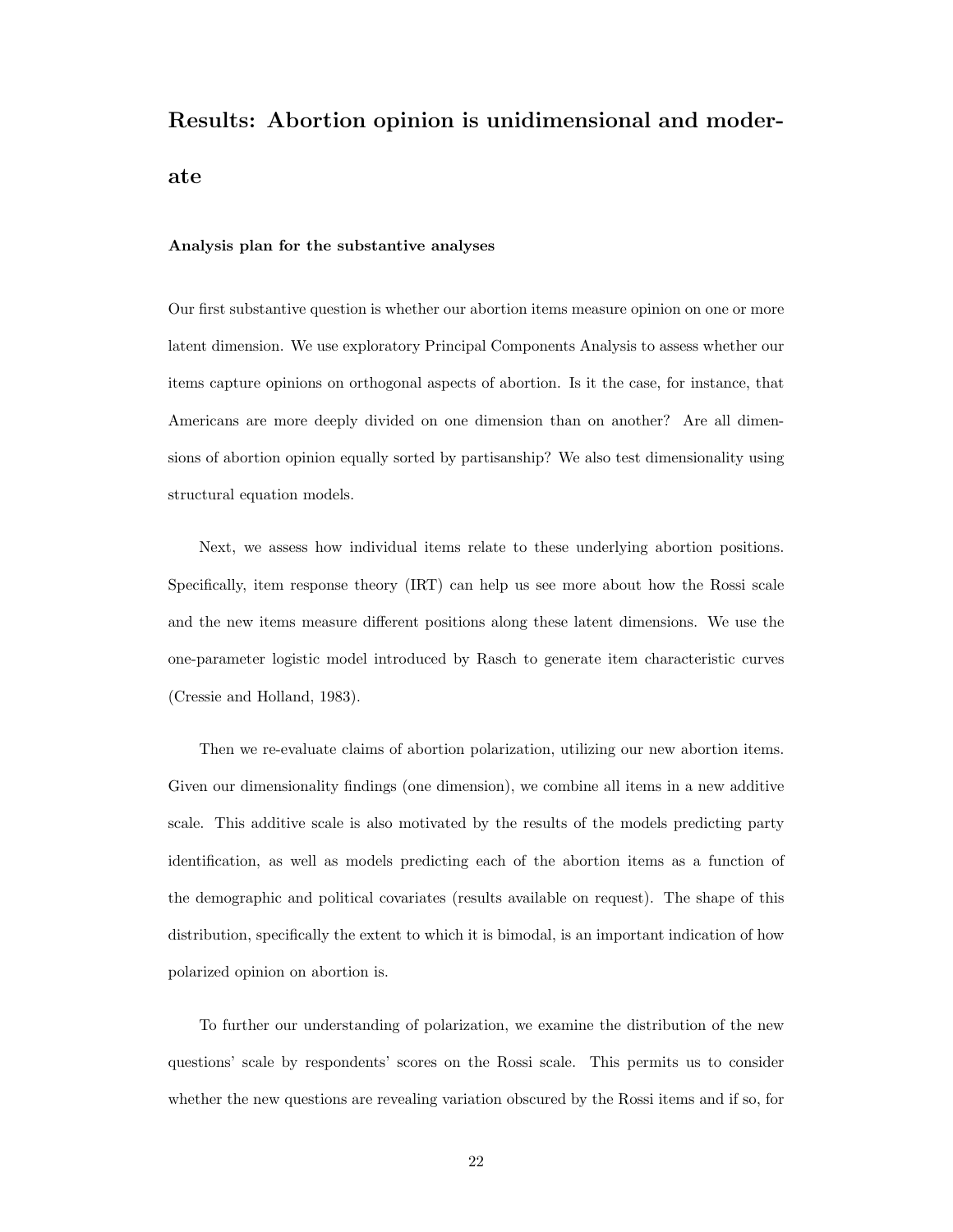whom is it revealing variation. Finally, we consider the relationship between respondents' subjective understanding of abortion access in their state to their wishes for changes in state law.

#### Dimensionality

The new questions traverse terrain untapped by the Rossi scale and so we anticipated that we could discover new, orthogonal dimensions of abortion public opinion. We held no strong theoretical beliefs about the exact number of latent dimensions that might organize responses to these items. Given this, combined with the relatively small number of observations and variables, we assessed our expectation of multidimensionality using exploratory principal components analysis.

This analysis encompasses all the measures. Much to our surprise, a principal components analysis on the Rossi scale, Any Reason, and the new abortion items reveals only one underlying abortion opinion dimension. It yielded a single eigenvalue greater than one, and this main factor accounted for 87 percent of the common variance among the items. This result confounded our expectations since the new items were explicitly developed by experts to measure qualitatively different aspects of abortion opinion. We further tested this finding by fitting structural equation models with two or three latent dimensions. In all specifications these dimensions were highly correlated with one another  $(r > 0.7)$ . That responses can be organized by a single dimension shows that for most Americans their opinion on any particular aspect of abortion is simply informed by a general, overall sentiment.

IRT models allow us to assess how the Rossi scale and the new items measure different positions along this single latent dimension of abortion opinion. Since only dichotomous items can be used with one-parameter models, we included the new helping items along with the Rossi scale items in our model illustrated in Figure [4.](#page-41-0) The item characteristic curves array items in order of increasing difficulty – in our case, increasing support for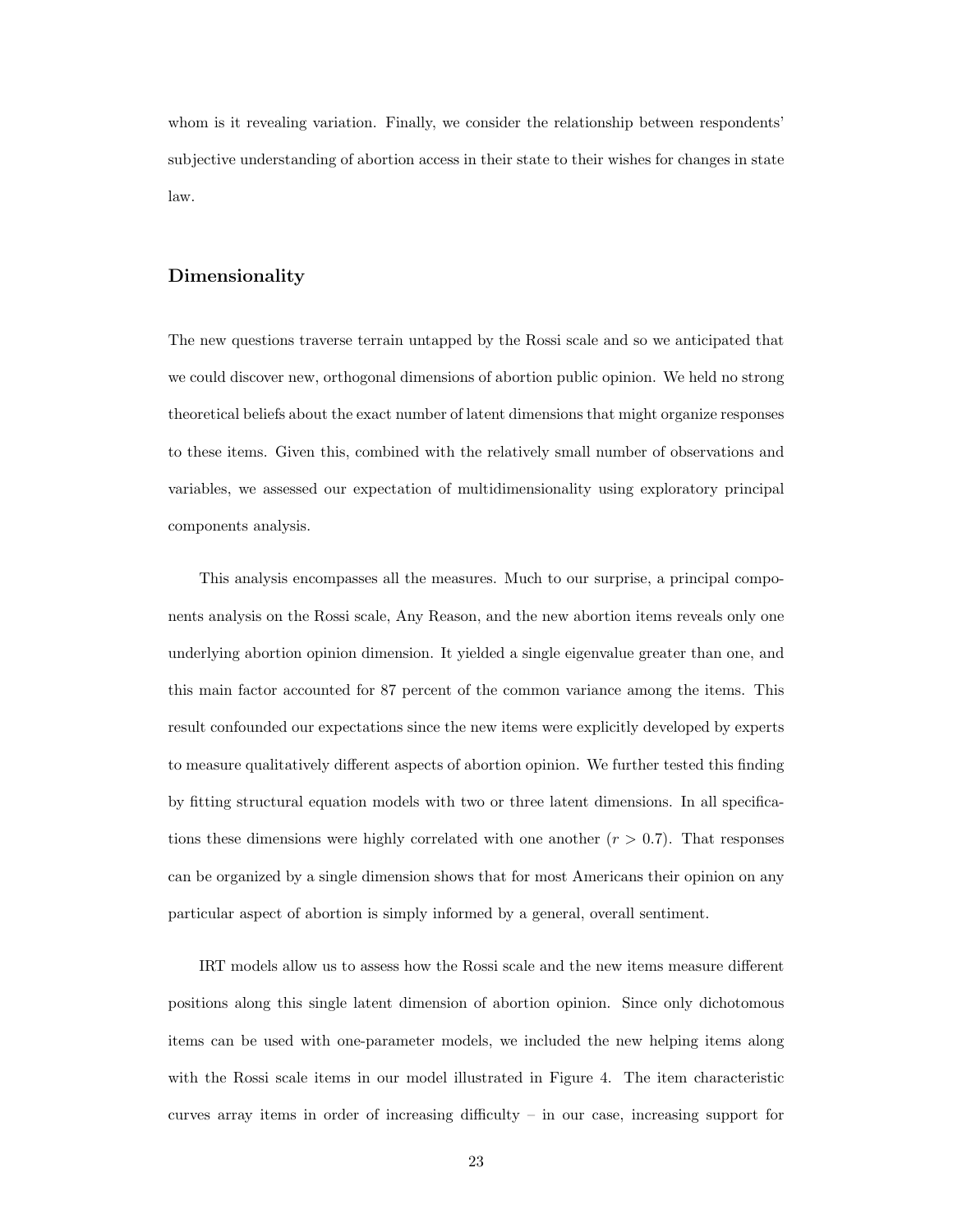abortion – from left to right along the x-axis.

#### [Figure [4](#page-41-0) about here]

Looking across the figure we see that the new helping items fill gaps in difficulty measured by the items of the Rossi scale. Most importantly, helping pay for the abortion was substantially more difficult to agree with than any of the Rossi items, thereby distinguishing between individuals with strong pro-choice sentiments. At the other end of the scale, offering emotional support was almost as easy as assenting to abortion when the woman's health was threatened. These new items cover more evenly positions along the latent continuum than the Rossi items have done.

#### Polarization

We assess whether abortion is polarized through numerous analyses – all of which point to abortion opinion moderation.

We examine the overall distribution of abortion opinion by examining weighted responses to the Rossi scale, Legality, Moral Opposition, Access Reform, Insurance, and the Help Index. This scale is produced by summing responses to these items, a simple procedure justified by the consistent results of our models testing their construct validity (shown above in Figure [3\)](#page-39-0). Since each item has a coefficient close to .2 in the models predicting party identification, the units of the overall scale represent fairly even differences in abortion opinion. The histogram for the new scale is shown in Figure [5.](#page-42-0)

#### [Figure [5](#page-42-0) about here]

Combining responses to the new items and the Rossi scale produces a much flatter distribution of abortion opinion than the Rossi scale alone (see the second panel of Figure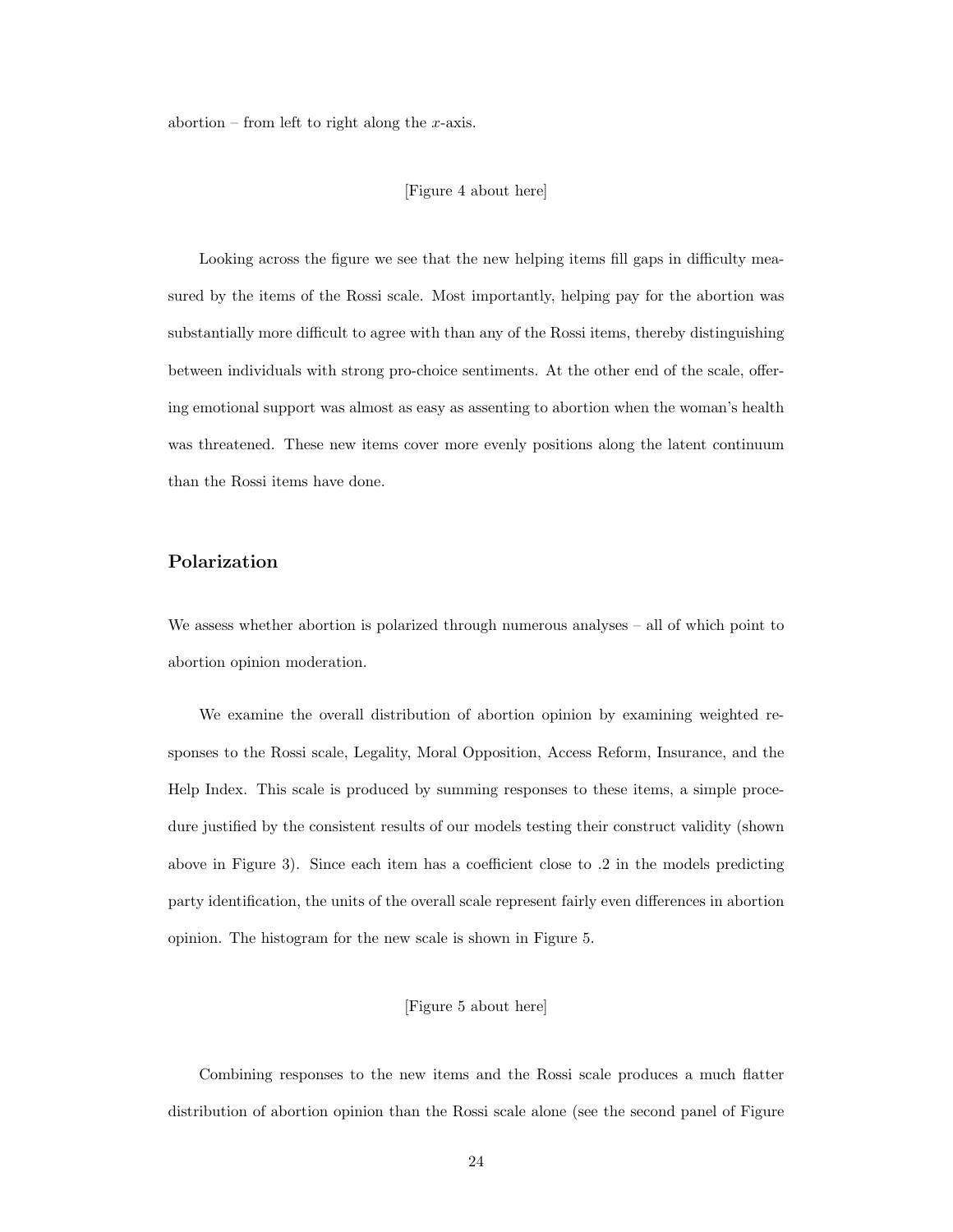[2\)](#page-37-0). The greater dispersion could have come merely from unearthing variation among prochoice Americans who were top-coded by the Rossi scale (6's). In order to consider this, we examined the distribution of the new-item portion of the new scale within each of the Rossi scores  $(0-6)$ , as shown in Figure [6.](#page-43-0)<sup>[16](#page-35-4)</sup> Here we see that the new items uncover variation across the whole spectrum of abortion opinion.

At the pro-life pole, those respondents who score a 0 on the Rossi scale believe abortion should be illegal even when the mother's health is endangered or in cases of rape. Yet, many demonstrate some support of abortion in their answers to the new questions such as extending resources to a woman seeking an abortion or stating that the legality of abortion "depends". At the pro-choice pole, many of those who show the strongest support for abortion rights on the Rossi scale (Rossi 6's), demonstrate some reservations in their answers to the new questions. For instance, only about half of those who score 6 on the Rossi scale are willing to help pay for the abortion, though nearly all are willing to help pay for the ancillary costs. Significant minorities of Rossi 6's say that legality depends, morality depends, or that insurance should not pay for abortion.

For those in between these poles, we also see the new questions reveal variation. If the new questions did not, then these distributions would have small standard deviations; instead they range from 1.5 to 2.2. Of course it is also clear from the histograms that people who score highly on the Rossi scale, score highly on the new-item subscale, too. Indeed, the linear correlation between the two subscales is 0.80, and the between panel variance in Figure [6](#page-43-0) is 64% of the total variance of the new-item subscale. Comparing the these two statistics implies that the relationship between the two subscales is quite linear, that is 0.80 squared equals 0.64, meaning that any nonlinear association between the two parts of the new scale is less than 0.01.

[Figure [6](#page-43-0) about here]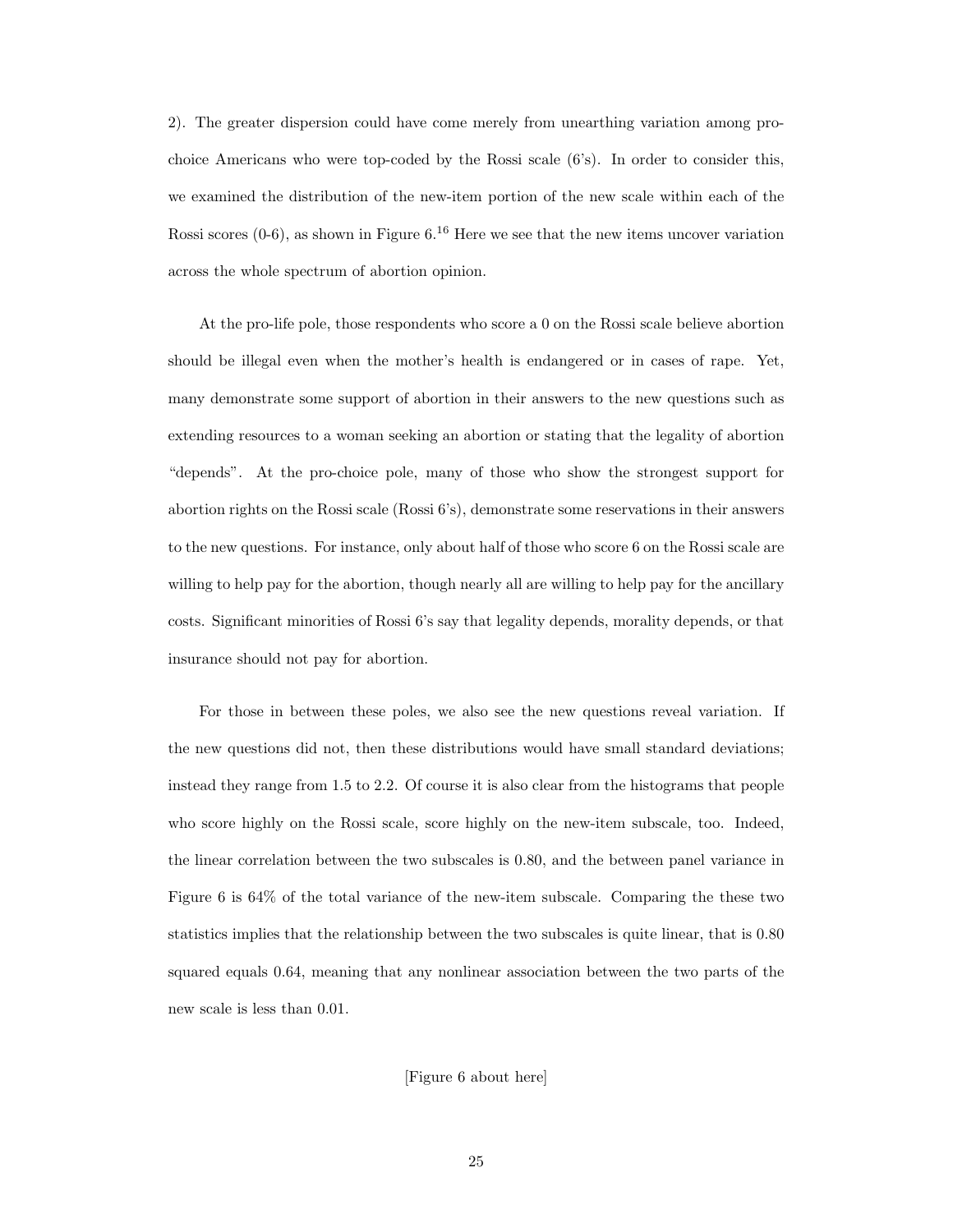Taken together, these results indicate: (1) The new questions reveal greater variation across the spectrum of support for abortion (2) the flatness suggests a lack of polarization since polarization would create a bimodal distribution of opinion, with high numbers of respondents at either end of our abortion scale.

In answer to the question posed earlier about a ceiling effect, we see that the Rossi items produce a truncated scale and that by unearthing variation among pro-choice leaners we also unearth variation among pro-life leaners. This provides additional evidence that abortion is not as polarized in terms of the extremity of positions taken on the issue.

Our finding of moderation across the new aspects of abortion measured is a surprise given the enormous political import of the issue and that scholarly work identifies it as uniquely polarized [\(DiMaggio et al.,](#page-45-14) [1996\)](#page-45-14). We explore this more thoroughly next. As our analyses above show, all aspects of abortion opinion are politicized. Whether the issue concerns the circumstances of conception, state policies, morality, or interpersonal help, abortion opinion is neatly sorted by partisanship. At the same time, and perhaps unexpectedly, most Americans – including partisans – do not have extreme views on abortion. The opinions of Republicans and Democrats on abortion differ systematically, but they do not differ by much.

"It depends" responses predominate when we ask about either legality or morality. In contrast to the claims of activists, and to divergent Democratic and Republican Party platforms, the ethical status of abortion is not a binary one for a great many Americans. This ambivalence on abortion may well be due to internal value conflict [\(Alvarez and Brehm,](#page-45-15) [2002\)](#page-45-15). The response of "it depends" actually mirrors the way abortion is dealt with by the law: legal in some circumstances, illegal in others.

Many people who oppose abortion, nonetheless express willingness to help a woman they know if she chose to seek an abortion. Ultimately, only ten percent of Americans would refuse to provide any of the kinds of help we asked about — emotional, logistical, or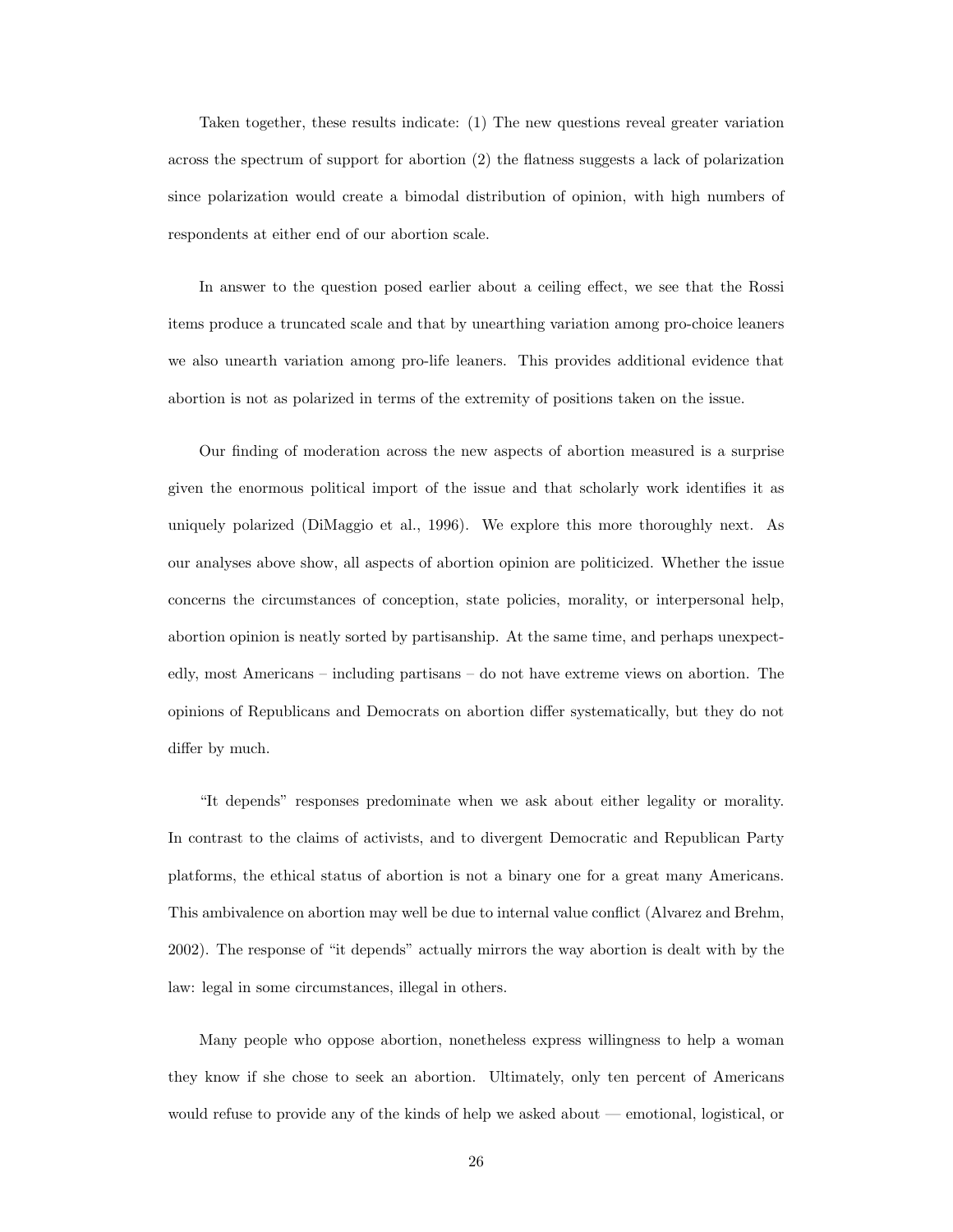financial. Despite their willingness to help, Americans have some reservations. Regardless of their abortion attitude, they were reluctant to help pay for the abortion itself; they were more likely to help pay for ancillary costs.

While several states have recently passed laws making it harder for women to access abortion care, other states have passed laws to insure that abortion would be legal in that state even if the federal courts reverse or weaken Roe v Wade. Though the states' abortion laws are diverging, public opinion appears to favor moderation. Americans, by and large, are at ease with how difficult it is to acquire an abortion in their state (see Figure [7\)](#page-44-0). Belying the amount of focus paid to the issue, over 40 percent want the laws in their state to stay the same. As we can see in Figure [7,](#page-44-0) Americans who believe abortion is difficult to access in their state want to make it easier and those who believe it is easy to access want to make it harder. This finding is in line with a thermostatic model of public opinion in which preferences are negatively related to public policy changes [\(Wlezien,](#page-46-6) [1995\)](#page-46-6).

#### [Figure [7](#page-44-0) about here]

Americans are seeking to moderate what they see to be current policy; if Americans held absolute views on abortion, we would not expect to see this systematic variation in opinion on Access Reform depending on perceptions of state context. In an America populated by abortion absolutists, Americans' opinion on changing accessibility would not depend on their perceptions of how difficult or easy it is for a woman to obtain an abortion (see Appendix D for results predicting Access Reform as a function of perceived differences in accessibility at the state level, with fixed effects for states).

When thinking about the morality or legality of a woman's decision to have an abortion, Americans take into account the differing circumstances in which she does so, and position themselves in the middle ground. Similarly, when thinking about changes to abortion access, Americans reject extremely permissive or restrictive changes to state law. As such, the wider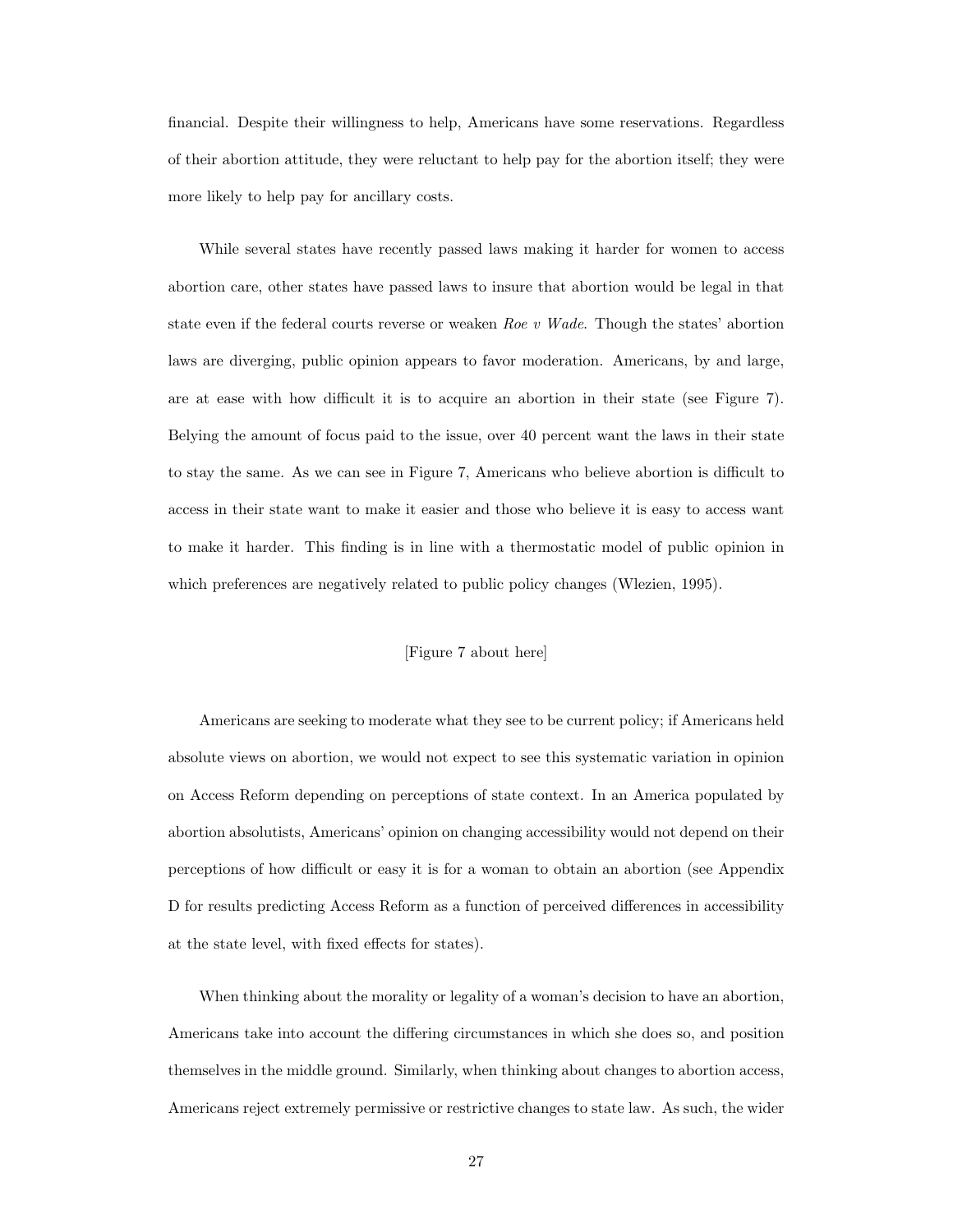American public does not fall into a simple dichotomy between those who believe either there should be no constraints on abortion access and those who believe abortion should be illegal. Instead, these results from the new abortion items support previous findings that most Americans eschew extreme opinions on abortion [\(Cook et al.,](#page-45-16) [1992;](#page-45-16) [Fiorina et al.,](#page-45-8) [2011\)](#page-45-8).

## Discussion

#### Updating A Long-Running Time Series

We posed the question of when to change long-time measures of divisive opinion. [Smith](#page-46-0) [\(2005\)](#page-46-0) provided some answers to this question. We added another: when the terms of the debate have shifted enough to undermine the content validity of the existing measure(s).

We have proposed some very general methods and practices. We began with input from stakeholders to insure that the issues addressed in questions were salient today. The stakeholders' input was discursive, seldom in the form of a question for a general-population survey. For that, we turned to a panel of question-writing experts. By design, they wrote more questions than we could ultimately include. We reduced the number of items empirically, by a field trial. An online panel answered all the questions, and we picked the nine that performed best for the "main event" – a module on the GSS. The new items proved to be reliable and valid based on our analyses of responses to the 2018 GSS, presented herein.

Our large investment in measurement was motivated by the particulars of our case: Americans' abortion attitudes. Abortion is both central to American politics and academic debates on polarization [\(Baldassarri and Park,](#page-45-17) [2019\)](#page-45-17). Thus, it is important that we measure abortion attitudes accurately; there is a lot at stake. Yet, the abortion measures in common use are dated, as are the assessments of their reliability [\(Clogg and Sawyer,](#page-45-2) [1981\)](#page-45-2) and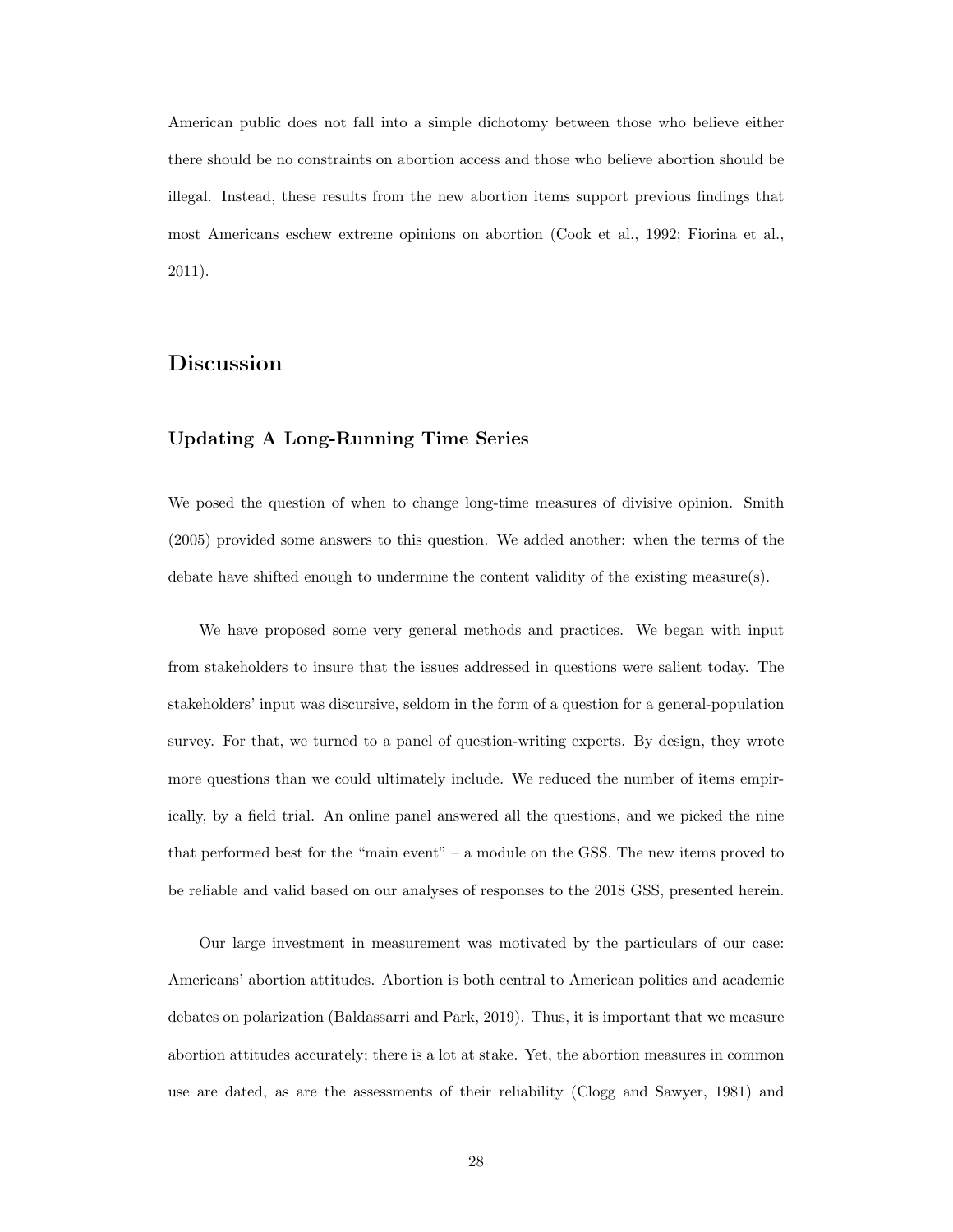validity [\(Hout,](#page-45-3) [1999\)](#page-45-3). Six of the seven abortion items in the GSS core were written in 1965; the seventh first appeared in 1977. Empirically the data resembled entrenchment. Support for abortion cycled over the long term in small changes that were dwarfed by the variance in the six- or seven-item scales in popular use. The distributions were distinctively bimodal when few others were [\(DiMaggio et al.,](#page-45-14) [1996\)](#page-45-14). This shape of the distribution, especially the concentration of between 35 and 40 percent of cases at the maximum, has fueled the debate about whether Americans are polarized. Much rests on whether the observed maximum is a true maximum or hides substantial variation of pro-choice opinion that varies from moderate to strong.

Our new measures improved content validity by asking questions about the morality of abortion, state-level policies, abortion access, and interpersonal support for abortion. They proved their worth in terms of construct validity, in fact they outperformed the Rossi scale in predicting political party identification in 2018. Importantly, the new items arrayed along the same latent dimension of opposition to or support for abortion. Scores on the longer scale are not bimodal; they are nearly uniform. Both sides of the polarization debate will need to consider this new evidence. Many respondents who were, by the Rossi scale, maximally pro-choice were nevertheless reluctant to help a close friend or family member pay for an abortion; while on the other side of the abortion debate, many people who want to restrict abortion were surprisingly likely to offer logistical support. Advancing into the new terrain of the interpersonal revealed hitherto obscured variation. Given that the helping items scaled on the same latent dimension as the original Rossi items, these more unexpected findings support our conclusion of opinion moderation.

On the one hand, our process had a textbook character. The broad outline of concept to operationalization, refinement, field trial, and public data collection is classic. That said, it is noteworthy that few items in the GSS or ANES came to those surveys via such a systematic development and vetting. We are in an era of scientific transparency. We hope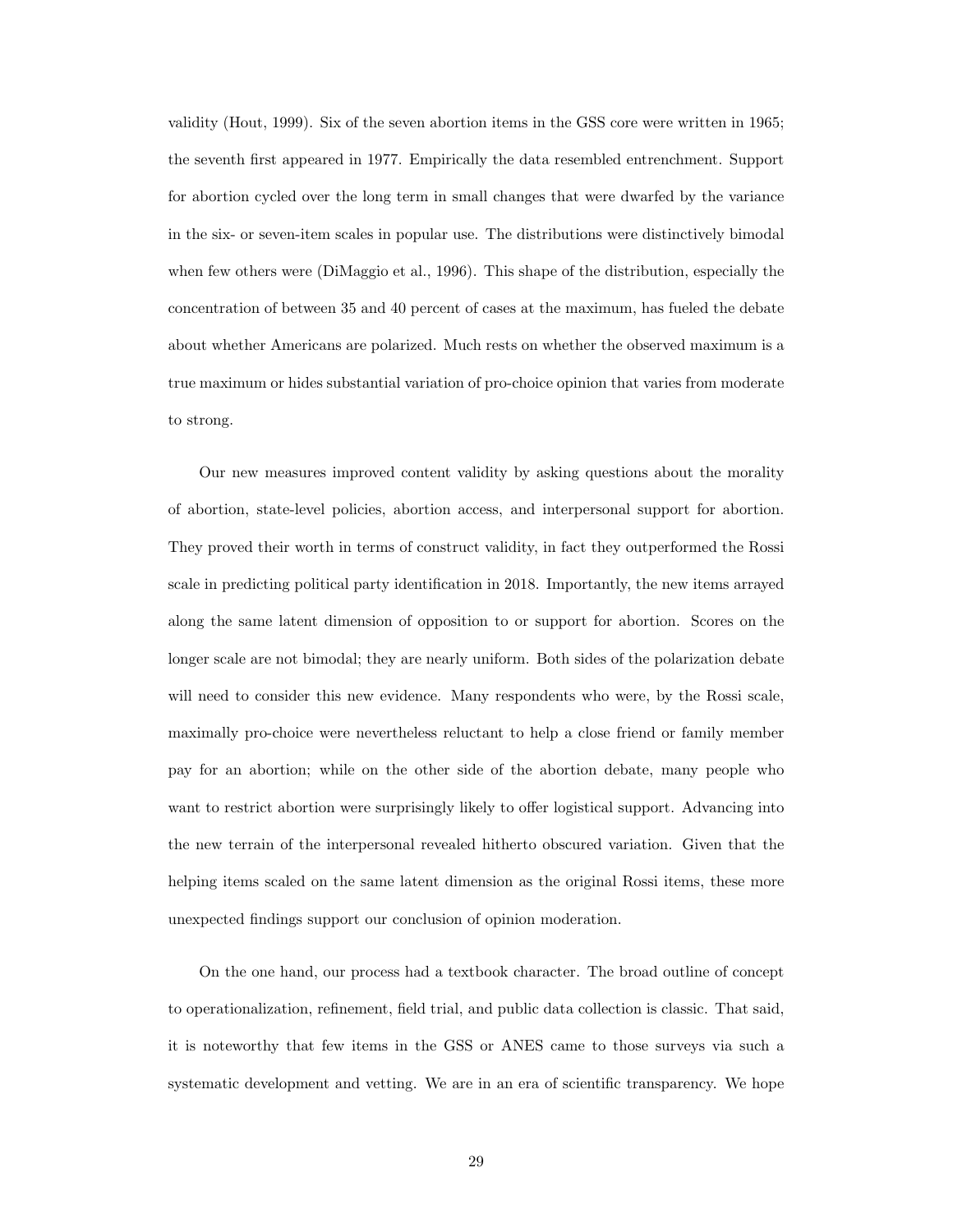we have contributed to that by proposing some standards that are transparent precisely because they are familiar.

Generally, a time series will prove that it has run its course when it can no longer predict other outcomes that have historically been correlated such as party-identification or vote choice. The Rossi scale continues to perform as well as it does on those tasks because it is uni-dimensional. Nevertheless, even a scale that has proven itself valuable for so long can still be improved.

We turn now to the difficult task of suggesting criteria for identifying which questions to include or exclude when the number of questions is fixed or resources are constrained. That every survey question adds financial cost and contributes to respondent fatigue necessitates parsimony [\(Herzog and Bachman,](#page-45-18) [1981;](#page-45-18) [Yammarino et al.,](#page-46-7) [1991\)](#page-46-7).

These are suggestions based on our experience with the GSS abortion questions and are based both on statistical tests as well as professional judgment. Certainly, the final decision for any given survey would be the discretion of the investigators.

We suggest beginning by identifying existing questions that could easily be cut from a time series. The priority is to cut questions that are redundant in that they do not reveal new variation in opinion or reveal some new aspect of a latent attitude. One approach to doing so is to generate item characteristic curves. Curves which overlap or are close indicate redundancy. To our knowledge, no statistical test can determine which duplicative item to drop; that choice must be made on the basis of substantive expertise and professional judgment.

We have, however, developed some general principles on which to guide that judgment. One principle is to value the time series. In action, this means replacing a question that has a long history only when it's quite necessary to do so. It also means prioritizing questions that can be useful for a long time. Questions that capture a general sentiment or behavior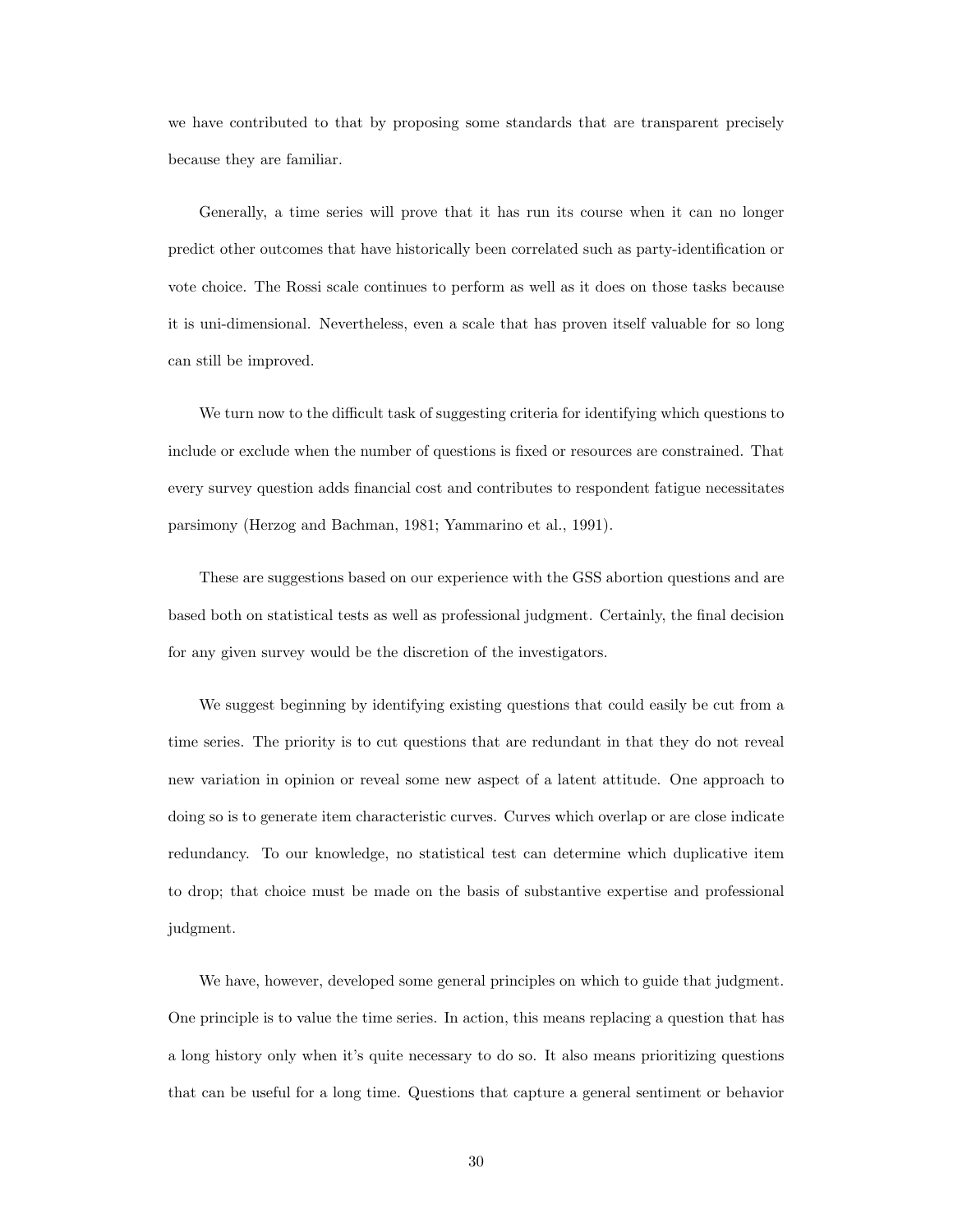tend to last longer than ones tied to a specific policy. Questions that are predicated on specific social trends (e.g. a predominance of births within marriage, having had no black President) will typically have less lasting-power than questions not predicated on specific social conditions. A general rule of thumb is that if respondents would not have understood the question twenty years ago, respondents twenty years from now may not either.

In short, the goals are simply to maintain a time series when possible and when necessary (and there is a high bar for necessary), to maximize revealing variation while simultaneously maximizing the likelihood of introducing a survey item that can also pass the test of time.

#### Measuring Abortion Opinion in the GSS

To this point, our recommendations have been about standards and process. Do we have recommendations about specific items? The GSS cannot get any longer; to add a question, one must be cut. The ICCs in Figure [4](#page-41-0) offer an empirical guide, at least for the new helping items. An item that has an ICC close to another item's ICC, covers the same part of the dimension; an item with an ICC that is not close to others covers an otherwise uncovered portion of the dimension. Two pairs of Rossi items were very close in Figure [4:](#page-41-0) the ICC for rape was close to the one for birth defect and the ICC for poor was close to the one for birth limitation. Cutting one from each pair would be less costly than any other changes to the Rossi scale. The easy and hard Rossi items leave a space about one standard deviation wide between them. Two helping items fill that space: helping with arrangements and helping pay logistics. The original problem was, of course, 40 percent of people clustered at the top of the scale. The new item about helping pay for the abortion remedies that by being substantially harder than any hard item (or Any Reason). Separately, the morality question adds variation while asking about a timeless, general part of the abortion debate and so may well be a good addition. We caution, however, that these are more recommendations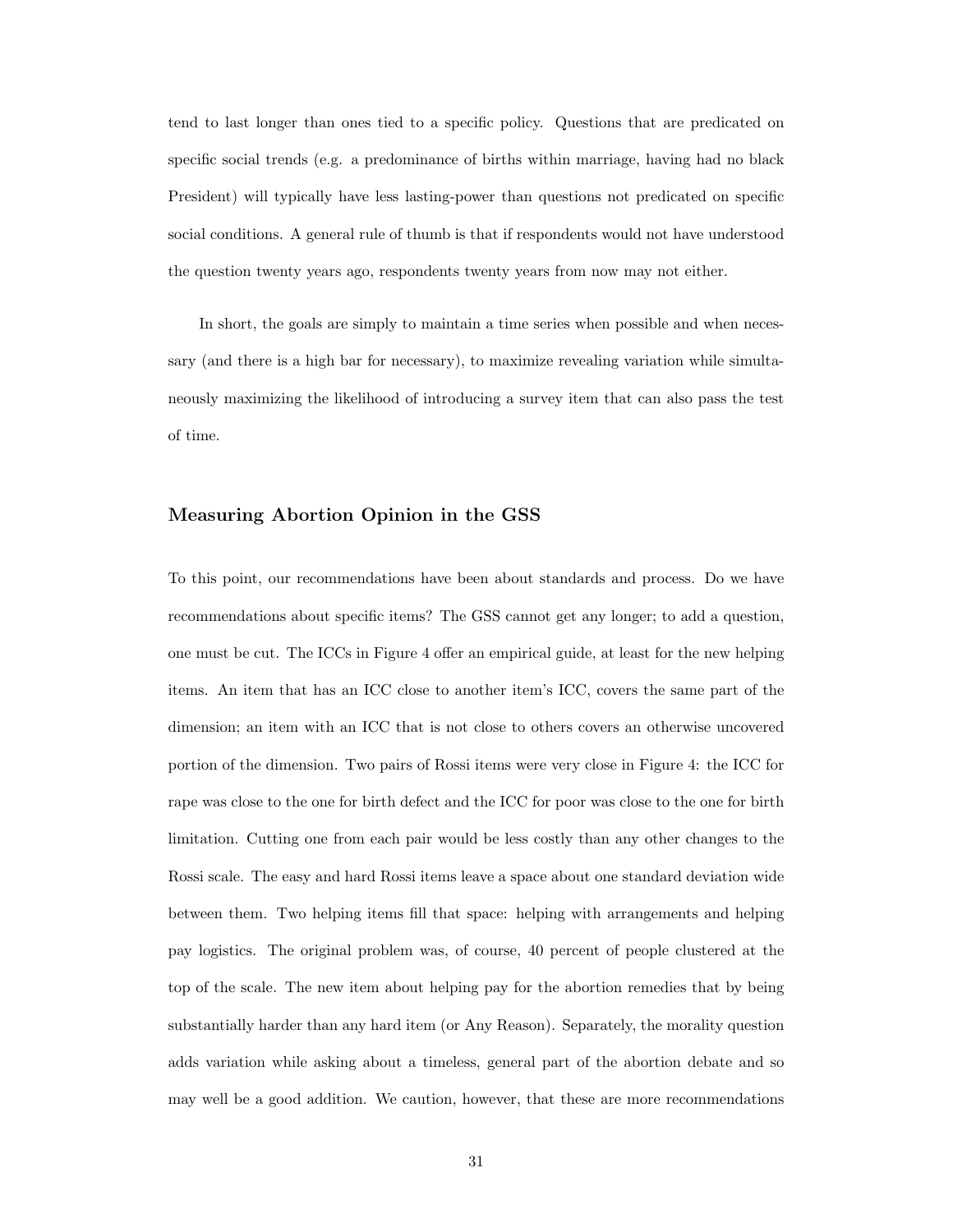of how to use our results than specific recommendations about what to cut or add. The GSS Board controls content and has procedures for cutting and adding.

## Conclusion

Debates on the fundamental issues in American life — race and gender relations, abortion, or the role of government — evolve. As they do, opinions may change in ways that older items cannot discern. While most longstanding surveys have had a policy of reviewing and updating their content since the 1990s, changes have been made by independent groups with little coordination. Procedures and standards are opaque. We have described some here that yielded fruitful results on the measurement of abortion opinion and which we believe can be applied to a host of other measures. As our major data infrastructure ages, we must continue to assess its weaknesses even as we appreciate its strengths. Monitoring social change demands continuity and consistency in measurement as exemplified by the General Social Survey; we are not calling for a major overhaul. Rather, our call is for occasional, incremental revision to be undertaken systematically and with clear standards.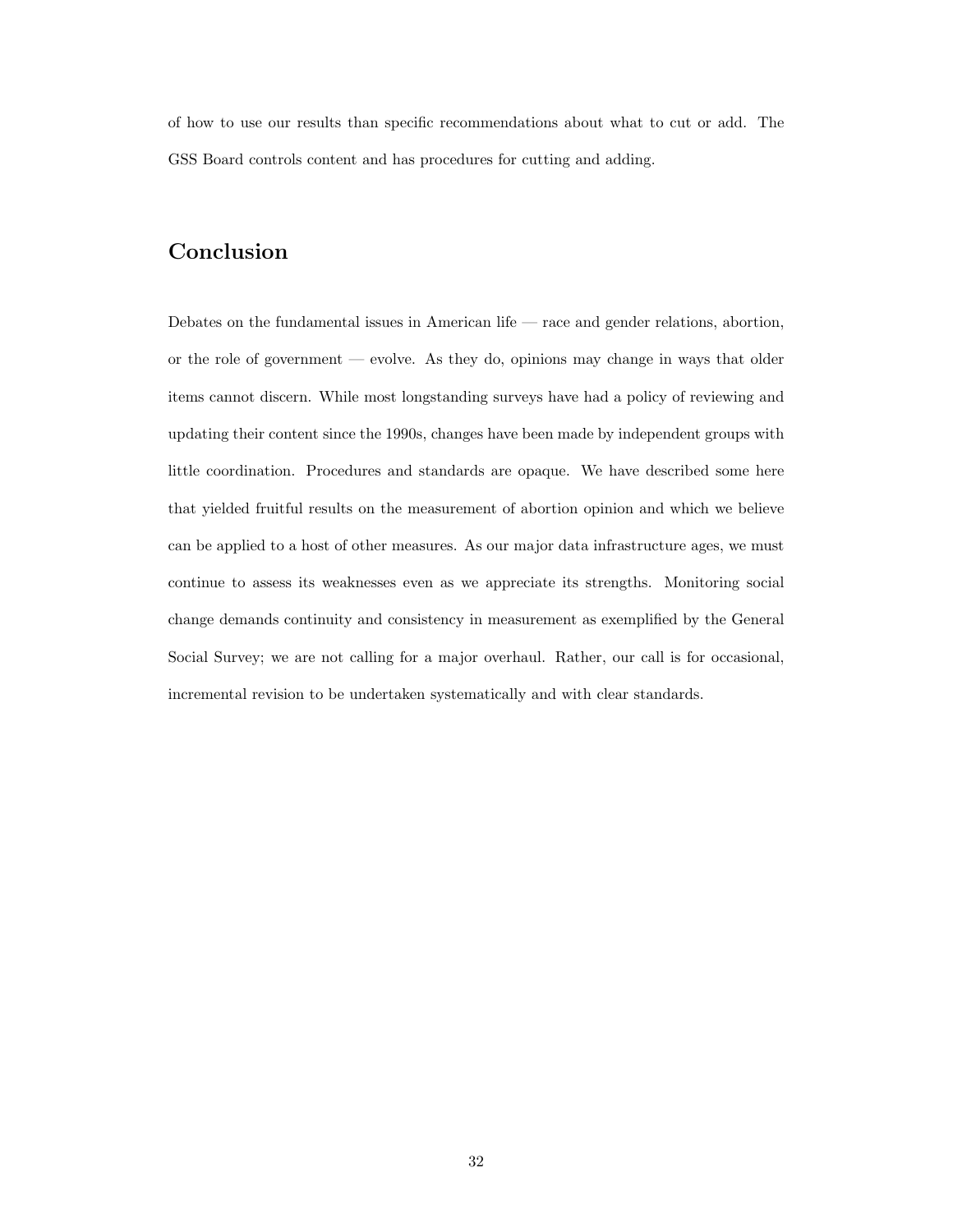## Notes

- <span id="page-34-0"></span>1. This statement is usually attributed to Otis Dudley Duncan. James A. Davis said it often, as does Tom Smith.
- <span id="page-34-1"></span>2. <https://electionstudies.org/call-for-questionnaire-ideas-2019-pilot-survey/>
- <span id="page-34-2"></span>3. We do not know when the seventh was written but it first appeared in the GSS in 1977.
- <span id="page-34-3"></span>4. See [Smith et al.](#page-46-5) [\(2019\)](#page-46-5) for a description of how some GSS items were rotated across years prior to 1988 and across ballots since 1988. The abortion items have always been on Ballots A and C since the ballot scheme was introduced in 1988.
- <span id="page-34-4"></span>5. The questions are new to the GSS; some appeared in other surveys before and all were part of our AmeriSpeak field trial.
- <span id="page-34-5"></span>6. There is a survey experiment not analyzed here. It is an experiment regarding who should determine what information a woman should have when deciding about whether to have an abortion or regarding childbirth. The GSS variables are *abmedgov1* and *abmedgov2*.
- <span id="page-34-6"></span>7. This corresponds to the American Association for Public Opinion Research's RR5 definition.
- <span id="page-34-7"></span>8. This is frequent practice in the literature, e.g., [Bafumi and Shapiro,](#page-45-19) [2009.](#page-45-19)
- <span id="page-34-8"></span>9. Combining ballots A and C gave our tests a little more power against the null.
- <span id="page-34-9"></span>10. The between-state variance in responses to Access measured on a 5-point scale was 0.05, and the within-state variance 1.08. See Appendix D for the mean and standard deviation of Access by state.
- <span id="page-34-10"></span>11. We checked for multicolinearity between the items measuring abortion opinion in all models with more than one abortion item as an independent variable. Variance inflation factors were below 3.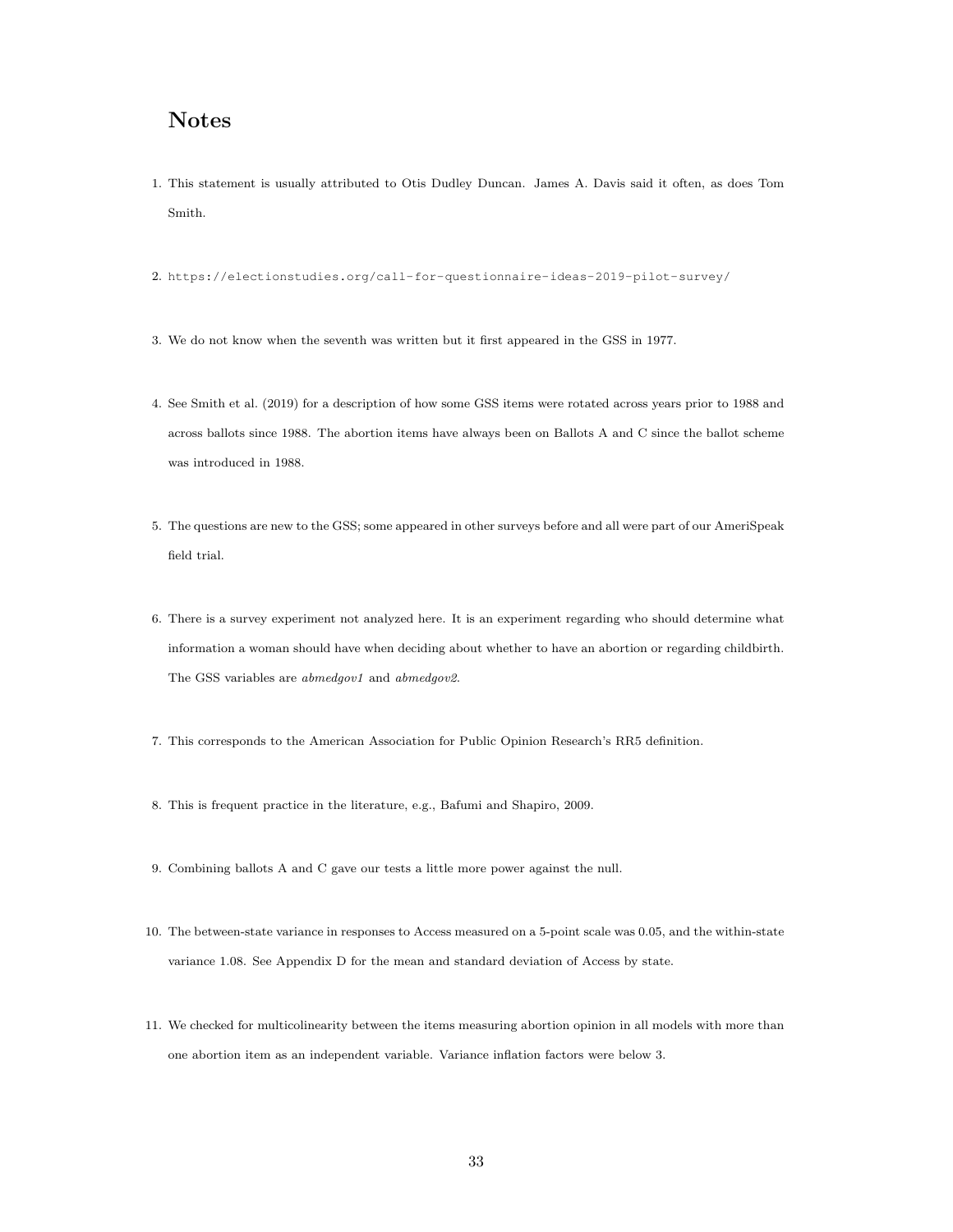- <span id="page-35-0"></span>12. We reversed the scoring in the original data source, which gave Republicans the higher score, to reduce the cognitive load that comes with thinking of large negative effects as "big."
- <span id="page-35-1"></span>13. It is also true that the new abortion items (included in the overall scale) are similarly predicted by the same set of demographic and political variables.
- <span id="page-35-2"></span>14. We limited the analysis to the 1,161 cases that had valid responses to all 14 items; 26 percent of respondents were missing on one or more of the 14 items.
- <span id="page-35-3"></span>15. Commonly used scales often have  $\alpha$  values closer to 0.7. The GSS vocabulary quiz has an  $\alpha$  of 0.59.
- <span id="page-35-4"></span>16. Note that the height of the bars in Figure [6](#page-43-0) are proportional to frequencies.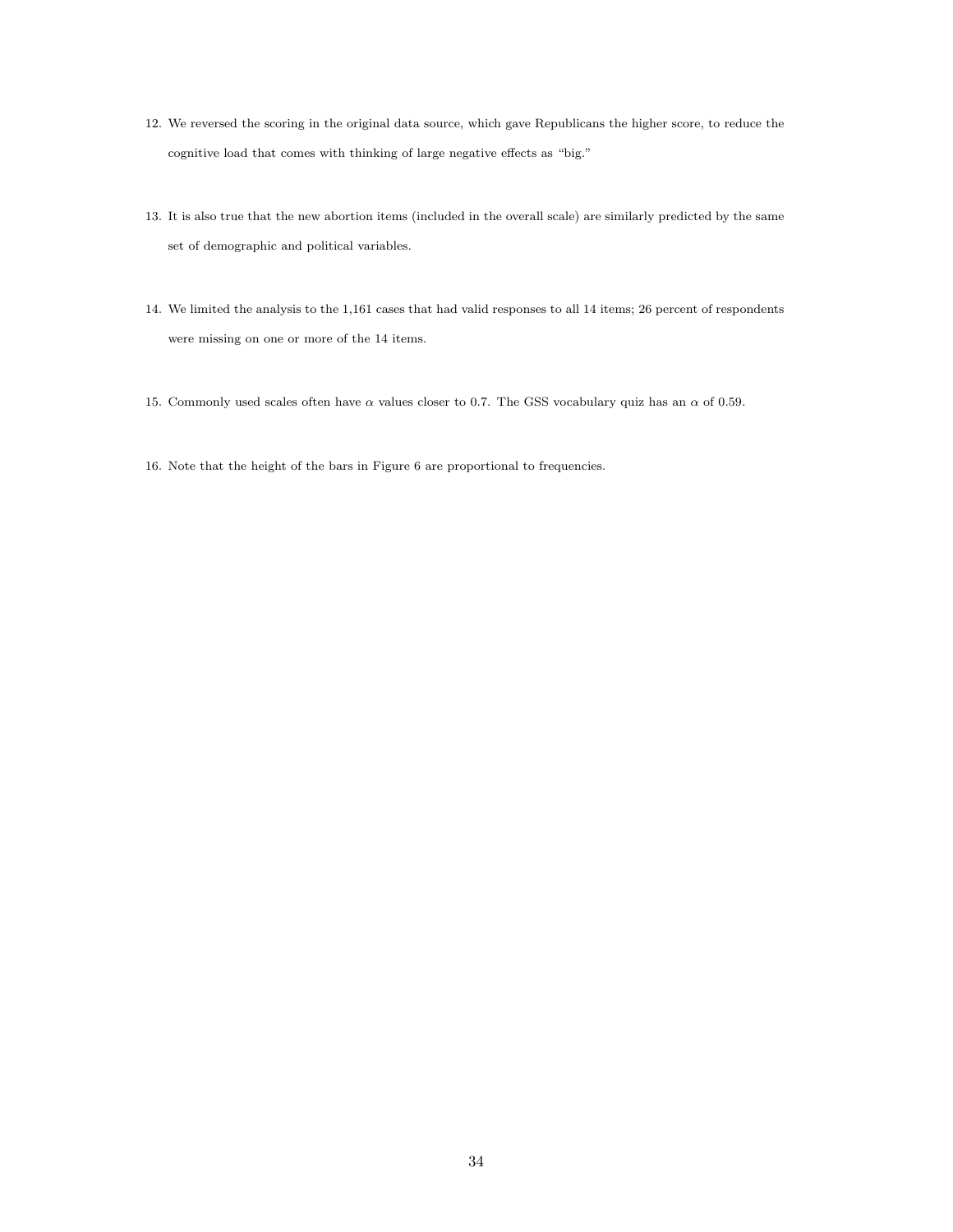## <span id="page-36-0"></span>Tables and Figures



Figure 1: Observed and smoothed percentage approving of abortion in all circumstances by year and number of circumstances in the scale.

Notes: Data weighted to adjust for features of sampling design. Seven-item version of Rossi scale created with the addition of "any reason." Trends lightly smoothed with bandwidth of 0.33. Shaded areas represent the 95% confidence intervals of the smoothed trends. Source: General Social Surveys, 1972-2018.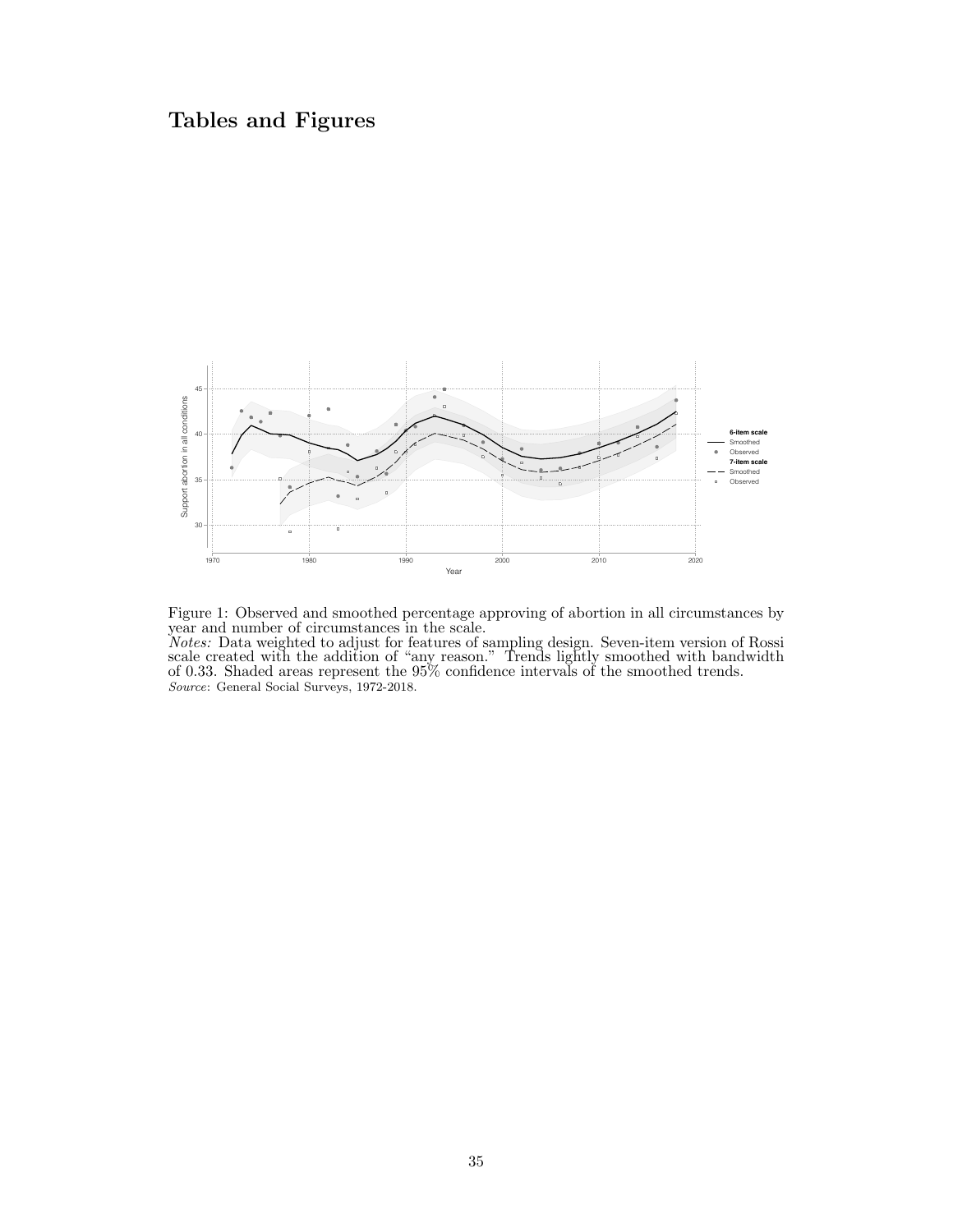

<span id="page-37-0"></span>Notes: Data weighted to adjust for features of sampling design. Rossi and helping items are shown individually (percentage of "yes" responses) and Notes: Data weighted to adjust for features of sampling design. Rossi and helping items are shown individually (percentage of "yes" responses) and cumulatively as scale and index scores. The "Don't know" replies are shown only for items where such responses accounted for over 5% of answers.<br>Source: General Social Survey, 2018. cumulatively as scale and index scores. The "Don't know" replies are shown only for items where such responses accounted for over  $5\%$  of answers. Figure 2: Historgrams showing the distributions of each new abortion item, as well as "any reason," the Rossi scale, and the Help index Figure 2: Historgrams showing the distributions of each new abortion item, as well as "any reason," the Rossi scale, and the Help index Source: General Social Survey, 2018.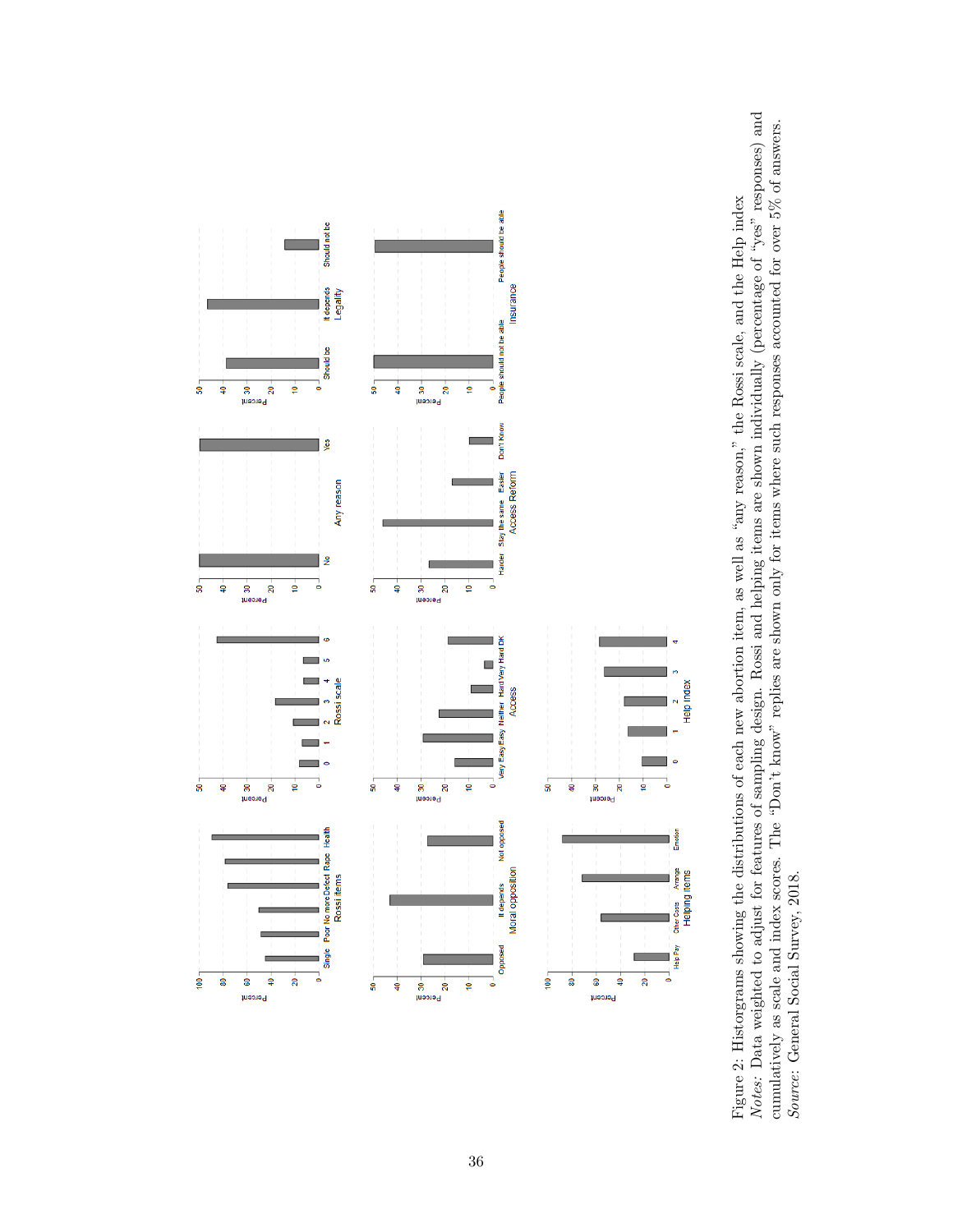|                                                                                                                                                               |                      |                       |          |                          |                  | Scale or item                               |        |          |                |         |         |       |
|---------------------------------------------------------------------------------------------------------------------------------------------------------------|----------------------|-----------------------|----------|--------------------------|------------------|---------------------------------------------|--------|----------|----------------|---------|---------|-------|
|                                                                                                                                                               |                      |                       |          |                          |                  |                                             |        |          |                | Help    |         |       |
|                                                                                                                                                               | Rossi                | Any                   |          |                          |                  | Access                                      | Insur- | Pay for  | $_{\rm Other}$ |         |         | Help  |
| Scale or item                                                                                                                                                 | scale                | reason                |          | Legality Morality Access |                  | reform                                      | ance   | abortion | costs          | Arrange | Emotion | index |
| Rossi scale                                                                                                                                                   |                      |                       |          |                          |                  |                                             |        |          |                |         |         |       |
| Any reason                                                                                                                                                    |                      |                       |          |                          |                  |                                             |        |          |                |         |         |       |
| egality                                                                                                                                                       |                      | 167                   |          |                          |                  |                                             |        |          |                |         |         |       |
| Morality                                                                                                                                                      | 0.78<br>0.58<br>0.05 |                       | 0.56     |                          |                  |                                             |        |          |                |         |         |       |
| Access                                                                                                                                                        |                      |                       | 0.05     | 0.04                     |                  |                                             |        |          |                |         |         |       |
| Access reform                                                                                                                                                 | 0.54                 | 0.52<br>0.048<br>0.50 | 0.51     | 0.42                     | 0.38             |                                             |        |          |                |         |         |       |
| nsurance                                                                                                                                                      | 0.56                 |                       | 0.51     | 0.44                     | 0.09             | 0.43                                        |        |          |                |         |         |       |
| Help                                                                                                                                                          |                      |                       |          |                          |                  |                                             |        |          |                |         |         |       |
| Pay for abortion                                                                                                                                              | 0.44                 |                       | 0.42     | 0.41                     |                  |                                             | 0.44   |          |                |         |         |       |
| ther costs                                                                                                                                                    | 0.49                 |                       | 0.44     | 0.41                     | $0.02$<br>$0.07$ | $\begin{array}{c} 0.33 \\ 0.35 \end{array}$ | 0.44   | 0.55     |                |         |         |       |
| Arrange                                                                                                                                                       | 0.55                 | 0.42<br>0.43<br>0.28  | $0.51\,$ | 0.42                     | 0.01             | 0.37                                        | 0.46   | 0.40     | 0.61           |         |         |       |
| Emotion                                                                                                                                                       | 0.39                 |                       | 0.37     | 0.23                     | 0.04             | 0.24                                        | 0.32   | 0.24     | 0.38           | 71.0    |         |       |
| Help index                                                                                                                                                    | $\overline{0}$ .     | 0.53                  | 0.57     | 0.49                     | 0.05             | 0.43                                        | 0.55   | 0.75     | 0.86           | 0.81    | 0.62    |       |
| Notes: $N = 1,236$ . Data weighted to adjust for features of sampling design. Volunteered responses of "Don't Know" have been included as response categories |                      |                       |          |                          |                  |                                             |        |          |                |         |         |       |
| for both Access and Access Reform items, since these answers accounted for above $5\%$ of those given. Correlations for these items without 'Don't Know' as a |                      |                       |          |                          |                  |                                             |        |          |                |         |         |       |

| j<br>i<br>ī                                                                                                                                                                                                                    |
|--------------------------------------------------------------------------------------------------------------------------------------------------------------------------------------------------------------------------------|
| ł                                                                                                                                                                                                                              |
| $\frac{1}{2}$                                                                                                                                                                                                                  |
| l                                                                                                                                                                                                                              |
|                                                                                                                                                                                                                                |
|                                                                                                                                                                                                                                |
| $\vdots$                                                                                                                                                                                                                       |
|                                                                                                                                                                                                                                |
| -<br>-<br>-                                                                                                                                                                                                                    |
|                                                                                                                                                                                                                                |
| くく                                                                                                                                                                                                                             |
| I                                                                                                                                                                                                                              |
|                                                                                                                                                                                                                                |
| l                                                                                                                                                                                                                              |
| l                                                                                                                                                                                                                              |
| $\frac{1}{2}$                                                                                                                                                                                                                  |
|                                                                                                                                                                                                                                |
| is a company of the company of the company of the company of the company of the company of the company of the company of the company of the company of the company of the company of the company of the company of the company |
| $\frac{1}{2}$                                                                                                                                                                                                                  |
|                                                                                                                                                                                                                                |
|                                                                                                                                                                                                                                |
|                                                                                                                                                                                                                                |
|                                                                                                                                                                                                                                |
|                                                                                                                                                                                                                                |
|                                                                                                                                                                                                                                |
|                                                                                                                                                                                                                                |
|                                                                                                                                                                                                                                |
| ו<br>ו                                                                                                                                                                                                                         |
| $\frac{1}{2}$                                                                                                                                                                                                                  |
|                                                                                                                                                                                                                                |
|                                                                                                                                                                                                                                |
| ١                                                                                                                                                                                                                              |
| ١                                                                                                                                                                                                                              |
| ׇ֚֘                                                                                                                                                                                                                            |
|                                                                                                                                                                                                                                |
| こくしょく うちく こくりょう                                                                                                                                                                                                                |
|                                                                                                                                                                                                                                |
| ֘֒<br>ׇ֘֒<br>ł                                                                                                                                                                                                                 |
| ı<br>İ                                                                                                                                                                                                                         |
|                                                                                                                                                                                                                                |
| I                                                                                                                                                                                                                              |
| j<br>$\frac{1}{1}$                                                                                                                                                                                                             |
| Ì,                                                                                                                                                                                                                             |

37

response category are substantively similar.<br> $Source:$  General Social Survey,  $2018.$ response category are substantively similar.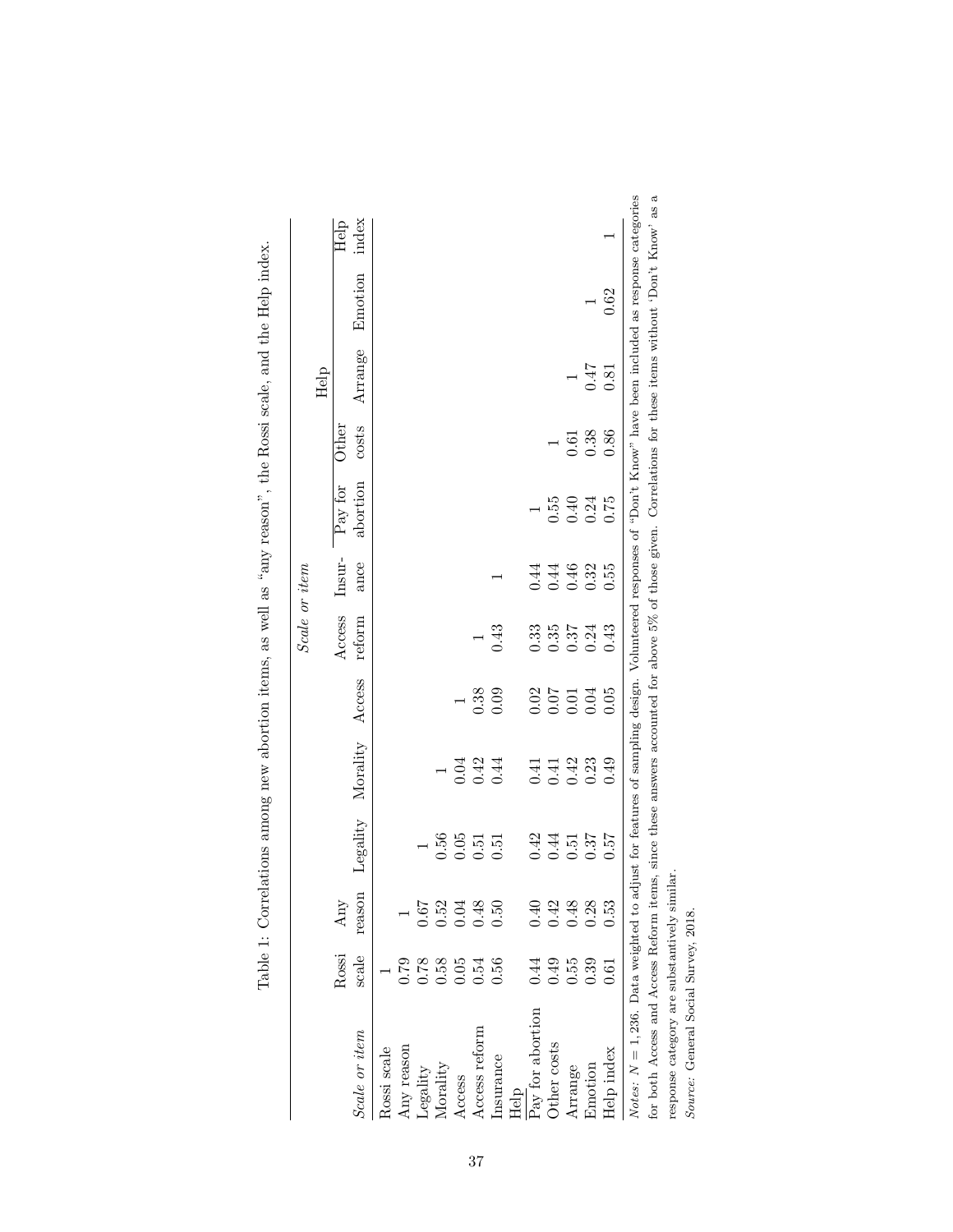<span id="page-39-0"></span>

Figure 3: Modelling party identification as a function of each abortion item or scale singly; each new item or scale plus the Rossi scale; and a full model with all the new items and the Rossi scale.

(1) OLS models predicting party identification (1 = Strong Republican,  $7 =$  Strong Democrat) with controls for gender, age, race, marital status, labor force status, religion, religious attendance, education, income, and U.S. residency at 16.

(2) Legality, Moral opposition, and Access reform are treated continuously with 3 levels, "It depends" or "Stay the same" in the middle. "Don't know" respondents were dropped. All abortion measures were standardized.

(3) Horizontal lines show 95% confidence intervals.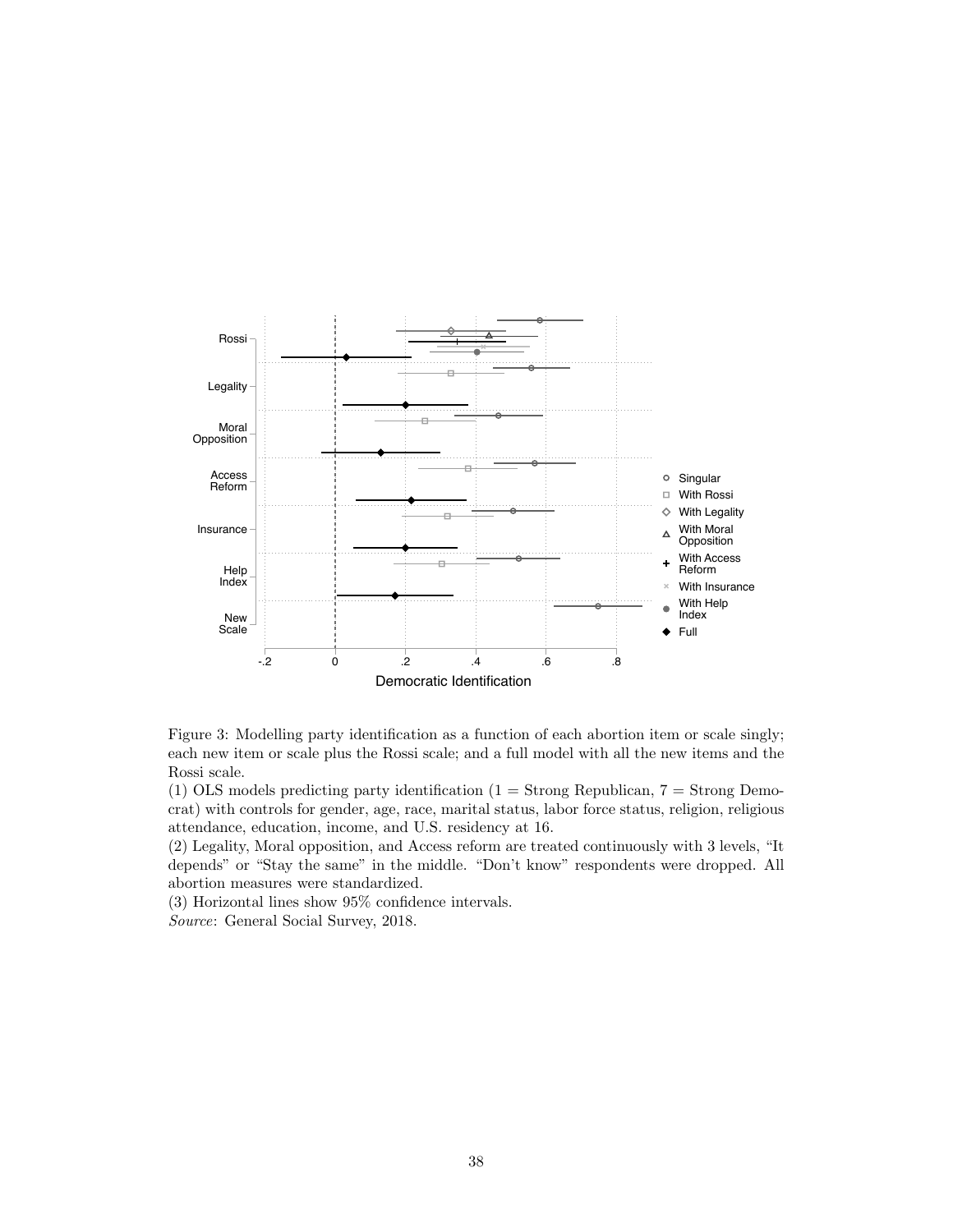|                         | Rossi | New item | All item |
|-------------------------|-------|----------|----------|
| Item                    | scale | scale    | scale    |
| $\alpha$ for full scale | 0.88  | 0.86     | 0.92     |
| Drop Rossi scale items: |       |          |          |
| Woman's Health          | 0.86  |          | 0.92     |
| Rape                    | 0.82  |          | 0.91     |
| <b>Birth Defect</b>     | 0.86  |          | 0.91     |
| No More                 | 0.84  |          | 0.91     |
| Poor                    | 0.84  |          | 0.91     |
| Single                  | 0.84  |          | 0.91     |
| Drop new scale items:   |       |          |          |
| Legality                |       | 0.83     | 0.91     |
| Moral Opposition        |       | 0.84     | 0.91     |
| Access Reform           |       | 0.83     | 0.91     |
| Insurance               |       | 0.84     | 0.91     |
| Arrange                 |       | 0.84     | 0.91     |
| Pay                     |       | 0.85     | 0.92     |
| Other Costs             |       | 0.84     | 0.91     |
| Emotion                 |       | 0.86     | 0.92     |

Table 2: Cronbach's  $\alpha$  values for items of the Rossi scale and new items for full scales and if each item is deleted from the scale

Note: The analysis is limited to the 1,161 cases that had valid responses to all 14 items. Source: General Social Survey, 2018.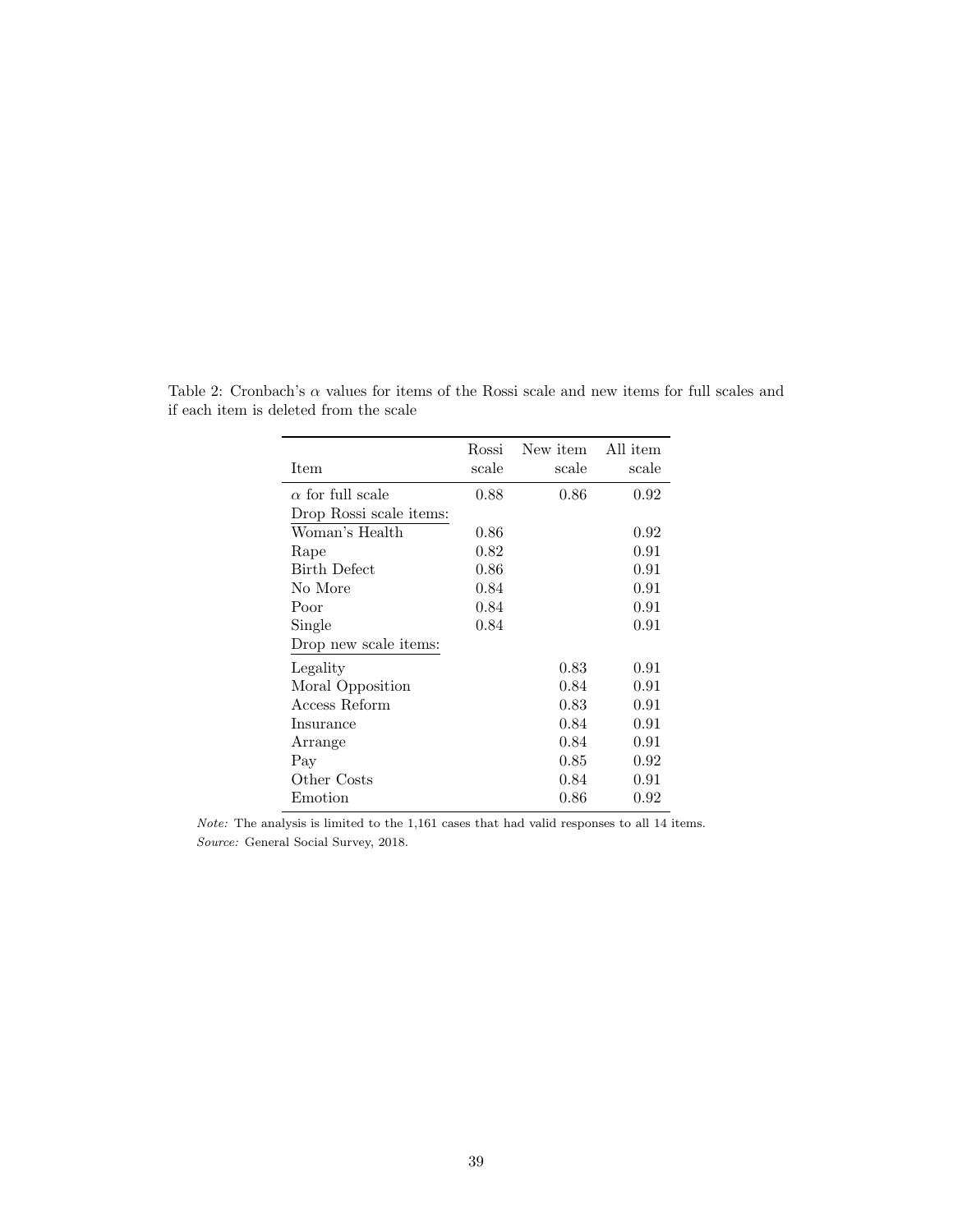<span id="page-41-0"></span>



Note: Curves show predicted probability of a positive response according to a one-parameter logistic IRT model.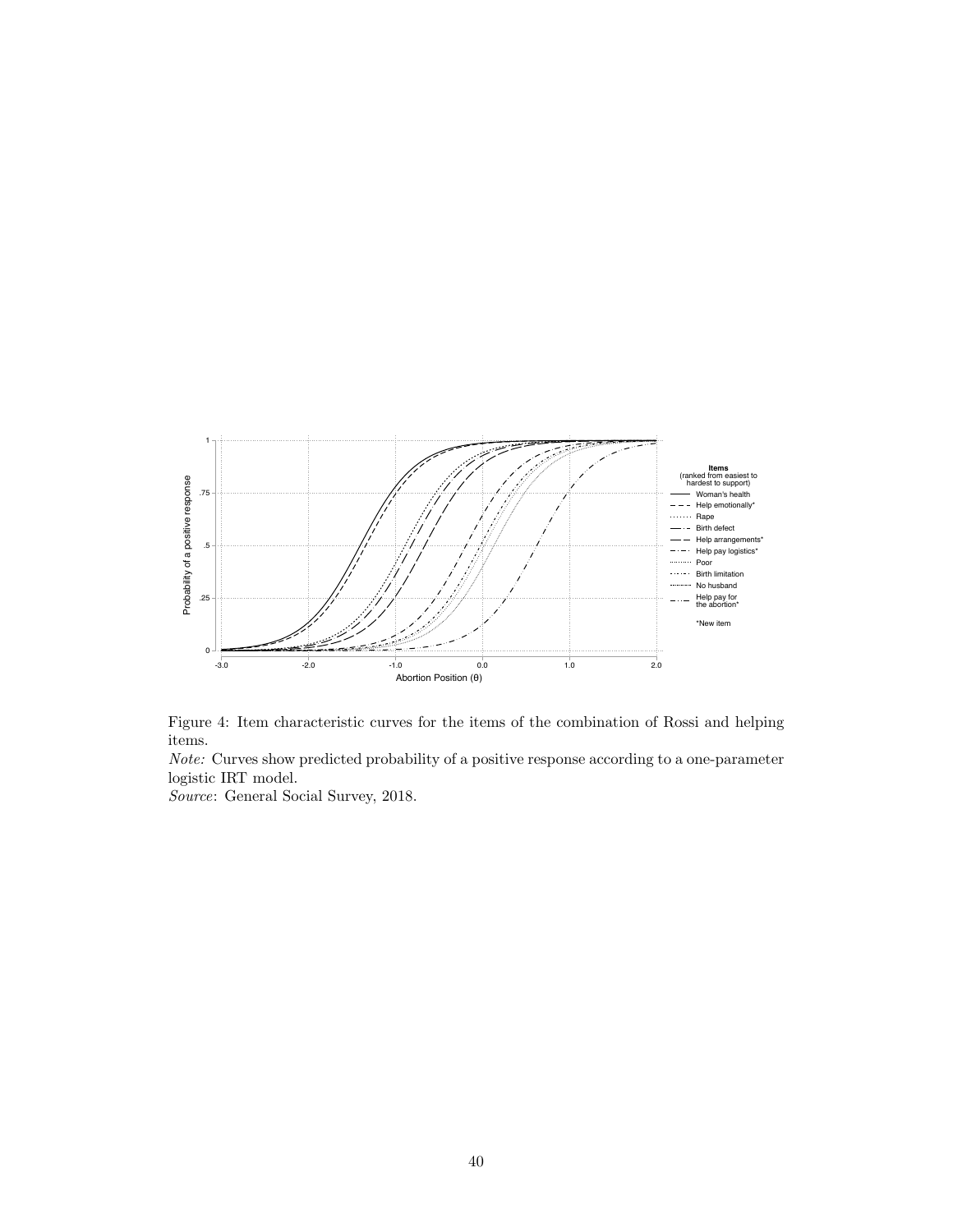<span id="page-42-0"></span>

Figure 5: Weighted responses to the new abortion opinion scale, generated by summing responses to the Rossi scale, Legality, Moral Opposition, Access Reform, Insurance, and the Help Index.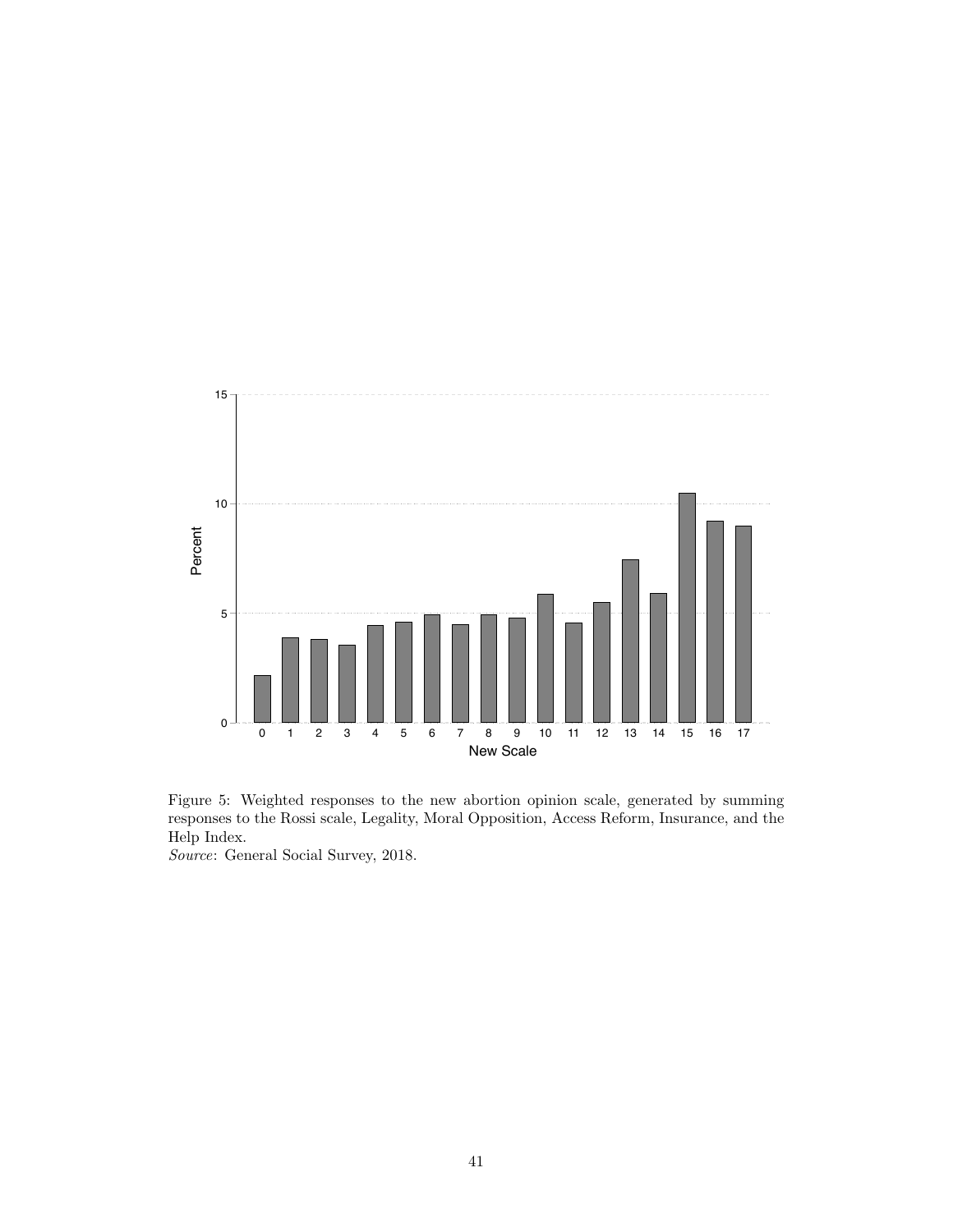<span id="page-43-0"></span>

Figure 6: Histograms showing the distributions of the new-items scale by scores on the Rossi scale.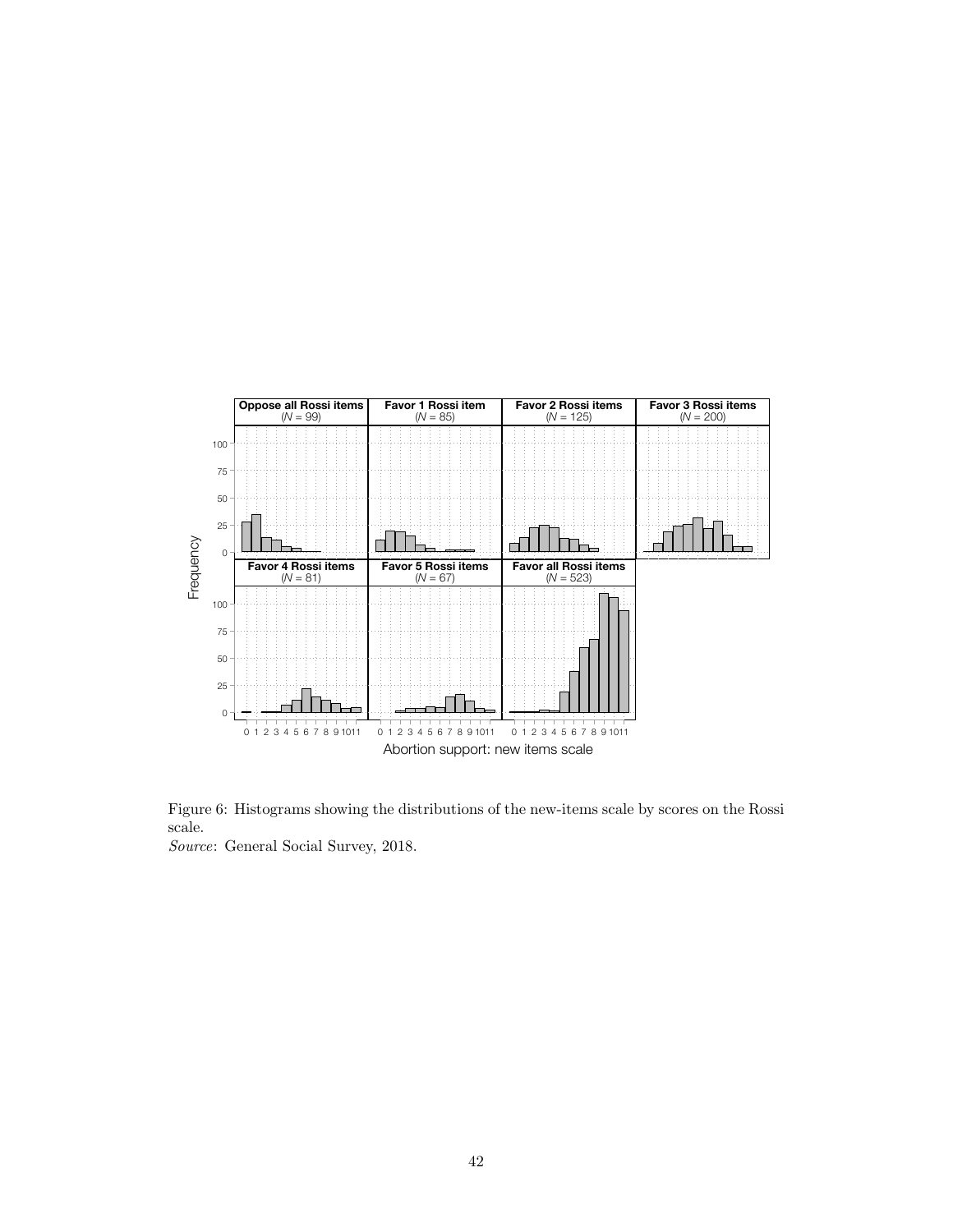<span id="page-44-0"></span>

Figure 7: Preference to make abortion access easier or harder or stay the same by perceived difficulty of obtaining an abortion in the respondent's state. Note: Data weighted to adjust for features of sampling design. Source: General Social Survey, 2018.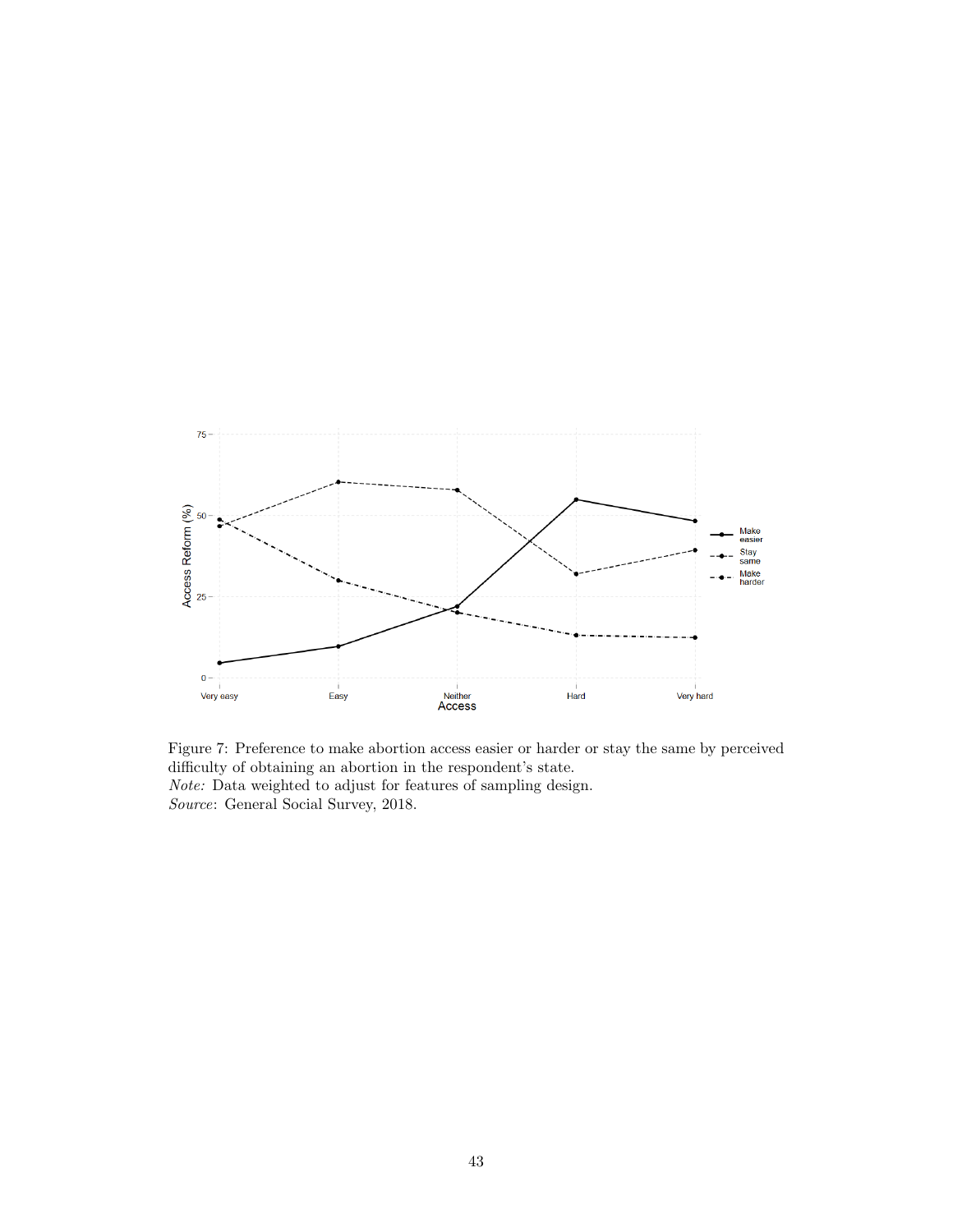## References

- <span id="page-45-10"></span>Abramowitz, Alan I. and Morris P. Fiorina. 2013. "Polarized or Sorted? Just What's Wrong with our Politics, Anyway." The American Interest.
- <span id="page-45-15"></span>Alvarez, Michael R. and John Brehm. 2002. Hard choices, easy answers: Values, information, and American public opinion. Princeton University Press.
- <span id="page-45-19"></span>Bafumi, Joseph and Robert Y. Shapiro. 2009. "A New Partisan Voter." The Journal of Politics 71:1–24.
- <span id="page-45-17"></span>Baldassarri, Delia and Barum Park. 2019. "Was There a Culture War? Polarization and Secular Trends in US Public Opinion." Journal of Politics Forthcoming.
- <span id="page-45-1"></span>Baldassarri, Delia and Barum Park. 2020. "Was There a Culture War? Partisan Polarization and Secular Trends in U.S. Public Opinion." Journal of Politics 83:809–827.
- <span id="page-45-2"></span>Clogg, Clifford C. and Darwin O. Sawyer. 1981. "A Comparison of Alternative Models for Analyzing the Scalability of Response Patterns." Sociological Methodology 12:240–280.
- <span id="page-45-9"></span>Cohen, David S and Carole Joffe. 2020. Obstacle course: The everyday struggle to get an abortion in America. University of California Press.
- <span id="page-45-16"></span>Cook, Elizabeth A., Ted G. Jelen, and Clyde Wilcox. 1992. Between two absolutes: Public opinion and the politics of abortion. Westview Press.
- <span id="page-45-12"></span>Cowan, Sarah K. 2014. "Secrets and Misperceptions: The Creation of Self-Fulfilling Illusions." Sociological Science 1:466–492.
- <span id="page-45-13"></span>Cressie, Noel and Paul W. Holland. 1983. "Characterizing the Manifest Probabilities or Latent Trait Models." Psychometrika 48:129–141.
- <span id="page-45-0"></span>DiMaggio, Paul. 1997. "Culture and cognition." Annual review of sociology 23:263–287.
- <span id="page-45-14"></span>DiMaggio, Paul, John Evans, and Bethany Bryson. 1996. "Have American's social attitudes become more polarized?" American journal of Sociology 102:690–755.
- <span id="page-45-4"></span>Finkbine, Sherri. 1967. "The Lesser of Two Evils." In The Case for Legalized Abortion Now, edited by Alan F Guttmacher, pp. 15–25. Diablo Press.
- <span id="page-45-7"></span>Fiorina, Morris P. 2017. Unstable Majorities: Polarization, Party Sorting, and Political Stalemate. Hoover Press.
- <span id="page-45-8"></span>Fiorina, Morris P, Samuel J Abrams, and Jeremy C Pope. 2011. Culture war? (3rd Ed.). Pearson.
- <span id="page-45-18"></span>Herzog, A Regula and Jerald G Bachman. 1981. "Effects of questionnaire length on response quality." Public Opinion Quarterly 45:549–559.
- <span id="page-45-3"></span>Hout, Michael. 1999. "Abortion politics in the United States, 1972–1994: From single issue to ideology." Gender Issues 17:3–34.
- <span id="page-45-5"></span>Hout, Michael and Orestes P. Hastings. 2016. "Reliability of the core items in the General Social Survey." Sociological Science 3:971–1002.
- <span id="page-45-11"></span>Kinder, Donald R. and Nathan P. Kalmoe. 2017. Neither Liberal nor Conservative: Ideological Innocence in the American Public. University of Chicago Press.
- <span id="page-45-6"></span>Layman, Geoffrey C. and Thomas M. Carsey. 2002. "Party Polarization and "Conflict Extension" in the American Electorate." American Journal of Political Science 46:786.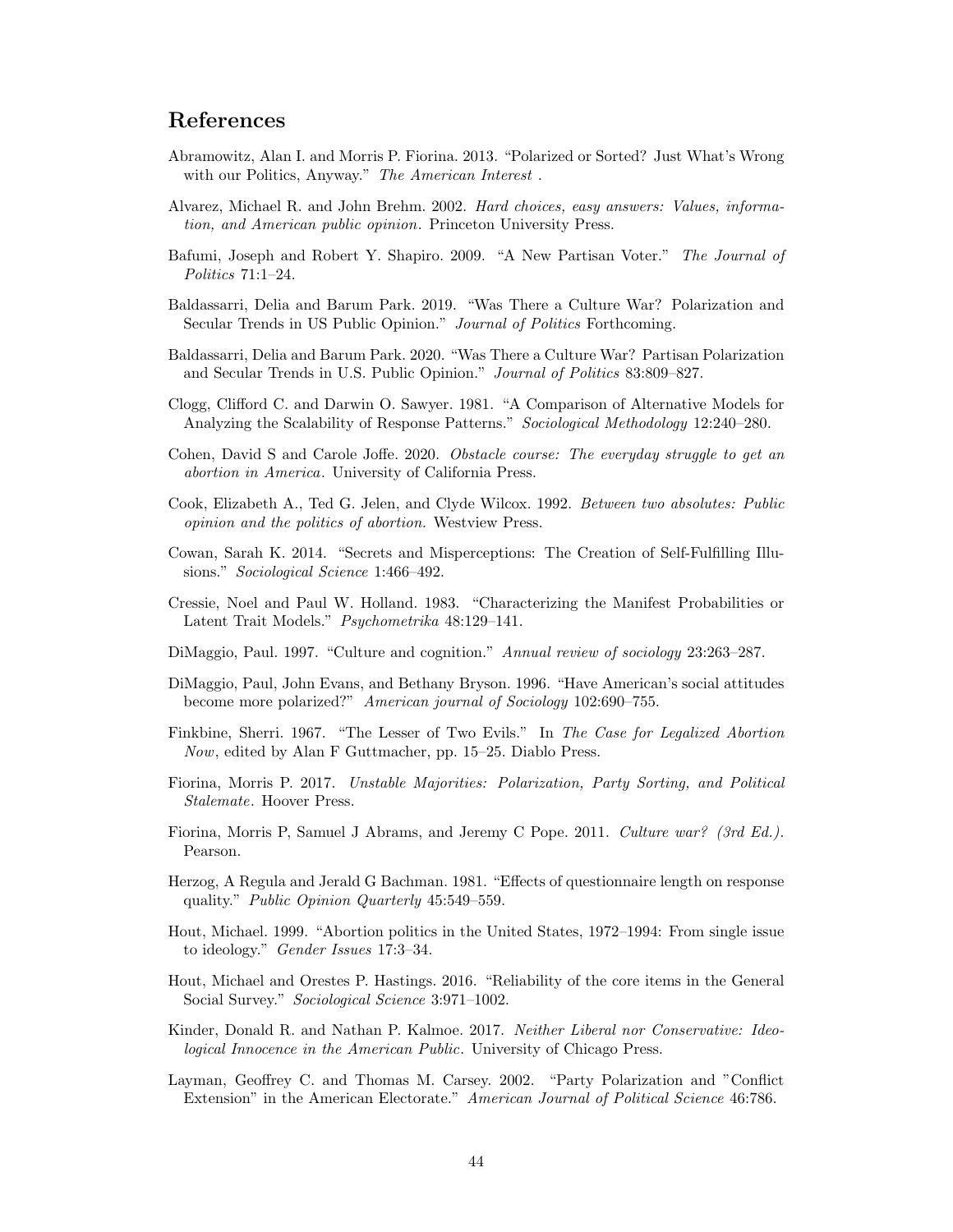- <span id="page-46-2"></span>Marsden, Peter V., Tom W. Smith, and Michael Hout. 2020. "Tracking U.S. Social Change over a Half Century: The GSS at Fifty." Annual Review of Sociology 46:109–134.
- <span id="page-46-3"></span>Rossi, Alice S. 1967. "Public Views on Abortion." In The Case for Legalized Abortion Now, edited by Alan F Guttmacher, pp. 26–53. Diablo Press.
- <span id="page-46-0"></span>Smith, Tom W. 2005. "The Laws of Studying Societal Change." Survey Research 36:1–5.
- <span id="page-46-5"></span>Smith, Tom W., Michael Davern, Jeremy Freese, and Stephen L. Morgan. 2019. General Social Surveys, 1972–2018 [machine-readable data file]. NORC.
- <span id="page-46-1"></span>Turner, Charles and Elizabeth Martin. 1985. Surveying Subjective Phenomena, volume 1. Russell Sage Foundation.
- <span id="page-46-4"></span>Wilcox, Clyde and Barbara Norrander. 2002. "Of moods and morals: The dynamics of opinion on abortion and gay rights." Understanding Public Opinion 2:121–48.
- <span id="page-46-6"></span>Wlezien, Christopher. 1995. "The Public as Thermostat: Dynamics of Preferences for Spending." American Journal of Political Science 39:981.
- <span id="page-46-7"></span>Yammarino, Francis J, Steven J Skinner, and Terry L Childers. 1991. "Understanding mail survey response behavior: A meta-analysis." Public Opinion Quarterly 55:613-639.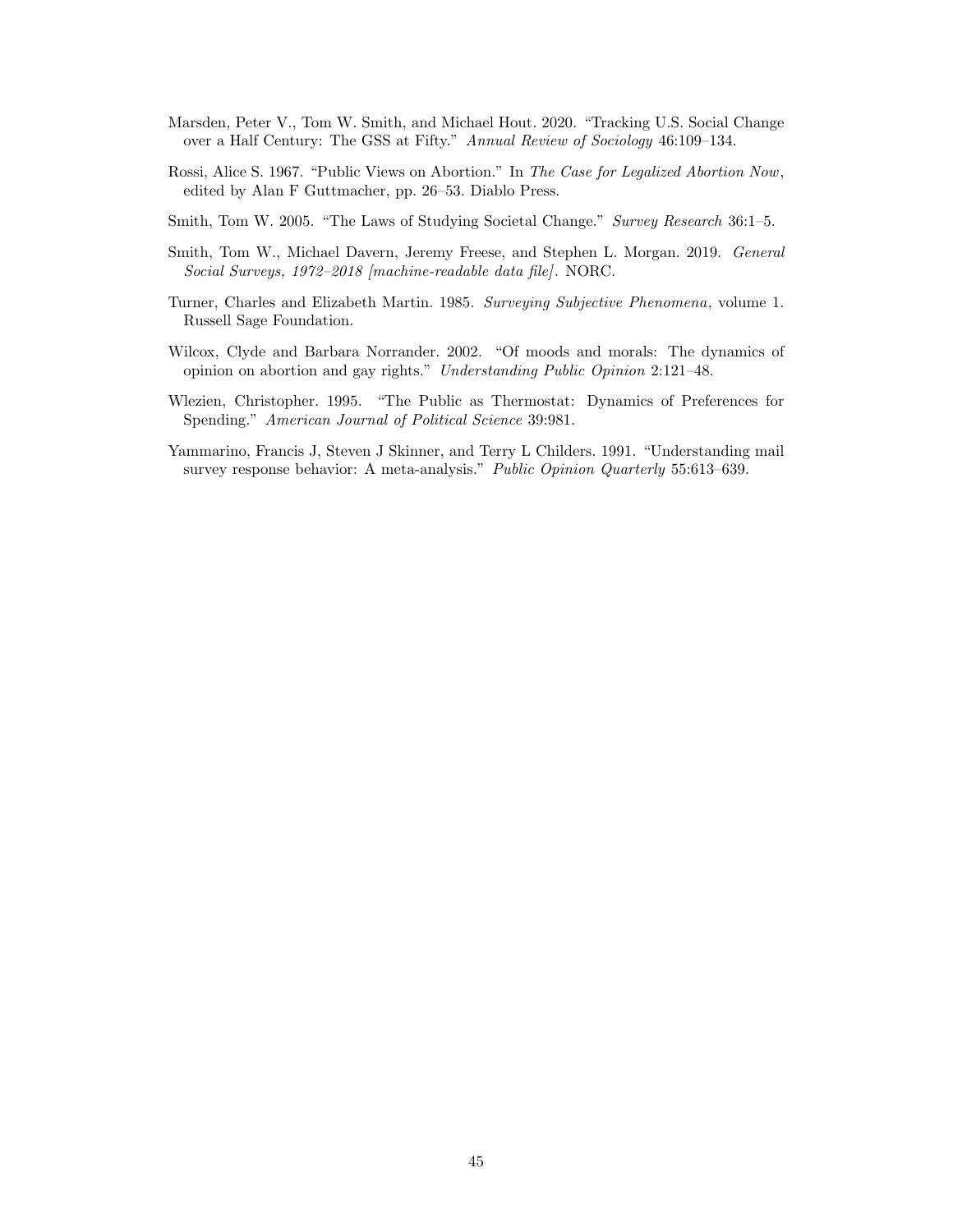## Appendix

#### A. Abortion Questions From Major U.S. Cross-Sectional Surveys

#### General Social Survey (Rossi items)

- 1. Please tell me whether or not you think it should be possible for a pregnant woman to obtain a legal abortion if...
	- (a) If there is a strong chance of serious defect in the baby?
	- (b) If she is married and does not want any more children?
	- (c) If the woman's own health is seriously endangered by the pregnancy?
	- (d) If the family has a very low income and cannot afford any more children?
	- (e) If she became pregnant as a result of rape?
	- (f) If she is not married and does not want to marry the man?
	- (g) The woman wants it for any reason?

#### Gallup

- 1. Do you think abortions should be legal under any circumstances, legal only under certain circumstances or illegal in all circumstances?
- 2. With respect to the abortion issue, would you consider yourself to be pro-choice or pro-life?
- 3. For each one, please say whether you are very satisfied, somewhat satisfied, somewhat dissatisfied or very dissatisfied. If you don't have enough information about a particular subject to rate it, just say so. How about – the nation's policies regarding the abortion issue?
	- (a) (Asked of those dissatisfied with nations's policies on abortion) Would you like to see abortion laws in this country made more strict, less strict or remain as they are?
- 4. Would you like to see the Supreme Court overturn its 1973 Roe versus Wade decision concerning abortion, or not?
- 5. Regardless of whether or not you think it should be legal, for each one, please tell me whether you personally believe that in general it is morally acceptable or morally wrong. How about abortion?

#### Pew

- 1. Do you think abortion should be legal in all cases, legal in most cases, illegal in most cases? [Read in order to random half of sample, in reverse order to other half of sample]
- 2. Do you personally believe that each of the following is morally acceptable, morally wrong, or is it not a moral issue?...Having an abortion

#### American National Election Studies

- 1. Which one of the opinions on this page (1972: card) best agrees with your view? (1972-1980)
	- (a) Abortion should never be permitted.
	- (b) Abortion should be permitted only if the life and health of the woman is in danger.
	- (c) Abortion should be permitted if, due to personal reasons, the woman would have difficulty in caring for the child.
	- (d) Abortion should never be forbidden, since one should not require a woman to have a child she doesn't want.
- 2. Which one of the opinions on this page best agrees with your view? (1980-2016) (a) By law, abortion should never be permitted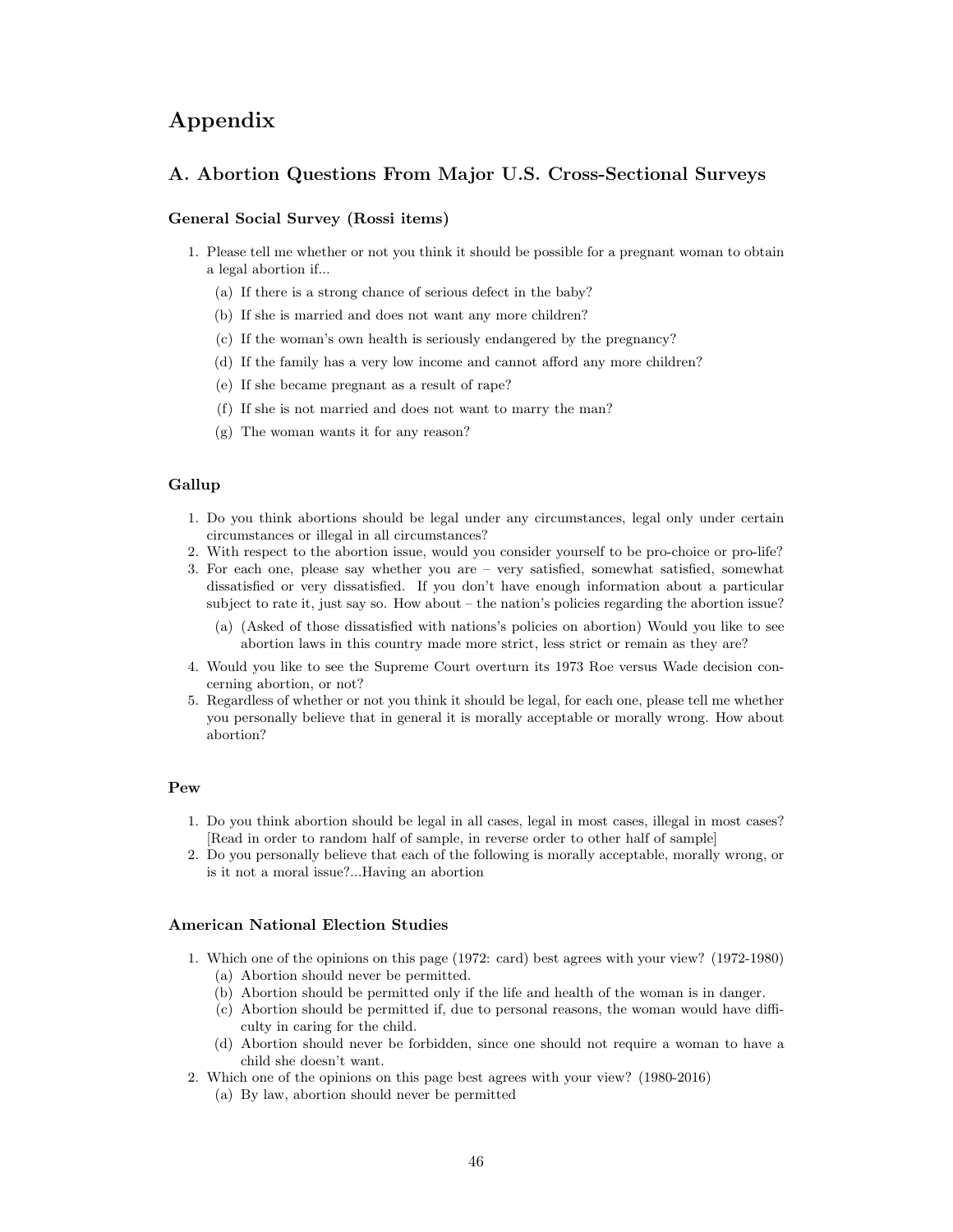- (b) The law should permit abortion only in case of rape, incest, or when the woman's life is in danger.
- (c) The law should permit abortion for reasons other than rape, incest, or danger to the woman's life, but only after the need for the abortion has been clearly established.
- (d) By law, a woman should always be able to obtain an abortion as a matter of personal choice.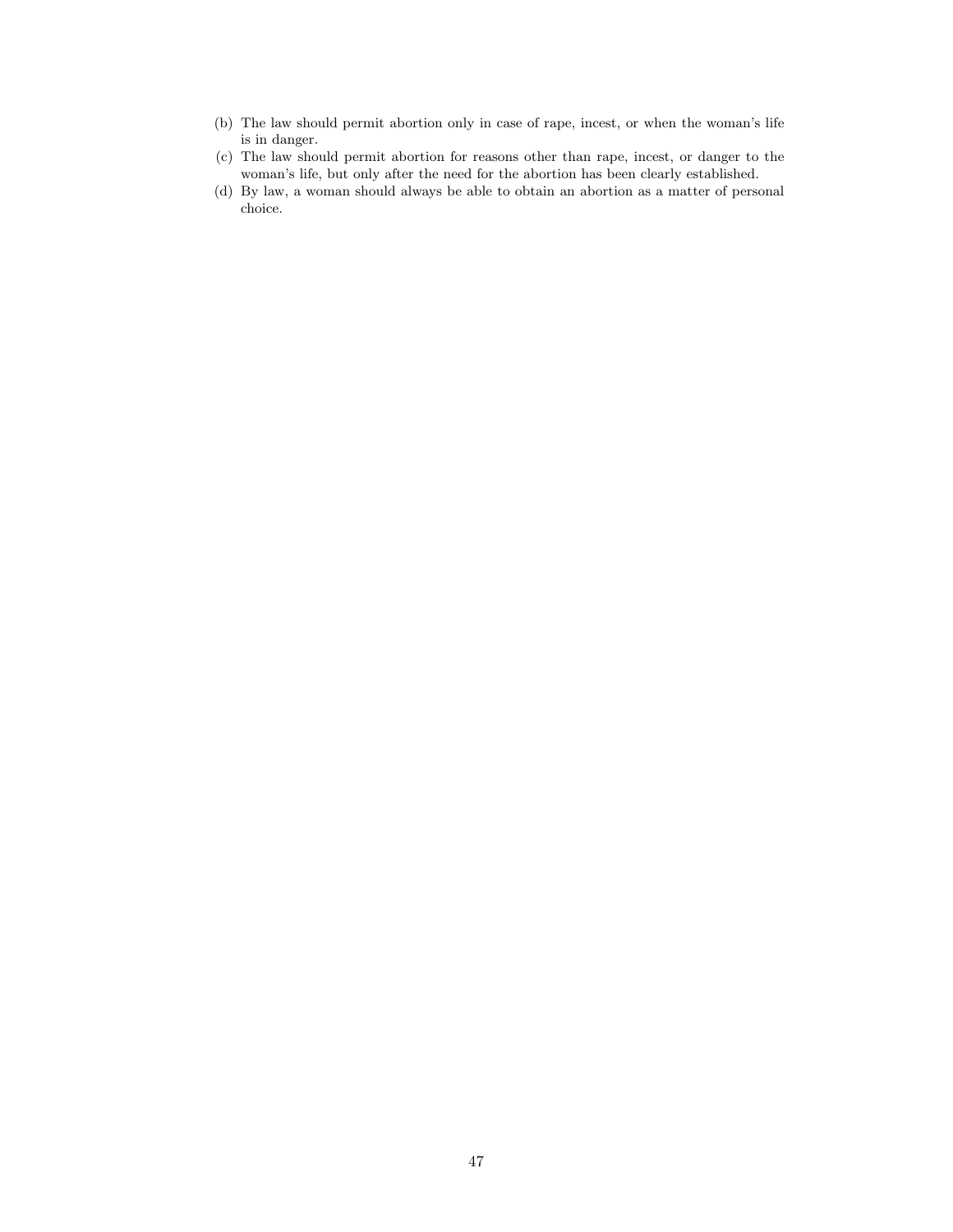#### B. Sensitivity Analyses

#### Rossi as Treatment

Table B1: Sensitivity analysis of Rossi items as a potential treatment. Models predicting each of the new abortion items and the Help index, with full controls (results not shown) and a binary variable indicating whether a respondent was asked the set of Rossi items.

| Asked<br>Rossi      | Legality                    | Moral<br>Opposition         | Access                      | Access<br>Reform            | Insurance            | Pay for<br>Abortion  | Other<br>Costs       | Arrange              | Emotion              | Help<br>Index               |
|---------------------|-----------------------------|-----------------------------|-----------------------------|-----------------------------|----------------------|----------------------|----------------------|----------------------|----------------------|-----------------------------|
| $\beta$<br>t-test   | 0.01<br>(0.34)              | $-0.05$<br>$(-1.50)$        | $-0.03$<br>$(-0.79)$        | $-0.02$<br>$(-0.54)$        | $-0.18$<br>$(-1.42)$ | $-0.08$<br>$(-0.59)$ | $-0.21$<br>$(-1.69)$ | $-0.05$<br>$(-0.37)$ | $-0.26$<br>$(-1.35)$ | $-0.10$<br>$(-1.60)$        |
| Model<br>N<br>$R^2$ | <b>OLS</b><br>1,939<br>0.29 | <b>OLS</b><br>1,942<br>0.25 | <b>OLS</b><br>1,608<br>0.06 | <b>OLS</b><br>1,774<br>0.26 | Logit<br>1,835       | Logit<br>1,906       | Logit<br>1,919       | Logit<br>1,904       | Logit<br>1,931       | <b>OLS</b><br>1,858<br>0.22 |
| pseudo $R^2$        |                             |                             |                             |                             | 0.16                 | 0.14                 | 0.13                 | 0.15                 | 0.12                 |                             |

 $*_{p}$  < 0.05,  $*_{p}$  < 0.01,  $*_{p}$  < 0.001.

#### Helping Question Order

Table B2: Sensitivity analysis of order of the helping items. Logit models predicting each of the help items with a categorical variable indicating the order in which that item was asked.

Note: The order of the four help questions was not randomized in the 2018 GSS, but was randomized in the AmeriSpeak survey conducted before the items were administered in the GSS. Data come from an AmeriSpeak suvery, administered by NORC in the summer of 2017, on a nationally representative sample of American adults. This pilot was conducted to assess a variety of new items proposed for the 2018 GSS. The four help items from the AmeriSpeak survey are identical to those which were subsequently included in the 2018 GSS, accept for the fact their order was randomized.

| Question<br>Order       |         | Arrange |         | Pay for<br>Abortion |         | Other<br>Costs |         | Emotion |
|-------------------------|---------|---------|---------|---------------------|---------|----------------|---------|---------|
|                         | Β       | s.e.    | β       | s.e.                | B       | s.e.           | β       | s.e.    |
| Order (vs. Asked First) |         |         |         |                     |         |                |         |         |
| Second                  | $-0.04$ | (0.34)  | $-0.29$ | (0.27)              | 0.23    | (0.28)         | 0.29    | (0.66)  |
| Third                   | 0.45    | (0.36)  | $-0.06$ | (0.28)              | $-0.19$ | (0.27)         | $-0.12$ | (0.62)  |
| Fourth                  | 0.11    | (0.34)  | $-0.08$ | (0.28)              | $-0.13$ | (0.28)         | $-0.39$ | (0.65)  |
| N                       | 748     |         | 748     |                     | 748     |                | 748     |         |

 $*_p$  < 0.05,  $*_p$  < 0.01,  $**_p$  < 0.001.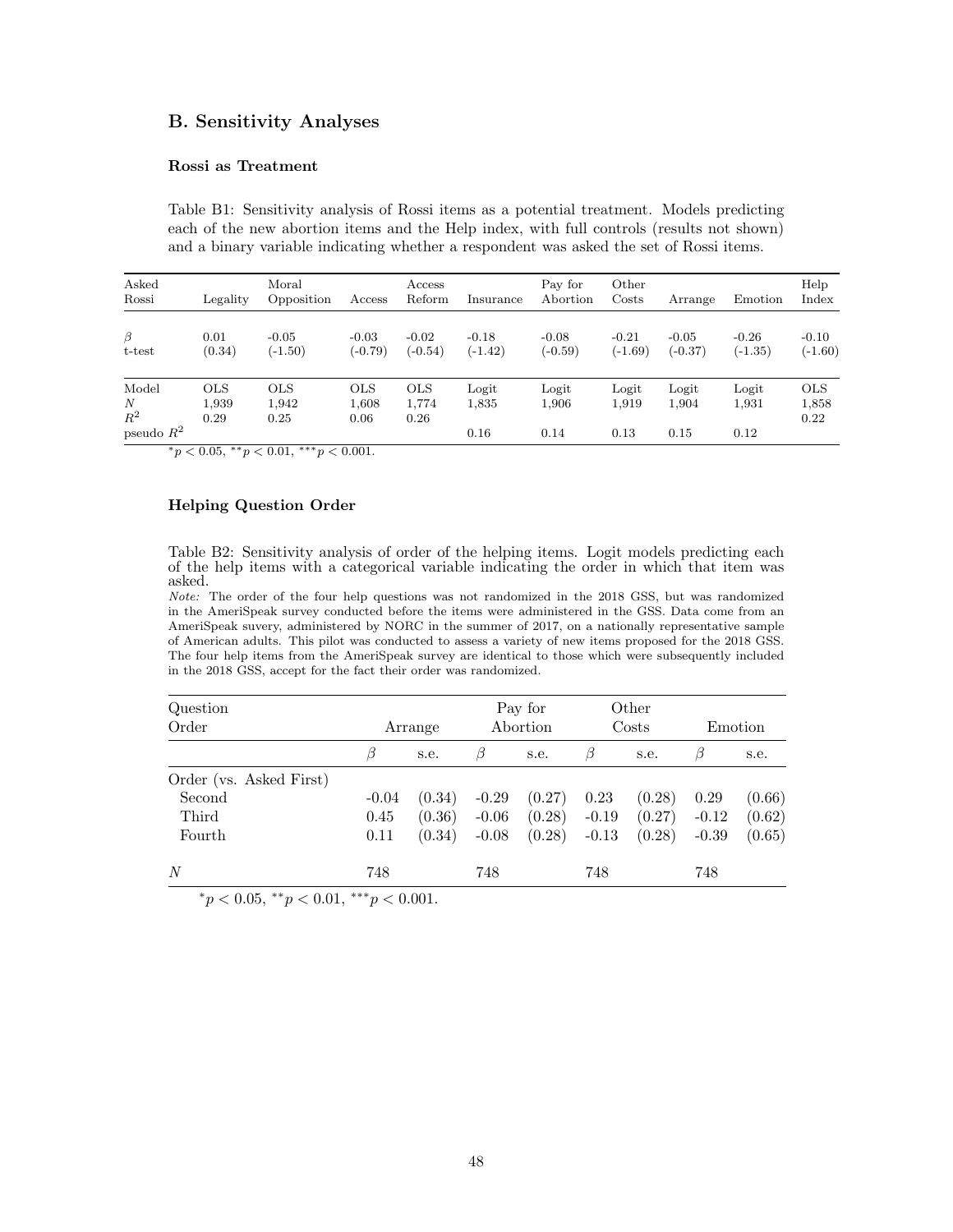## C. Additional Construct Validity Tests: Predicting Ideology, Whether Voted, and Vote Choice



Figure C1: Results for models predicting political opinion and behavior.

(1) The models predict whether a respondent's political views  $(1 =$  Extremely Conservative,  $7 =$  Extremely Liberal), whether they voted in the 2016 Presidential Election (1 = Voted), and whether they voted for Clinton or Trump  $(1 = \text{Clinton}).$ 

(2) All models have one independent variable of interest (shown on the y-axis) and the same set of controls: gender, age, race, marital status, labor force status, religion, religious attendance, education, income, and U.S. residency at 16.

(3) Legality, Moral opposition, and Access reform are treated continuously with 3 levels, 'It depends' or 'Stay the same' in the middle. 'Don't know' respondents were dropped. All abortion measures were standardized. (4) The first new abortion opinion scale was generated by summing responses to the Rossi scale, Legality, Moral Opposition, Access Reform, Insurance, and the Help Index. The second new scale was generated by summing responses to Legality, Moral Opposition, Access Reform, Insurance, and the Help Index. Source: General Social Survey, 2018.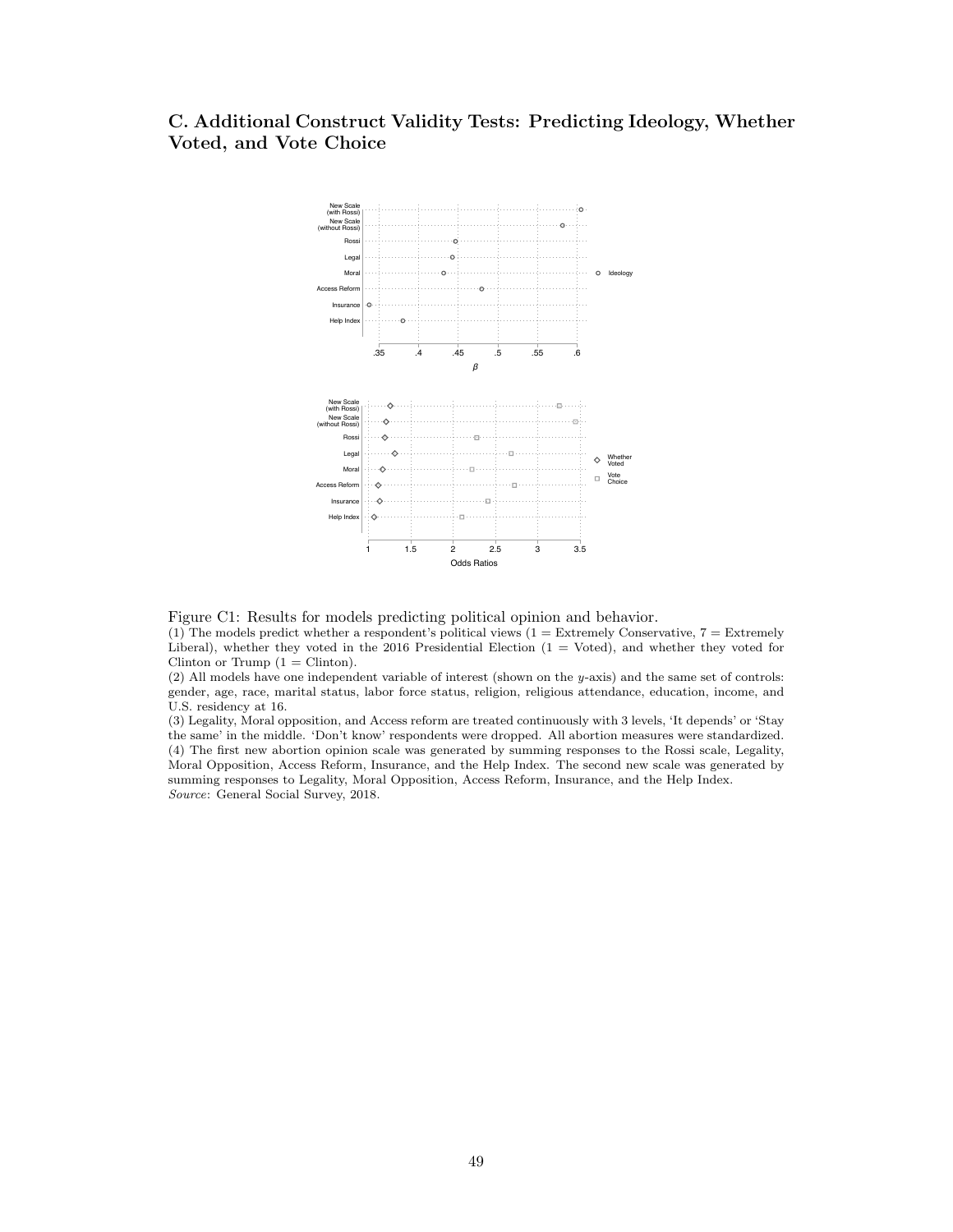### D. Geographic Analyses



Figure D1: Mean and standard deviation of responses to respondent's perceptions of how easy or hard it is to get an abortion in their home state by U.S. state, and for the U.S. as a whole  $(5 = \text{Very hard}, 1 = \text{Very easy}).$ 

Notes: (1) The GSS did not interview respondents from Alaska, Hawaii, Idaho, Iowa, Maine, Montana, New Hampshire, North Dakota, Oregon, or Wyoming.

(2) Statistics from Nebraska and the District of Columbia are not included since the number of observations were less than 10.

Source: Geocoded General Social Survey, 2018.